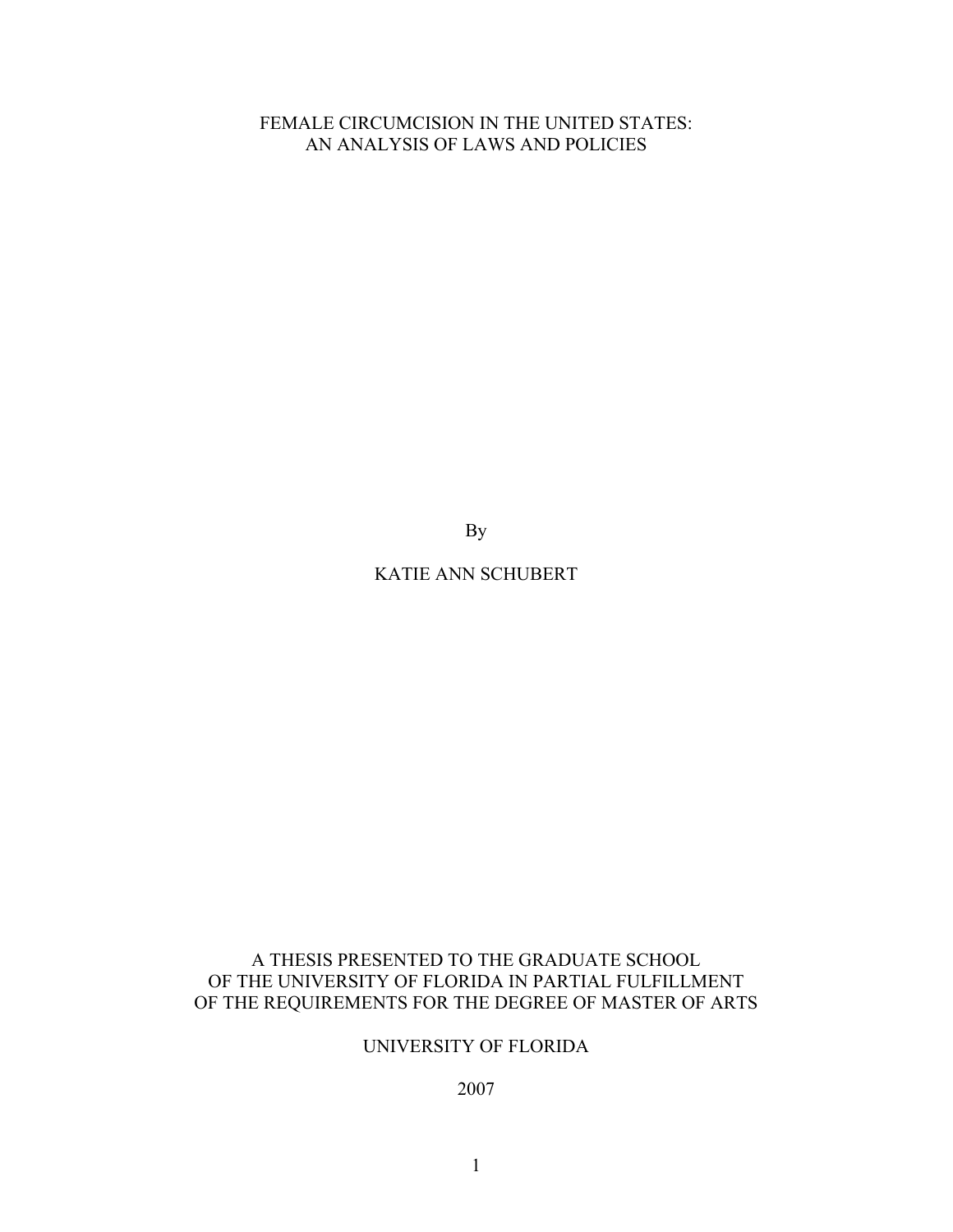© 2007 Katie Ann Schubert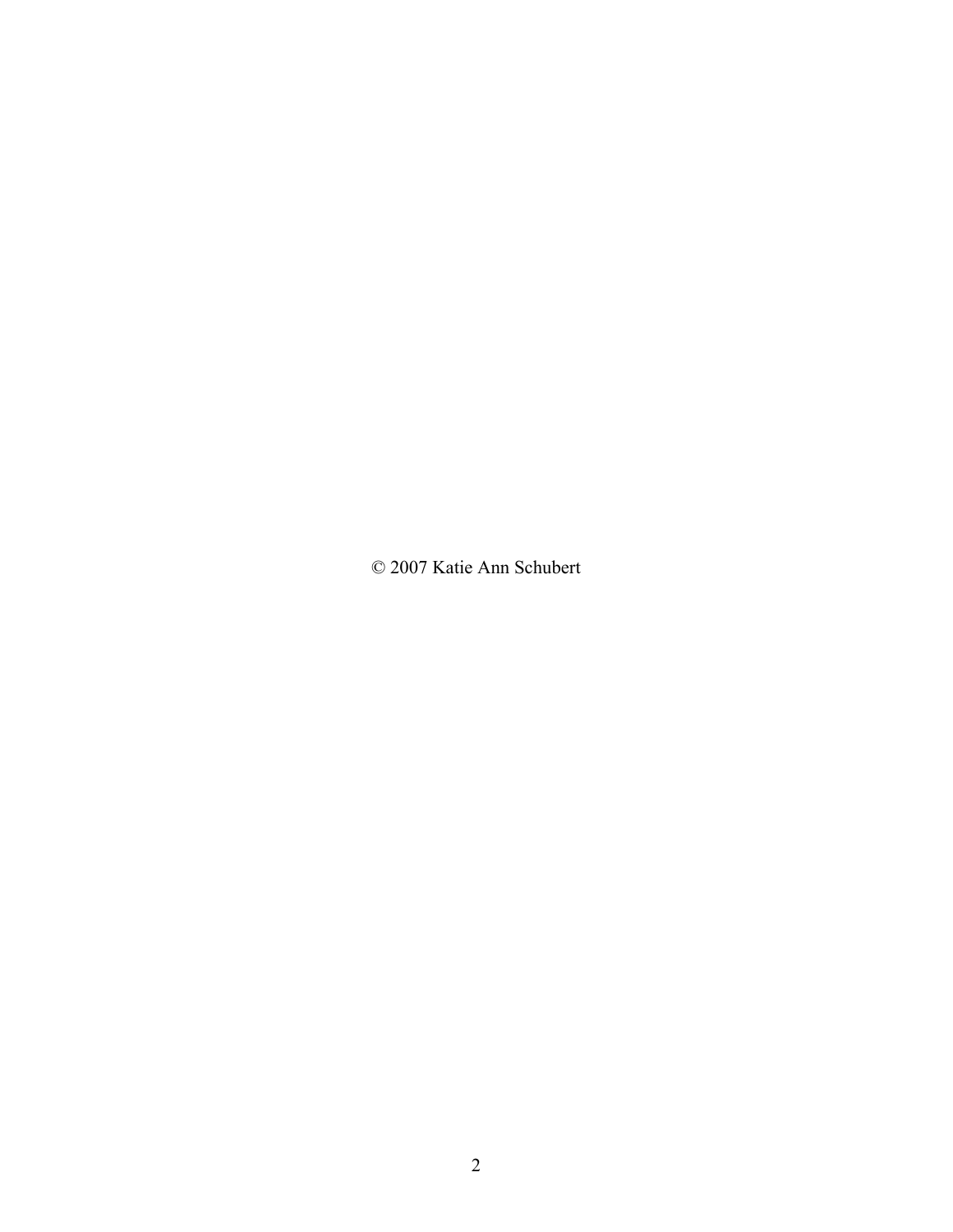# TABLE OF CONTENTS

|                |                                                                                   | page |
|----------------|-----------------------------------------------------------------------------------|------|
|                |                                                                                   |      |
|                | <b>CHAPTER</b>                                                                    |      |
| $\mathbf{1}$   |                                                                                   |      |
|                |                                                                                   |      |
|                |                                                                                   |      |
|                |                                                                                   |      |
|                |                                                                                   |      |
|                |                                                                                   |      |
|                |                                                                                   |      |
|                |                                                                                   |      |
|                | The International Consumption of Female Circumcision and Western Interventions 14 |      |
|                |                                                                                   |      |
| $\overline{2}$ | UNITED STATES LEGISLATION RELATING TO FEMALE CIRCUMCISION 16                      |      |
|                |                                                                                   |      |
|                |                                                                                   |      |
|                |                                                                                   |      |
|                |                                                                                   |      |
| $\overline{3}$ | FEMALE CIRCUMCISION AND ASYLUM IN THE UNITED STATES 24                            |      |
|                |                                                                                   |      |
|                |                                                                                   |      |
|                |                                                                                   |      |
|                |                                                                                   |      |
|                |                                                                                   |      |
|                |                                                                                   |      |
|                |                                                                                   |      |
| $\overline{4}$ |                                                                                   | .32  |
|                |                                                                                   |      |
|                |                                                                                   |      |
|                |                                                                                   |      |
|                |                                                                                   |      |
|                |                                                                                   |      |
|                |                                                                                   |      |
|                |                                                                                   |      |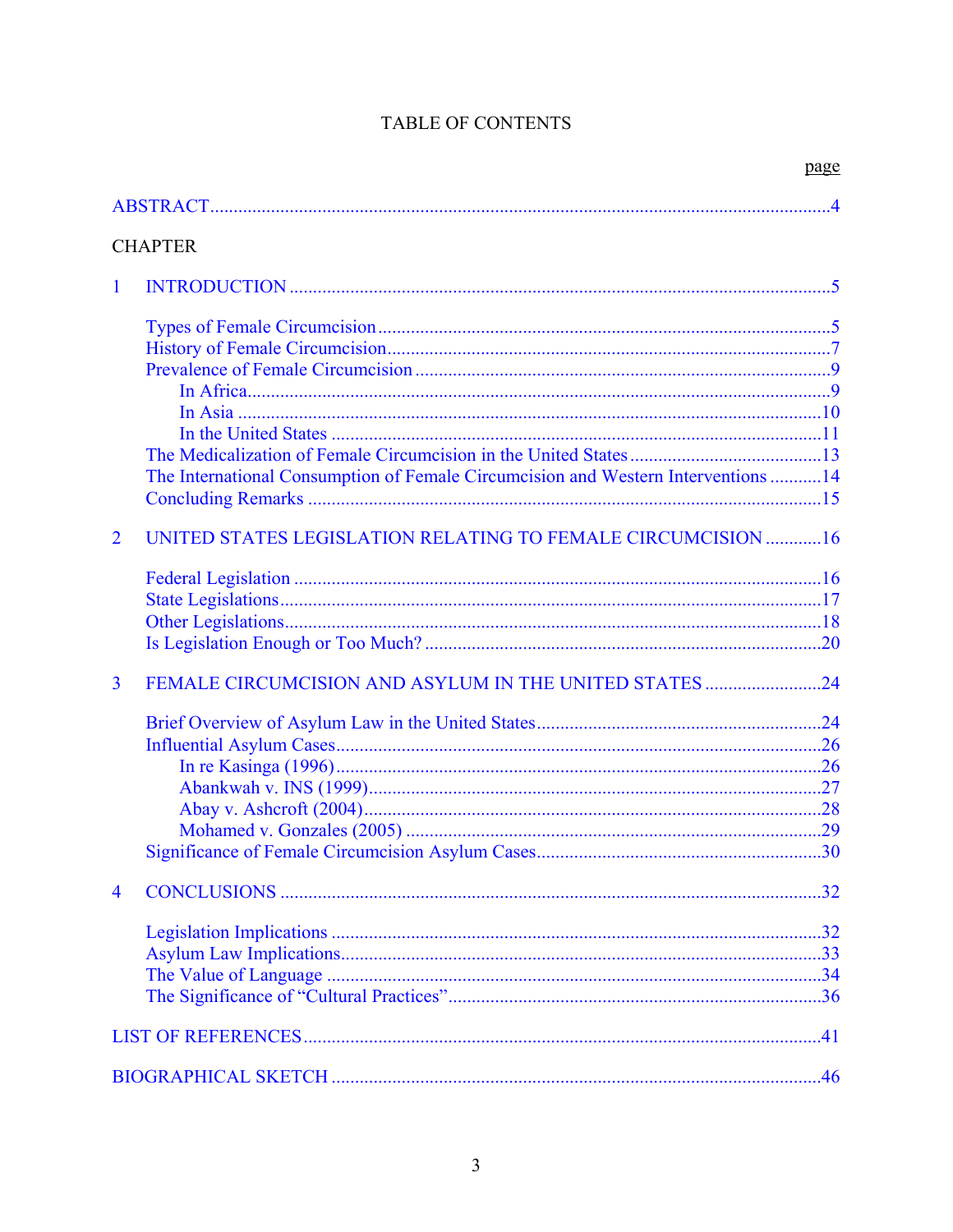### <span id="page-3-0"></span>Abstract of Thesis Presented to the Graduate School of the University of Florida in Partial Fulfillment of the Requirements for the Degree of Master of Arts

### FEMALE CIRCUMCISION IN THE UNITED STATES: AN ANALYSIS OF LAWS AND POLICIES

By

Katie Ann Schubert

August 2007

Chair: Hernán Vera Major: Sociology

With the recent influx of immigrants to the United States, it is important to analyze some of the laws and policies that affect them. This work focuses on United States laws and policies regarding female circumcision. Chapter 1 gives an overview of female circumcision—its definition, history, and prevalence throughout the world. Chapter 2 provides an overview of existing legislation in the United States in regard to female circumcision. Chapter 3 analyzes how female circumcision is affecting asylum law in the United States and provides some of the most influential female circumcision asylum cases in the U.S. Chapter 4 summarizes the main points in this work and provides possible policy implications. Furthermore, sociological issues are examined and applied to these finding. The analysis in this work brings to light that there may be some bias in United States laws and policies regarding female circumcision. Reasons for such biases must be analyzed and changes to U.S. legislation should be enacted to better address the concerns of immigrants.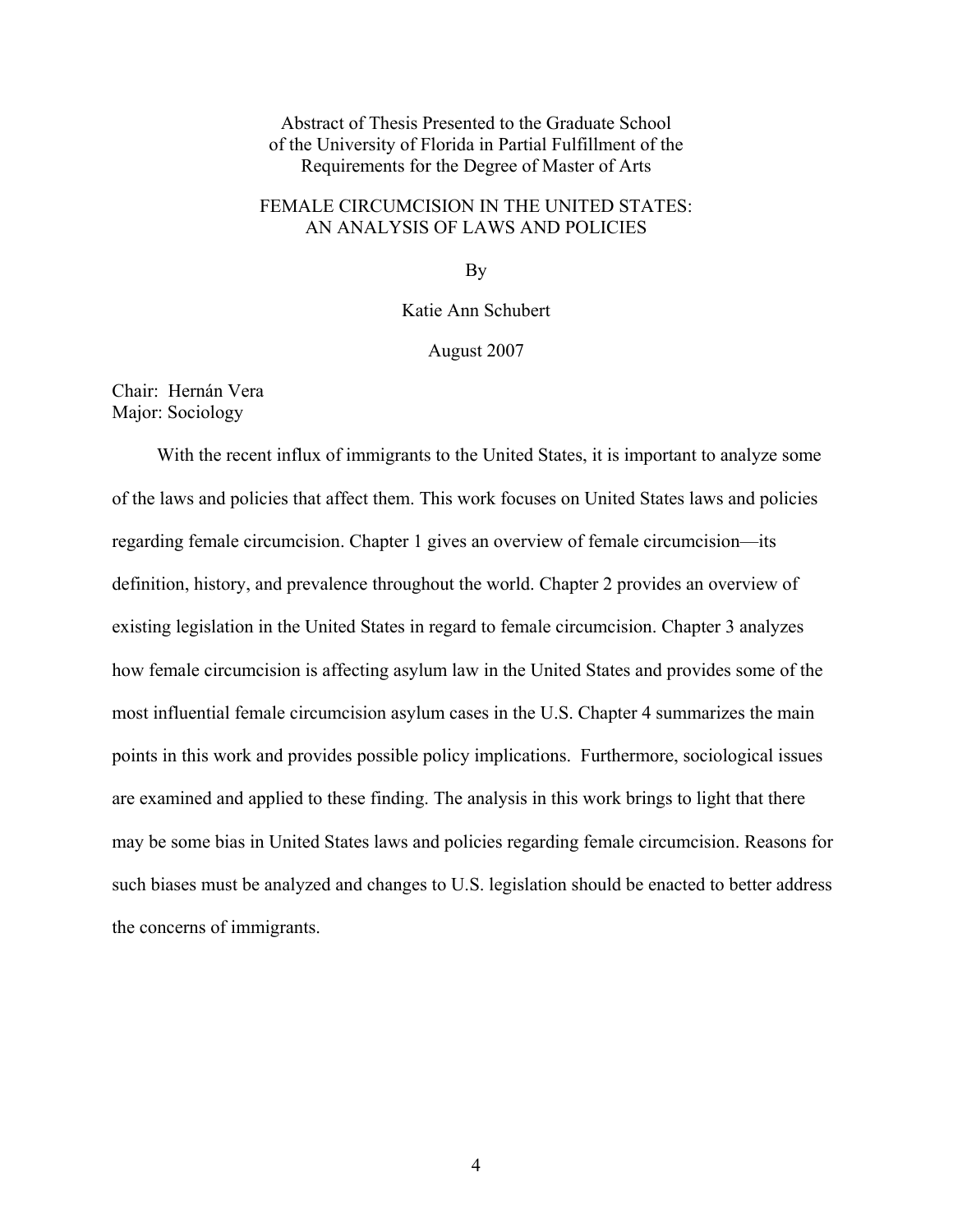### CHAPTER 1 INTRODUCTION

<span id="page-4-0"></span>With increasing immigration, female circumcision is becoming an international practice. The issue of female circumcision was first raised as a matter of concern at the United Nations Commission on Human Rights in 1981 (Center for Reproductive Rights, 2004). Since then, legislation criminalizing female circumcision has been adopted in 16 countries, including nine African countries (Center for Reproductive Rights, 2004). Many individuals believe the practice of female circumcision is a human rights violation, specifically feminist groups in western nations. In the United States, female circumcision is often called female genital mutilation (FGM). This paper will use the lesser morally charged term, female circumcision (FC).

With the practice entering the United States through immigration, the already controversial topic is becoming even more of a contentious subject. Western feminists look to eradicate the procedure, not only in the West but also in the procedure's countries of origin. Because FC is becoming a global phenomenon, the United States has begun to address the topic with policies and law. This study will explore these laws and policies as well as the court cases in the United States pertaining to FC. Chapter 1 will give a brief overview of the history, definitions, and prevalence of FC. Chapter 2 will cover federal and state laws in the United States pertaining to FC. Chapter 3 will summarize the main cases in the United States that address granting refugees asylum based on their fears of female circumcision in their country of origin. Finally, Chapter 4 will summarize possible policy implications for the United States and how they relate to several sociological issues.

### **Types of Female Circumcision**

There are several types of female circumcision. Type I, known as *clitorectomy*, is the procedure when the hood of the clitoris (the prepuce) is removed, with or without the excision of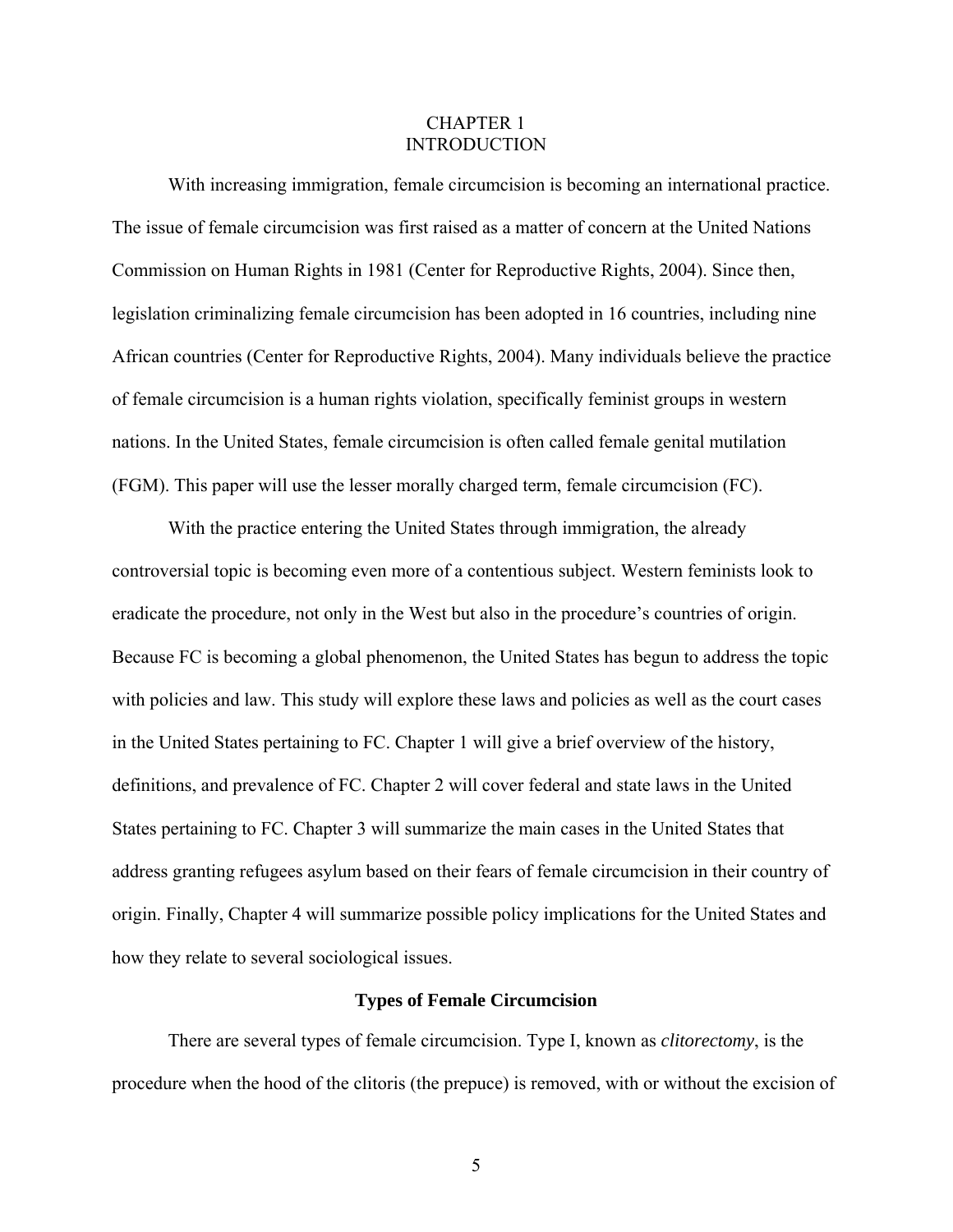part or all of the clitoris. This type of circumcision is the least severe and the least common (Dorkenoo and Elworthy, 1992). Type II, *excision*, is the removal of the clitoris and all or part of the labia minora. Type III, *modified infibulation*, is the removal of the clitoris, labia minora, and most (usually around two thirds) of the labia majora. Type III is a milder form of the last, Type IV, leaving a larger posterior opening. Type IV, known as infibulation or pharaonic circumcision, is the most common and severe form of female circumcision (Gruenbaum, 2001). This type of circumcision includes the removal of the clitoris, labia minora, and labia majora. The remaining parts of the labia majora are sutured together to cover the urethra and the vagina.

After the last three forms of circumcision, the girl is sutured, leaving only a small hole about the size of a matchstick for urination and menstrual flow. When sutures are not used, other adhesive substances such as sugar, eggs, and in rare cases, animal excreta are placed on the wound to allow the formation of scar tissue (Report of Female Genital Mutilation, 2001). Because of the highly invasive process, the girl's legs must be bound together and she must remain immobile for 40 days to permit the formation of scar tissue (Dorkenoo and Elworthy). Once healed, the female is left with a perfectly smooth vulva of skin and scar tissue. Reinfibulation is done after childbirth to restore the small vaginal opening. In addition to these types of circumcision, there are also symbolic circumcision rituals. These circumcision rituals include pricking, piercing, or incising of the clitoris and/or labia; stretching of the clitoris and/or labia; cauterizing by burning of the clitoris and surrounding tissue; scraping of tissue surrounding the vaginal orifice or cutting of the vagina; or the introduction of corrosive substances or herbs into the vagina to cause bleeding or for the purposes of tightening or narrowing it (Abu-Sahlieh, 2001).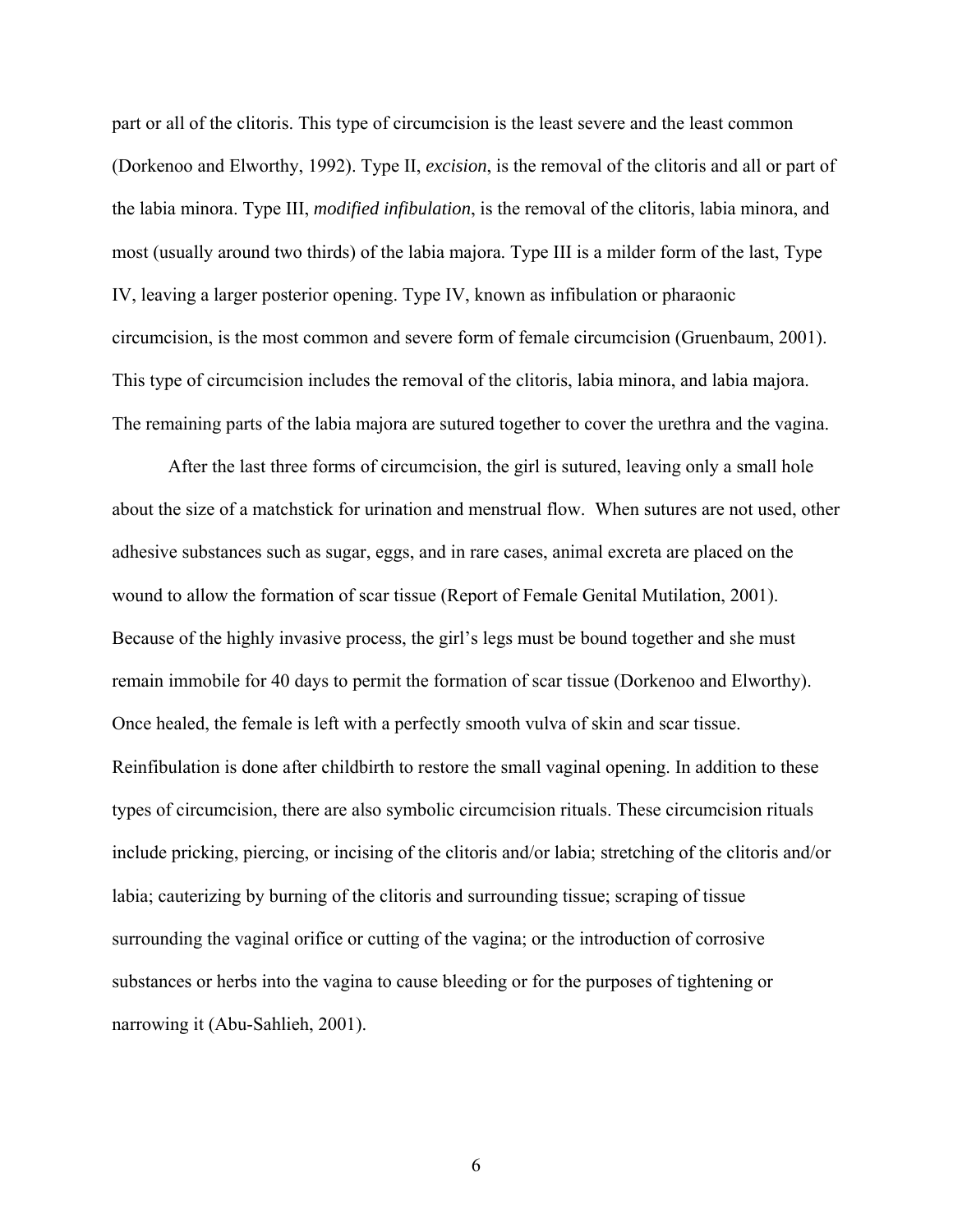<span id="page-6-0"></span>The circumcision of the female is usually done without anesthetic. Depending on the culture, a wide variety of instruments have been used; knives, razors, scissors, and sometimes even sharp stones have been used to perform the procedure—most of which are not sterile. In many cases, several girls are circumcised during a single ritual ceremony and the instrument used for the circumcision is used on a number of girls. The age at which a female will undergo circumcision varies by region, country, and community. Girls are usually circumcised between the ages of four and twelve, but in some cultures females are circumcised as early as a few days after birth or as late as immediately prior to marriage, during pregnancy or after the first birth (Report on Female Genital Mutilation, 2001). However, there has been an overall decrease in the age at which girls are undergoing the practice in recent years (Yoder et al., 2004; Report on Female Genital Mutilation, 2001).

#### **History of Female Circumcision**

Although the origins of female circumcision are unclear, the practice dates back to antiquity (Lightfoot-Klein, 1989). Herodotus, a famous historian, reported female circumcision among Egyptians, Ethiopians, Hittites, and Phoenicians during the  $5<sup>th</sup>$  century B.C. (Lightfoot-Klein). In addition, many Nile Valley people who practice infibulations believe the practice originated in the society of the pharaohs, hence the name given to the most severe from of circumcision- pharonic circumcision (Gruenbaum, 2001). It is unknown at what time the practice became associated with virginity and chastity or religion.

 There are many theories as to why female circumcision continued as a custom. First, female circumcision was believed to be a way for men to gain mastery over women's sexuality. Circumcision was believed to take women's sexual freedom from them and make them the private property of their husbands. Watson (2005) noted that since men would be away from their homes for long periods of time, they wanted reassurance that children born during their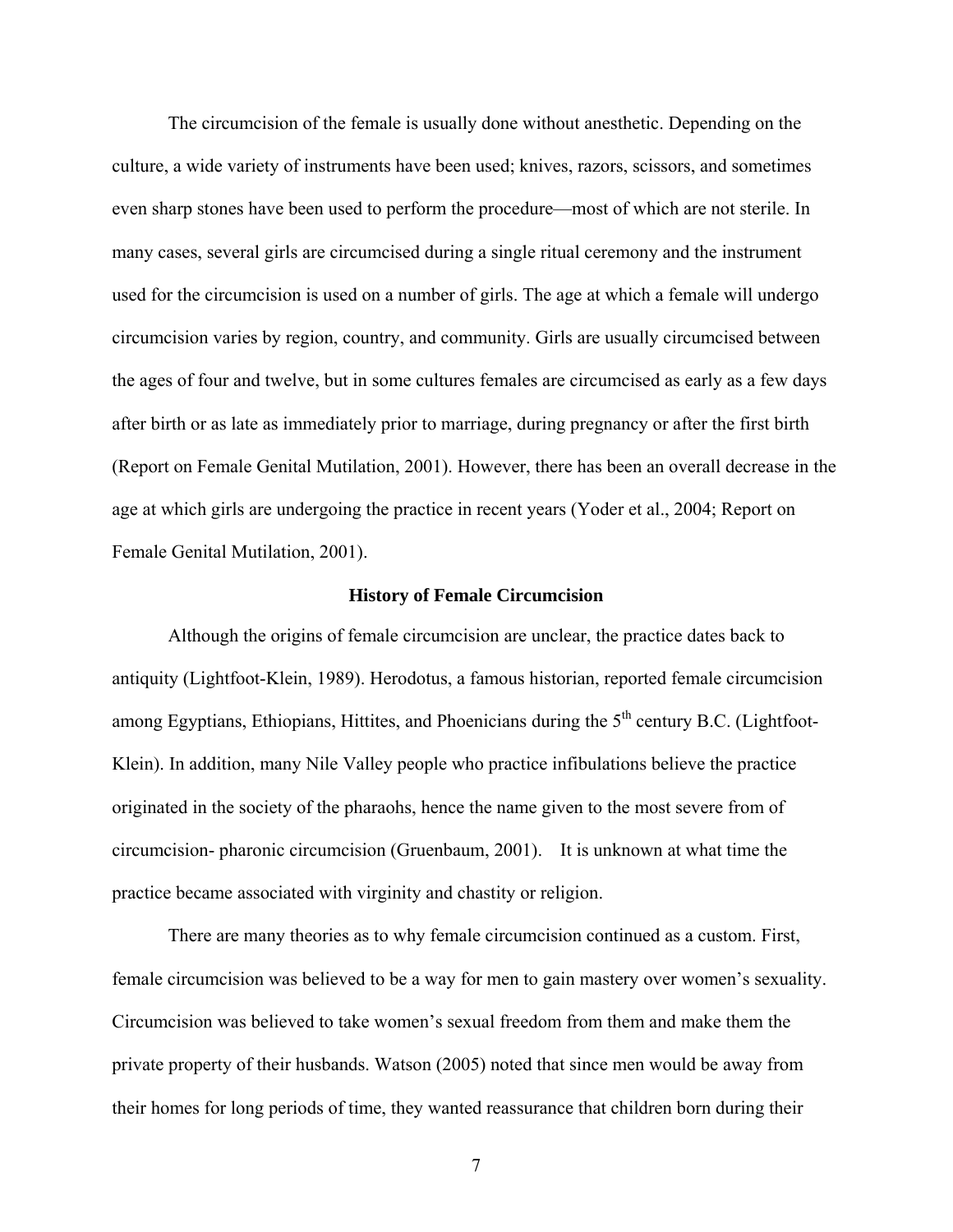absence were their own. Most forms of circumcision allow only a small hole for urination and menstrual flow. When the woman has intercourse for the first time, her husband must cut the hole wider to allow for penetration. This hole was sewn up when the husband departed for long periods of time. In addition, slave girls in Africa were infibulated to keep them from getting pregnant (Lightfoot-Klein, 1989). In ancient Egypt, girls could not marry, inherit property, or enter a mosque unless they were circumcised (Lightfoot-Klein). This was related to the Pharaonic belief in the bisexuality of the gods (Gruenbaum, 2001):

humans were thought to reflect [the bisexuality of the gods] in their anatomies, with the feminine "soul" of the man being situated in the prepuce and the masculine "soul" of the woman being in the clitoris. Male circumcision and female clitoridectomy and labia removal are thus needed for one to become fully a man or fully a woman. (p.43)

Furthermore, circumcision was intended to make a woman pure, clean, and smooth (Boddy, 1991); many who live in these cultures find the smooth, infibulated vulva highly feminine and aesthetically pleasing (Boyle, 2002).

Many countries practicing female circumcision believe their religion, specifically Islam, sanctions the practice. Egypt is predominantly Muslim; Islam being the official state religion (Boyle, 2002). One of the most prominent Islamic clerics in Egypt, Sheikh Gad el-Haqq, issued a religious decree stating that female circumcision, although not required by Islam, was a religious ritual and an honorable deed for women (Boyle, pp.3– 4). Furthermore, according to the grand mufti, Fadilat Allam Bey Nassar (1951):

female circumcision is an Islamic practice mentioned in the tradition of the prophet, and sanctioned by Imams and Jurists, in spite of the difference on whether it is a duty or a *sunna* [tradition]. We support the practice as a *sunna* and sanction it in view of its effect on attenuating the sexual desire in women and directing it to the desirable moderation. (Quoted in Gruenbaum, 2001, p.63)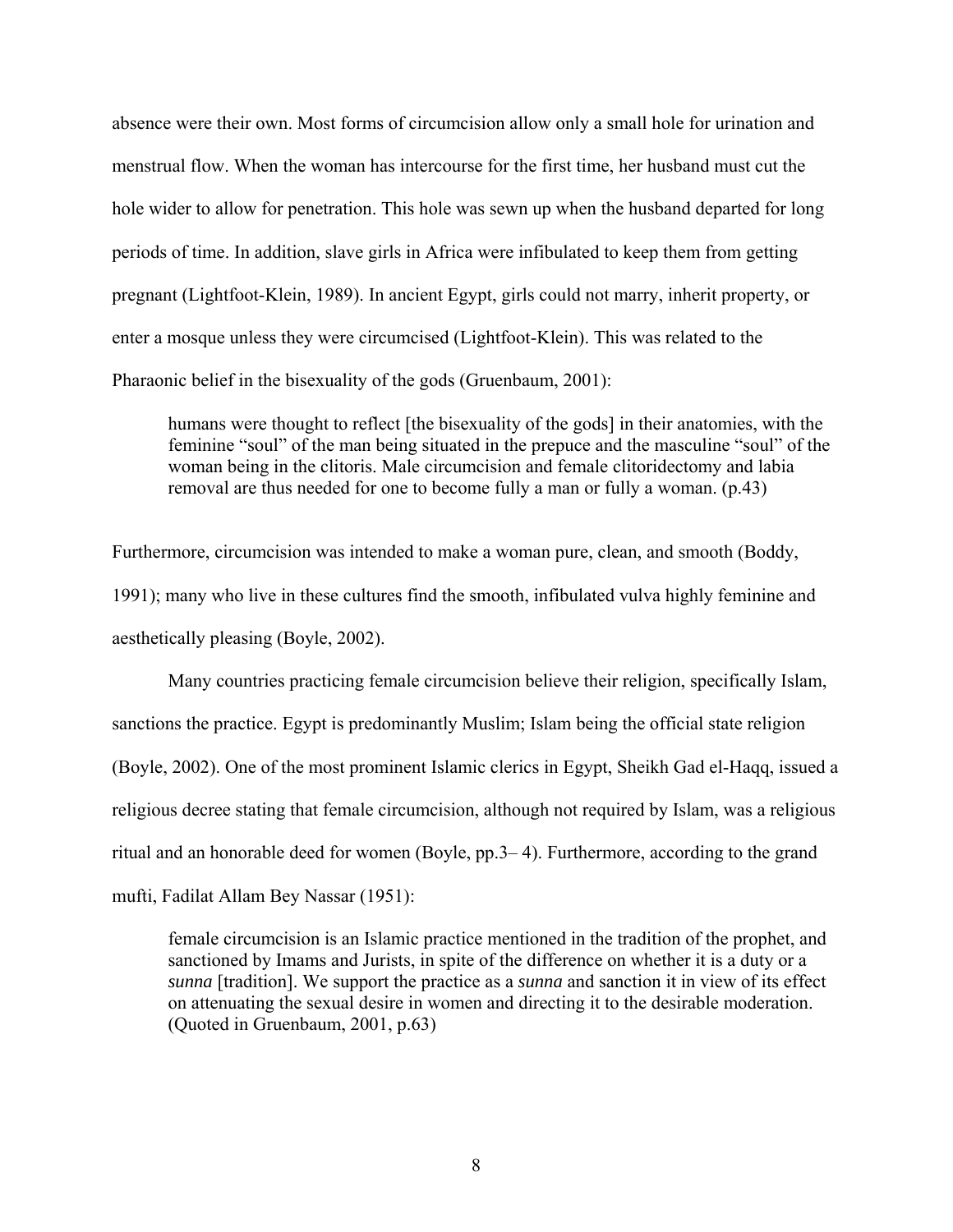<span id="page-8-0"></span>Scholars of the Islamic faith deny that the religion condones such practices (Gruenbaum) and it is important to note that female circumcision is in no way endorsed by *any* religion. Still, many Muslims use religion to legitimize the practice.

### **Prevalence of Female Circumcision**

The World Health Organization estimated that in 2000, the number of girls and women who have undergone female circumcision was between 100 and 140 million. Just in Africa, it is estimated that up to 3 million girls in sub-Saharan Africa, Egypt and Sudan are at risk of genital mutilation annually (Yoder et al., 2004). The topic of female circumcision is taboo in most of the cultures that practice FC. For this reason, it is difficult to obtain accurate statistics on circumcision rates. Ellen Greunbam (2001) believes that the fear of outsider's condemnations is a large reason many people in these cultures do not talk about female circumcision: "people dealing with foreigners were well advised to keep their female circumcision practices quiet or, when discussed, downplay their extent" (16). Therefore, data on the prevalence of female circumcision should be analyzed with caution.

### **In Africa**

Female circumcision is most common in Africa and is widespread in 28 of its countries. Female circumcision is not found in southern Africa or in the Arabic speaking nations of North Africa, with the exception of Egypt (Althaus, 1997). Countries in the northeast of Africa (Egypt, Eritrea, Ethiopia, and northern Sudan) have higher rates, ranging from 80 to 97 %, than countries in the eastern part of Africa (Kenya and Tanzania), ranging from 18 to 38 % (Yoder et al, 2004).

The prevalence of FC at the national level among women 15-49 years of age in African countries varies from 5 % in Niger (1998) to 99 % in Guinea (1999) (Yoder et al, 2004). Among the 15 African countries for which FC prevalence data were available by the end of 2002, 8 had prevalence levels between 71 and 99 %, and 7 were between 5 and 45 % (Yoder et al., 2004).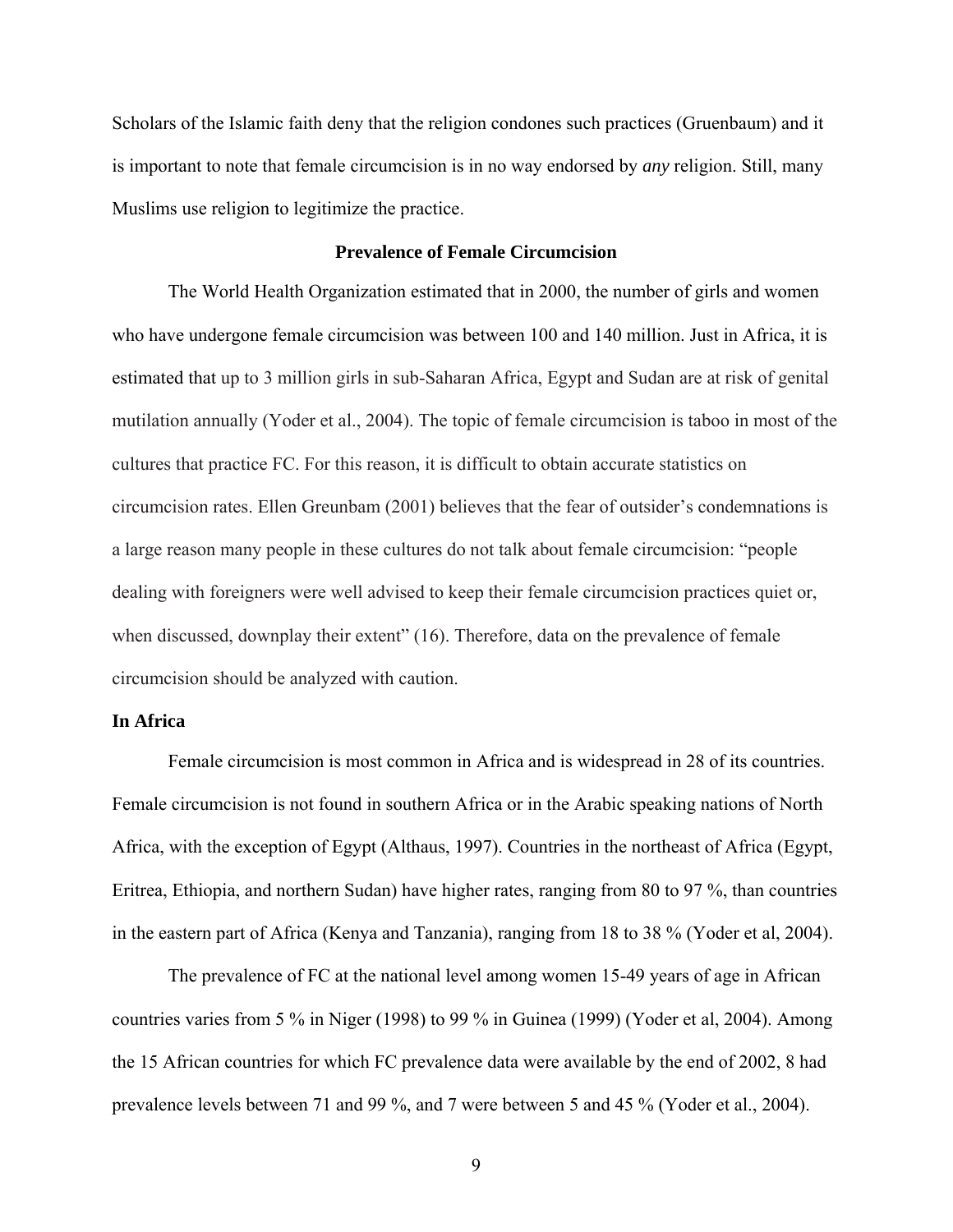<span id="page-9-0"></span>According to Gruenbaum (2001), Somalia, Djibouti, Egypt, Mali, Sierra Leone, Ethiopia, and Eritrea contain half of the circumcised women and girls in Africa.

In all countries except for the ones with prevalence rates above 90 %, FC varies widely within countries by ethnicity (Yoder et al., 2004). For instance, prevalence may be 1 % in one ethnic group and 95 % in another within the same country (Yoder et al).

The most recent Demographic and Health Surveys on the prevalence rates of female circumcision in Africa indicated that the practice of female circumcision has changed in the past years. Data showed that girls are being circumcised at younger ages and there is less cutting than in the past. Furthermore, there has been a trend towards the medicalization of female circumcision, specifically in Egypt (Yoder et al., 2004); females are being circumcised more often under sterile conditions by professionals.

#### **In Asia**

There are speculations, but no studies or concrete data, on the practice of female circumcision in Asian countries. It is thought to occur throughout the coastal areas in The Republic of Yemen and Oman, and among a small number of women in a few Bedouin tribes in south Israel. (Report on Female Genital Mutilation, 2001). It is also believed to occur among individuals in the Bedouin tribes and residents of the Hejaz in Saudi Arabia and among a very small number of women in a few Bedouin groups in Israel. (Report on Female Genital Mutilation, 2001).

According to Sami A. Aldeeb Abu-Sahlieh (2001), a recent United Arab Emirates survey indicated that FC takes place in this country "in secret, far from men, who are rarely informed about it" (14). Eighty-five percent of people questioned for an investigation regarding FC in United Arab Emirates maintained FC continued to be practiced in the country (Abu-Sahlieh).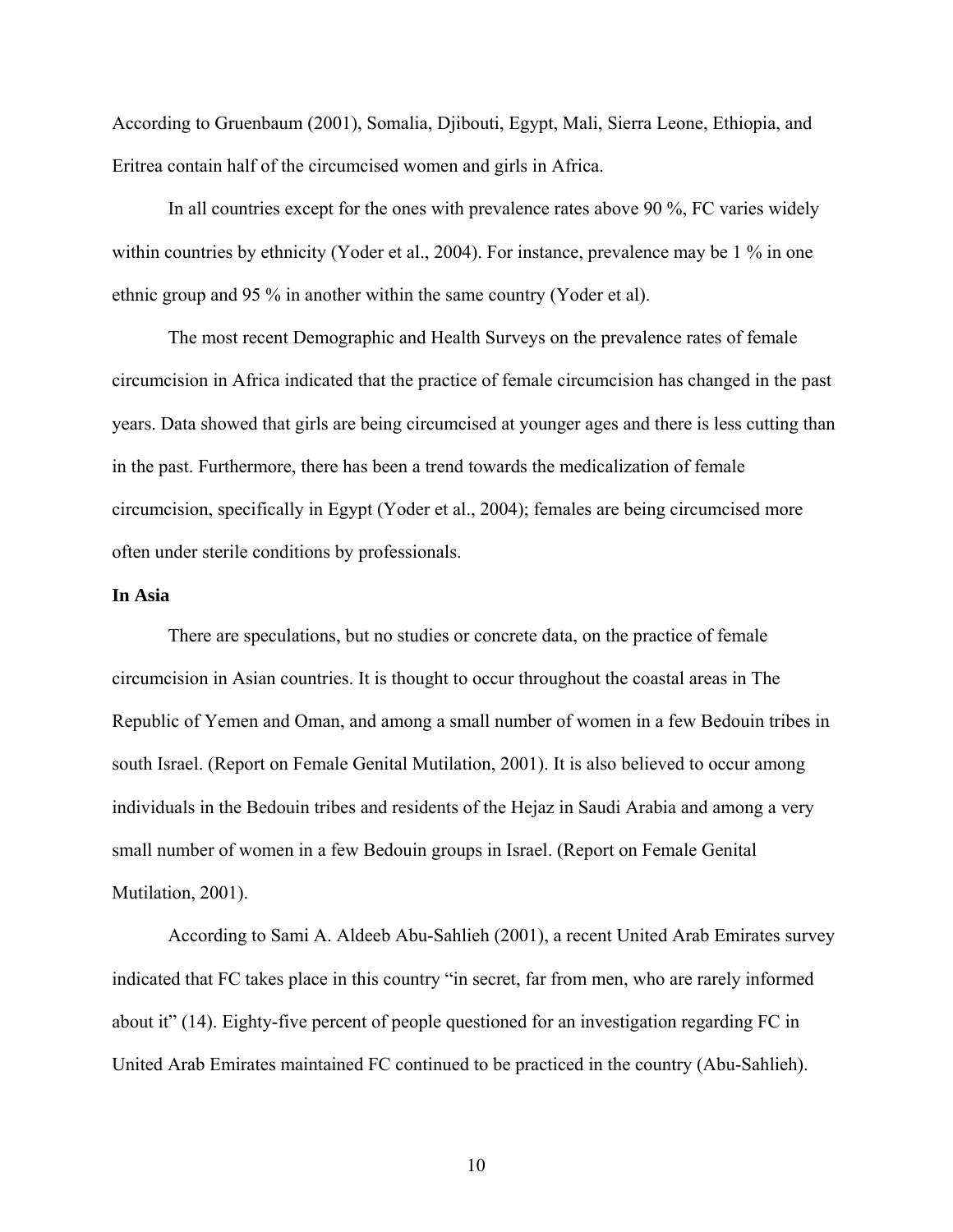<span id="page-10-0"></span>According to Abu-Sahlieh, several of his interviewees in 1999 indicated that the rate of FC was higher than 90 % in Oman.

In Indonesia, the most common form of "circumcision" is a symbolic pricking, scraping or touching of the clitoris (Report on Female Genital Mutilation, 2001). Lynda Newland (2006), witnessed an infant girls circumcision in West Java, Indonesia. This circumcision, she wrote, included the scraping of the clitoris with a needle until the baby began to cry. Newland went on to explain that many people in Indonesia believe that this type of "circumcision" enhances a woman's sexual pleasure rather than impairing it. In Malaysia, Muslim groups also practice this less severe type of "circumcision"; a symbolic prick, a tiny ritual cut to the clitoris or simply brining a blade close to the clitoris (Report on Female Genital Mutilation, 2001). This type of "circumcision" also occurs among the Bohra Muslims in the largest cities of Sindh and Punjab provinces in Pakistan (Report on Female Genital Mutilation, 2001).

Other countries in Asia that have not been mentioned here either have a very small prevalence of FC or information is not available on the prevalence of FC within the country. It is believed that Morocco, Algeria, Tunisia, Palestine, Jordan, Lebanon, Syria, Iraq, Kuwait, Turkey, and Iran do not practice FC (Abu-Sahlieh). However, nothing guarantees that these countries do not practice FC. There is some evidence that the Bedouin in Jordan practiced FC in the beginning of the 19<sup>th</sup> century. The custom was called *sirr*, meaning a hidden and mysterious thing (Abu-Sahlieh).

#### **In the United States**

 Increasingly, female circumcision is seen in Europe, Australia, the United States, and Canada because of immigration from countries that practice FC (World Health Organization, 2000). Little is known about the current prevalence of female circumcision in the United States. In 1994, the World Health Organization (WHO) declared that female circumcision had become a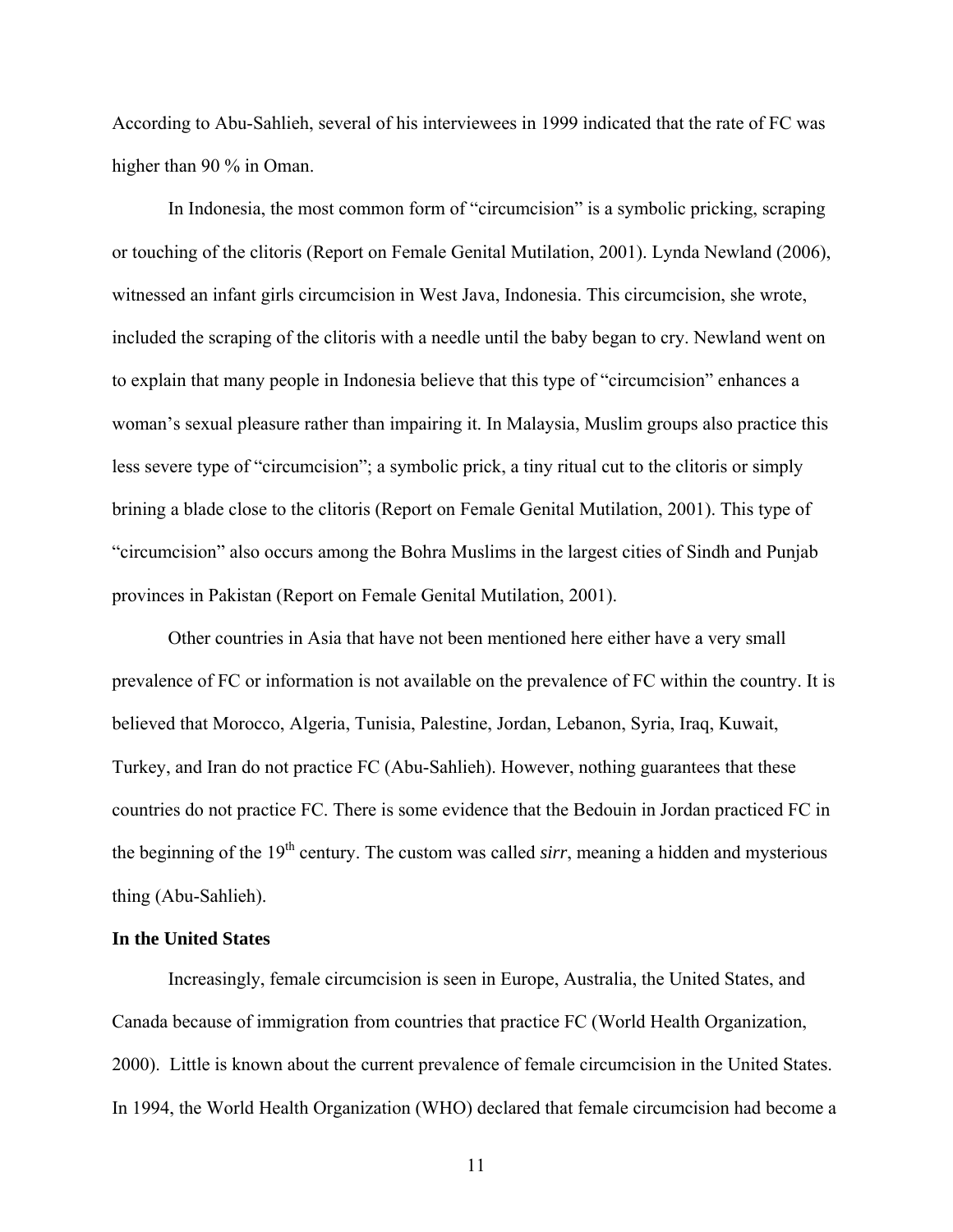public health issue in the United States (Bashir, 1997). Eyega and Conneely (1997) surveyed health care providers in New York City in hopes of determining the prevalence of female circumcision in the area. They surveyed a total of 40 nurses, 48 physicians, 43 registered nurses, 8 resident physicians, 6 nurse practitioners, and 3 physician's assistants. Eighty-seven percent of the respondents reported having knowledge of female circumcision, gained mainly by patient contact (76 %), general media (63 %), medical journals (50 %), other providers (36 %), and training or conferences (29 % and 17 %). Out of these 87 % of respondents, 100 % of the nursemidwives, 85 % of the physicians, and 77 % of the registered nurses reported having knowledge of female circumcision. Almost two-thirds of the respondents had treated circumcised women.

 The Secretary of Health and Human Services was required by legislation to undertake a study of female circumcision in the United States to determine who was at risk. They estimated that approximately 168,000 girls and women (mostly from Africa) in this country were with or at risk for female circumcision (Rahman and Toubia, 2001). Of these, 48,000 were under the age of 18. Forty-five percent of the 168,000 girls and women live in 11 metropolitan areas including New York City, Washington, DC, Los-Angels-Long Beach, Houston, Chicago, and Philadelphia (Jones et al., 1997). These figures are based on the 1990 U.S. Census (summarized in the U.S. Secretary of State Report, 2001). In addition to performing this study, the Department of Health and Human Services (DHHS) was required to carry out an educational outreach program for communities at risk of female circumcision. According to Rahman and Toubia (2001), between February and September 1997, the DHHS held community consultation meetings in Washington DC, New York, Boston, San Diego, Houston, Atlanta, and Chicago. The department was also required to survey medical schools, medical osteopathy schools, nursing schools, midwifery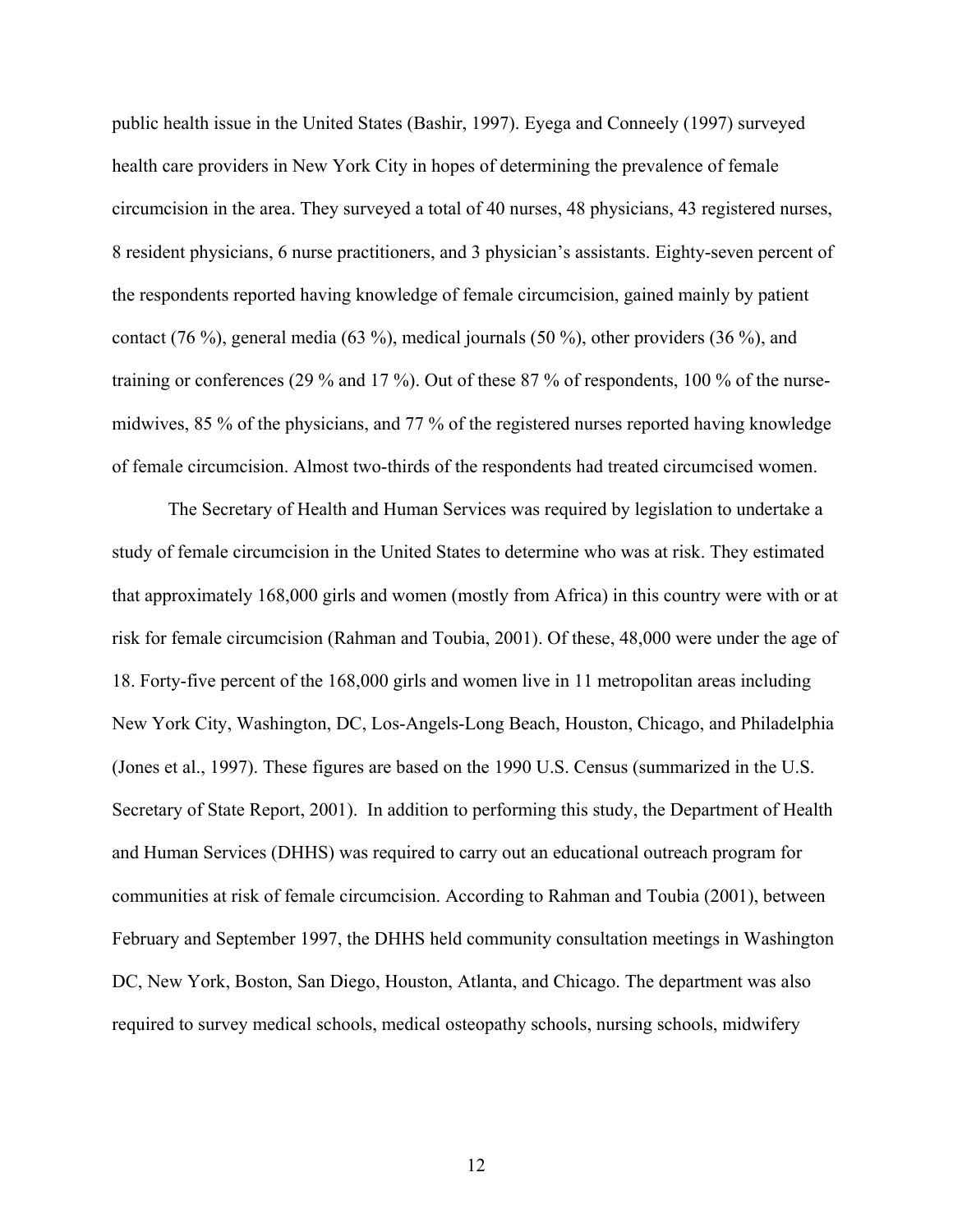<span id="page-12-0"></span>schools, and schools of social work to attempt to determine the prevalence of female circumcision (Rahman and Toubia, 2001).

#### **The Medicalization of Female Circumcision in the United States**

In the United States from the 1880s to the 1950s, excision was performed to supposedly prevent, frigidity, hysteria, depression, epilepsy, kleptomania, and melancholia in women (Watson, 2005). Circumcisions were also performed to cure masturbation, lesbianism, nymphomania (desiring excessive amounts of sex), and any other form of abnormal sexual behavior. In 1910, De Forest Willard, in his book *The Surgery of Childhood*, claimed that an irritated clitoris— one whose hood bound it down too tightly and therefore caused irritating adhesions to remain trapped—could cause a woman or girl to masturbate in order to quell the discomfort (as cited in Webber, 2003). Willard claimed that a girl's prepuce should therefore be circumcised to relieve this discomfort. In 1948, a five-year-old girl in the United States underwent a clitoridectomy to cure masturbation (Ehrenreich and English, 1978).

Beginning in the late nineteenth century and extending into the 1970s, circumcisions in America were also used to assist women who lacked an orgasmic response from missionary sex with their spouse (Webber, 2003). Doctors believed women who had difficulty achieving an orgasm had a tight clitoral hood, which could be fixed with surgery. Elting and Isenberg (1976) noted that up to 10 % of women "found relief in female circumcision" (as cited in Webber, 2003). Webber notes, "Female circumcision, whether used to suppress sexual behavior or to promote it, was an operation used to direct female sexual desire toward sex with a man, namely her husband… . Circumcision surgically directed women's sexual behavior. Sexual energy not specifically addressed toward one's husband was considered deviant (p.66)." Into the 1970s, 3,000 circumcisions were performed in the United States, and their costs were covered by Blue Cross Insurance until 1977 (Watson, 2005).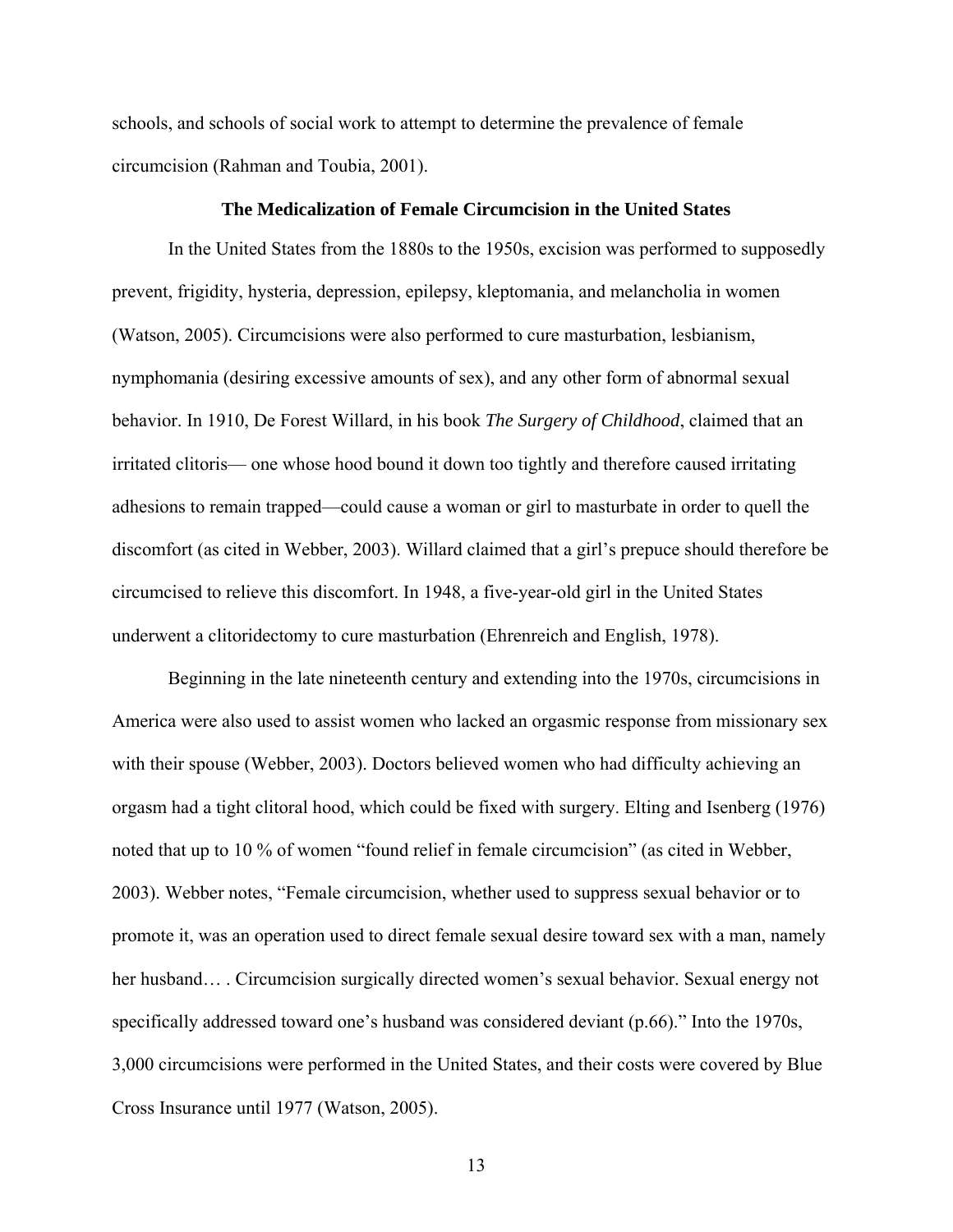#### <span id="page-13-0"></span>**The International Consumption of Female Circumcision and Western Interventions**

Many western countries have spoken out against the consumption of female circumcision without adequate knowledge of the history, significance, or prevalence of the procedure. Without understanding the fundamental reasons for the consumption of female circumcision or the prevalence of consumption, no changes will successfully be made. For example, Egypt has one of the highest rates of female circumcision in Africa. As a result, they have encountered significant international pressure to eliminate the practice. Egypt has been forced to conform to international desires for financial reasons; the United States began refusing financial aid to countries that had not yet taken steps to eradicate female circumcision. According to Boyle (2002), "states in countries where [female circumcision] occurred would have to develop policies to eliminate the practice or face reductions in foreign aid from the International Monetary Fund and the World Bank" (p. 5). Furthermore, in 1995, the United Nations declared female circumcision a violation of women's rights (Newland, 2006). In 1998, the United Nations launched a campaign to eradicate female circumcision worldwide (Newland). Because Egypt is highly dependent on the International Monetary Fund and the World Bank for resources, they were unable to evade the persistent pressure from the international community and the Egyptian health minister was forced to forbid female circumcision in government medical facilities (Boyle, 2002).

It is because of this external pressure that the Egyptian government's attempts to eradicate female circumcision have not been successful. Without acknowledging the importance of the tradition to many Egyptians, the government has passed laws prohibiting the custom. Because of this, the legislation in Egypt banning the practice of female circumcision has driven the custom underground (Lightfoot-Klein, 1989). As Boyle (2002) explains, "Egypt is one nation caught between contradictory perspectives towards [female circumcision]. The Egyptian case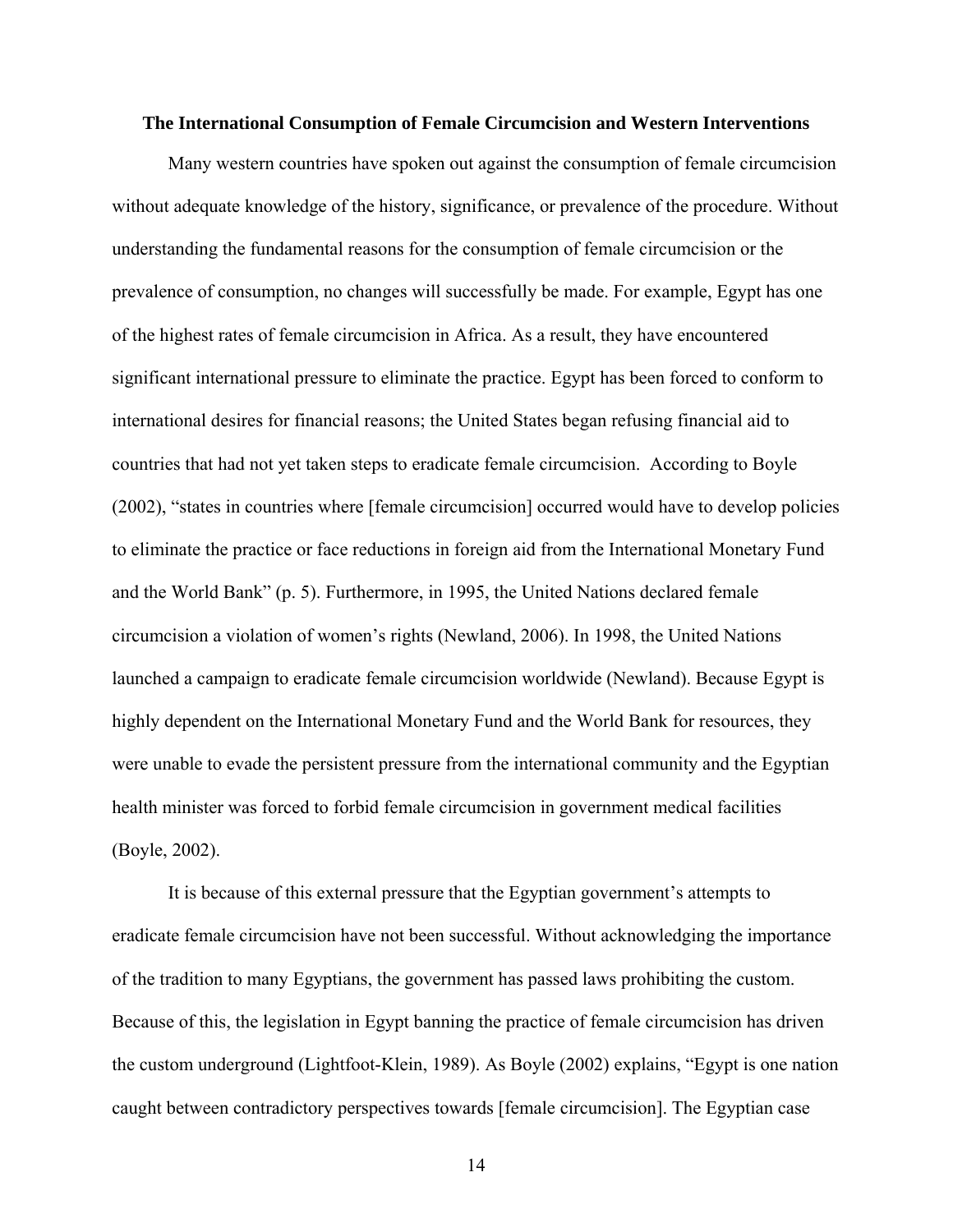<span id="page-14-0"></span>highlights the fact that national policy making does not simply mirror local values or conflicts" (p. 2). National policy-making, as it applies to Egypt is therefore an interplay between local and international considerations (Boyle). Boyle also points out that if local laws were merely reflections of the desires of citizens, laws would be passed ensuring the safe implementation of female circumcision. In contrast, the laws in Egypt have banned the practice, proving that these new laws against female circumcision are not reflecting the desires of Egyptian citizens.

The consumption of female circumcision has reached beyond borders and is occurring more frequently within the international community. The US has used its authority over the World Bank and the International Monetary Fund as leverage to eradicate what they believe to be an immoral tradition. These sorts of financial threats do resemble colonialism, especially because Egypt (and many other countries) depends on financial aid from the World Bank and the International Monetary Fund. Any people would feel threatened when their culture is vilified, and Egyptians are no exception. The Egyptian government is trapped between threats of reducing financial aid and upholding the customs of their people. Despite the United State's perceived good intentions, their intervention in Egypt's customs has only led to more tensions within Egypt.

#### **Concluding Remarks**

The practice of female circumcision is a complex procedure with a complicated past. With its increasing prevalence in the international community, understanding the procedure is essential. When Westerners vilify the procedure, they also vilify and isolate circumcised women. Chapter 2 will explain the various laws and policies the United States has enacted regarding female circumcision within its own borders. Chapters 3 through 5 will explain some of the problems outlawing the procedure have created.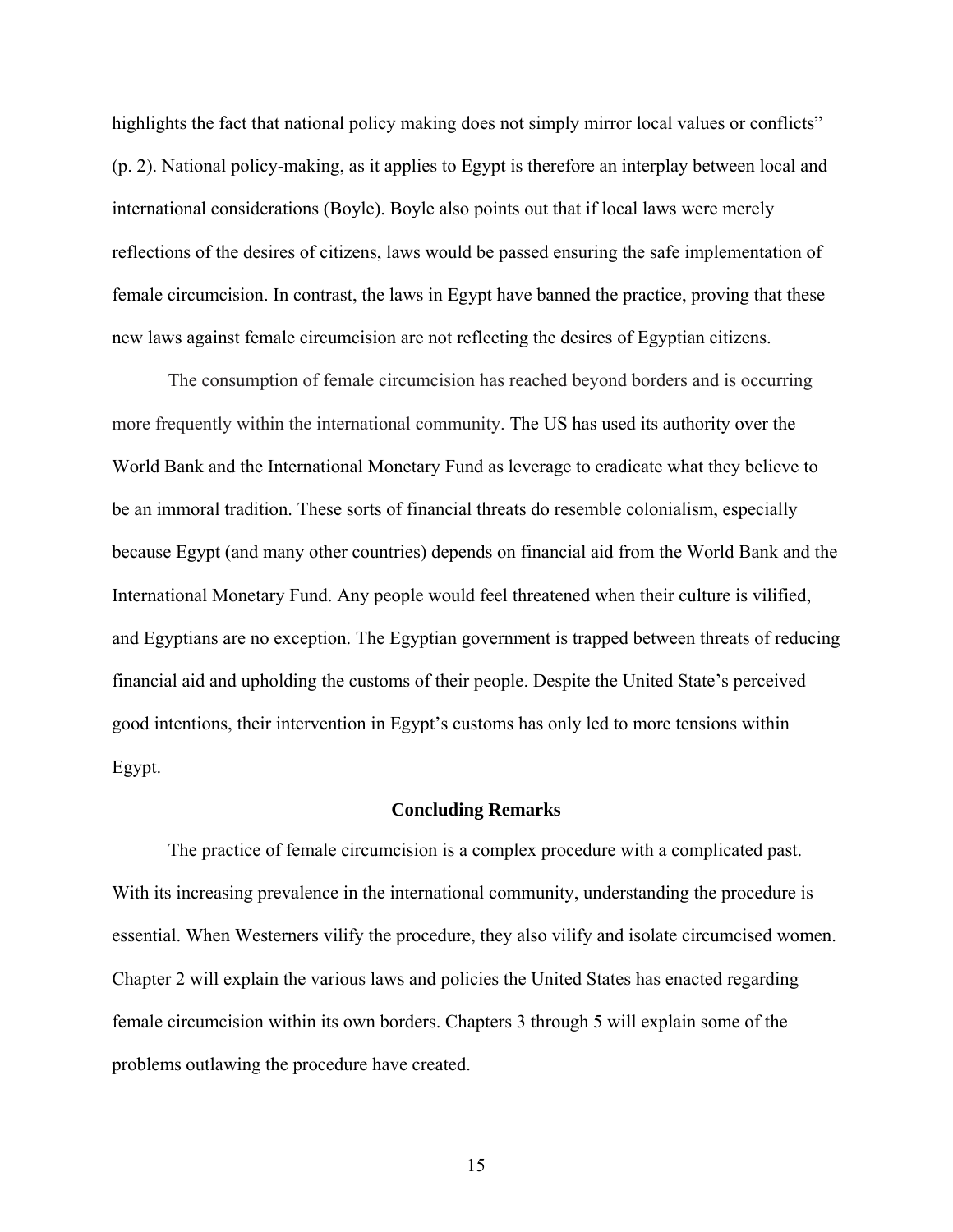### <span id="page-15-0"></span>CHAPTER 2 UNITED STATES LEGISLATION RELATING TO FEMALE CIRCUMCISION

*Changes in attitudes and behavior of immigrants concerning [female circumcision] cannot be viewed as a separate problem from the rest of the community…[female circumcision] should be seen as an issue that is addressed by involving the whole community.*  -Williams, Acosta, and McPherson, 1999, p. 51

### **Federal Legislation**

In 1994, the World Health Organization declared that female circumcision had become a

public health issue in the United States (Bashir, 1997). As was noted in Chapter 1, the Secretary

of Health and Human Services estimated that approximately 168,000 girls and women (mostly

from Africa) in the United States were with or at risk for female circumcision (Rahman  $\&$ 

Toubia, 2001). As a result of increasing immigration, the United States government enacted

federal legislation in regard to female circumcision. The Federal government enacted this

legislation under Section 116 of the Illegal Immigration Reform and Immigrant Responsibility

Act of 1996. It reads as follows:

**(a)** Except as provided in subsection (b), whoever knowingly circumcises, excises, or infibulates the whole or any part of the labia majora or labia minora or clitoris of another person who has not attained the age of 18 years shall be fined under this title or imprisoned not more than 5 years, or both.

**(b)** A surgical operation is not a violation of this section if the operation is--

**(1)** necessary to the health of the person on whom it is performed, and is performed by a person licensed in the place of its performance as a medical practitioner; or **(2)** performed on a person in labor or who has just given birth and is performed for medical purposes connected with that labor or birth by a person licensed in the place it is performed as a medical practitioner, midwife, or person in training to become such a practitioner or midwife.

**(c)** In applying subsection (b)(1), no account shall be taken of the effect on the person on whom the operation is to be performed of any belief on the part of that person, or any other person, that the operation is required as a matter of custom or ritual.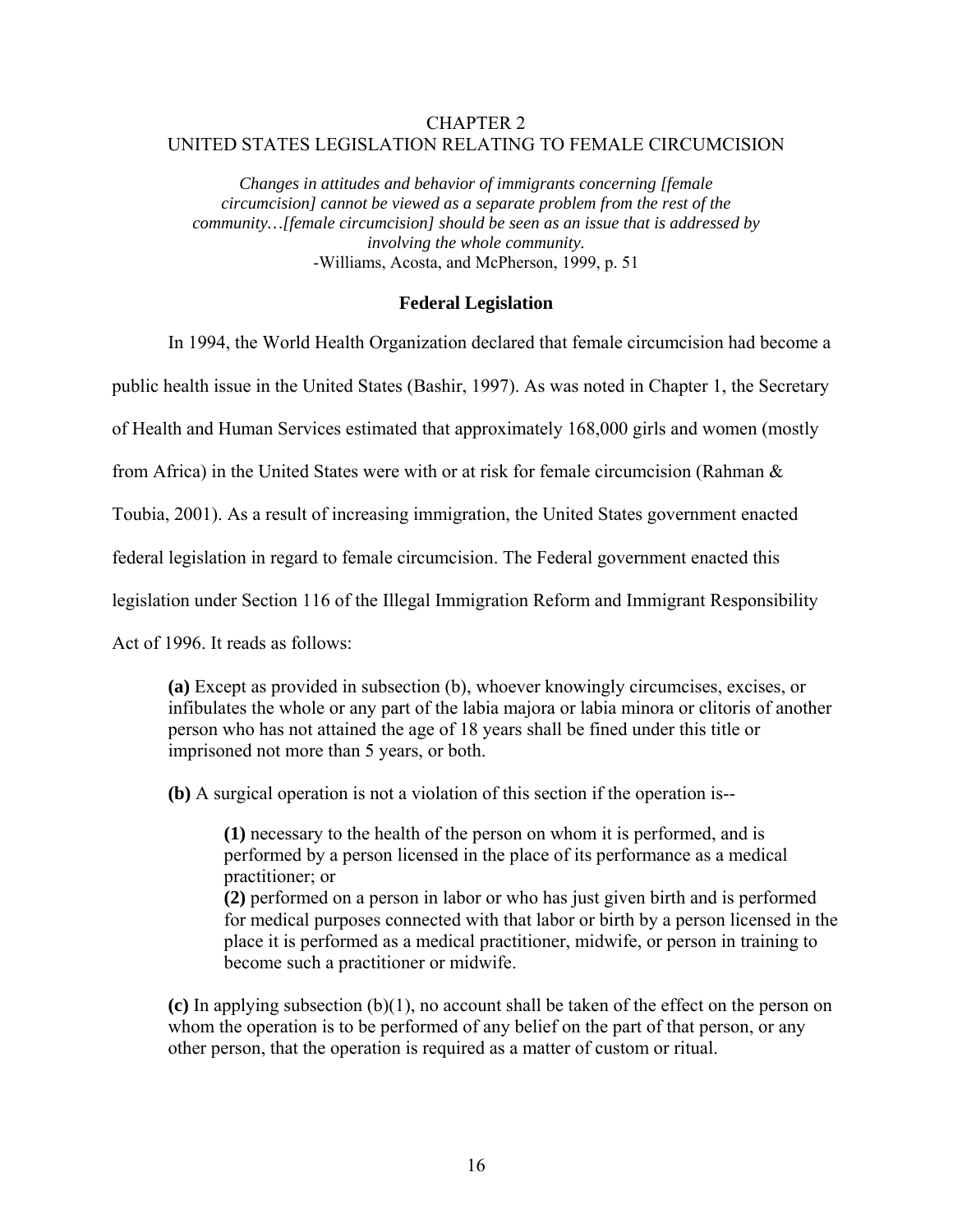<span id="page-16-0"></span>In this Act, Congress deemed female circumcision to constitute a criminal act prohibited by law. Furthermore, anyone, other than a medical practitioner, midwife, or person in training to become such a practitioner or midwife, who performs the surgery for any reason other than for medical purposes will be fined and/or imprisoned for up to five years.

#### **State Legislations**

In addition to the United Stated federal legislation, 18 states have passed some sort of legislation making female circumcision illegal. In general, most states define female circumcision as the act of knowingly circumcising, excising, or infibulating any part of the labia majora, labia minora or clitoris of another person for nonmedical purposes. The states differ slightly in the age at which circumcision is illegal. Of the 18 states criminalizing female circumcision, 7 states criminalize female circumcision for women under the age of 18. Five states (Illinois, Minnesota, Rhode Island, and Tennessee) prohibit female circumcision upon all women, including those over 18 years of age (Rahman & Toubia, 2001). Five states (California, Colorado, Minnesota, New York, and Oregon) have additional provisions for educational outreach to immigrant communities.

 Of the 18 states criminalizing female circumcision, sixteen states define female circumcision as a felony. One state (Minnesota) leaves the punishment and crime category of female circumcision up to the judge and reads, "judges should exercise their discretion by assigning an offense a severity level which they believe to be appropriate" (MINN. STAT. § 609.2245, 2005). Four states (Arkansas, California, Colorado, and Illinois) define and punish female circumcision as a form of child abuse. All eighteen states criminalize the performer of female circumcision.

Ten of the 18 states criminalizing female circumcision take into consideration that girls are circumcised as a result of their culture. These state legislations, like the federal legislation,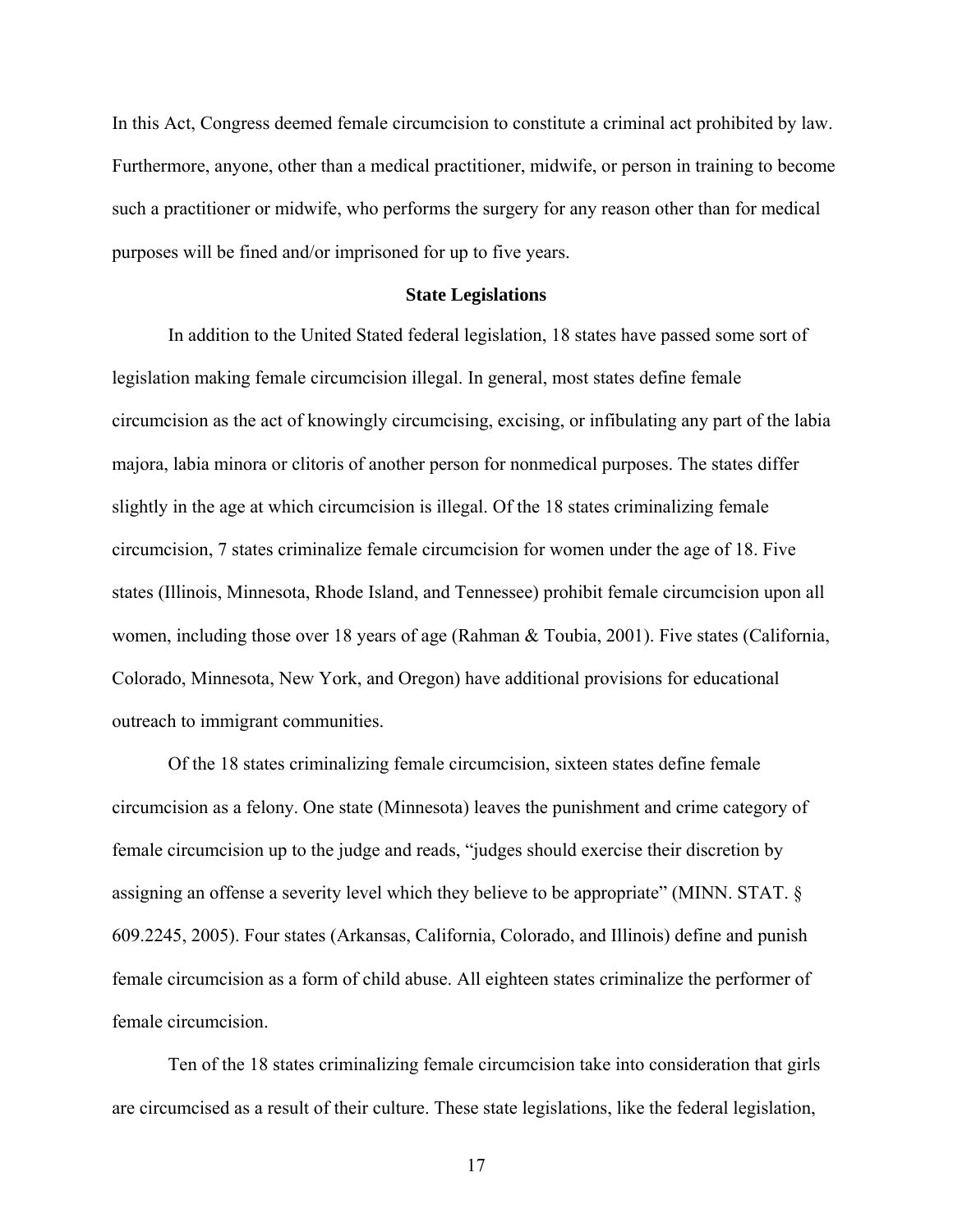<span id="page-17-0"></span>argue that no account shall be taken of the belief on the part of any individual that the operation is required as a matter of custom or ritual.

Until 2006, there had been no prosecutions of female circumcision in the United States. In 2006, Khalid Adem, an Ethopian immigrant, was sentenced to 10 years in prison and five years of probation for cutting off his 2-year-old daughter's clitoris with a pair of scissors in 2001. He was convicted of aggravated battery and cruelty to children. He was arrested in Georgia which, at the time, had no provision against female circumcision. He also received a fine in the amount of \$5,000, with an additional \$32 a month for a probation and supervision fee (Brock, 2002). After Adem's arrest, Georgia passed a law making female circumcision a felony with a minimum penalty of five years in prison and a maximum of 20 years (Mungin, 2006; GA. CODE ANN. § 16-5-27, 2006).

#### **Other Legislations**

In 1991, the American Medical Association (AMA) declared its opposition to all forms of "medically unnecessary surgical modification of female genitalia" (American Medical Association, 1991, as cited in Rahman & Toubia, 2001, p.239). The AMA characterized female circumcision as a form of child abuse. The AMA advised doctors to provide "culturally sensitive counseling to inform the patient and to refer patients to social support groups" (Rahman  $\&$ Toubia, p.239).

 In 1993, the US Agency for International Development (USAID) began working on prevention strategies for female circumcision in Egypt and in other countries where circumcision is regularly practiced. Prevention strategies included data collection, support for local organizations working to eliminate the practice, and the training of medical providers and community based health workers on methods for dealing with the consequences of female circumcision (Rahman & Toubia, 2001, p.240).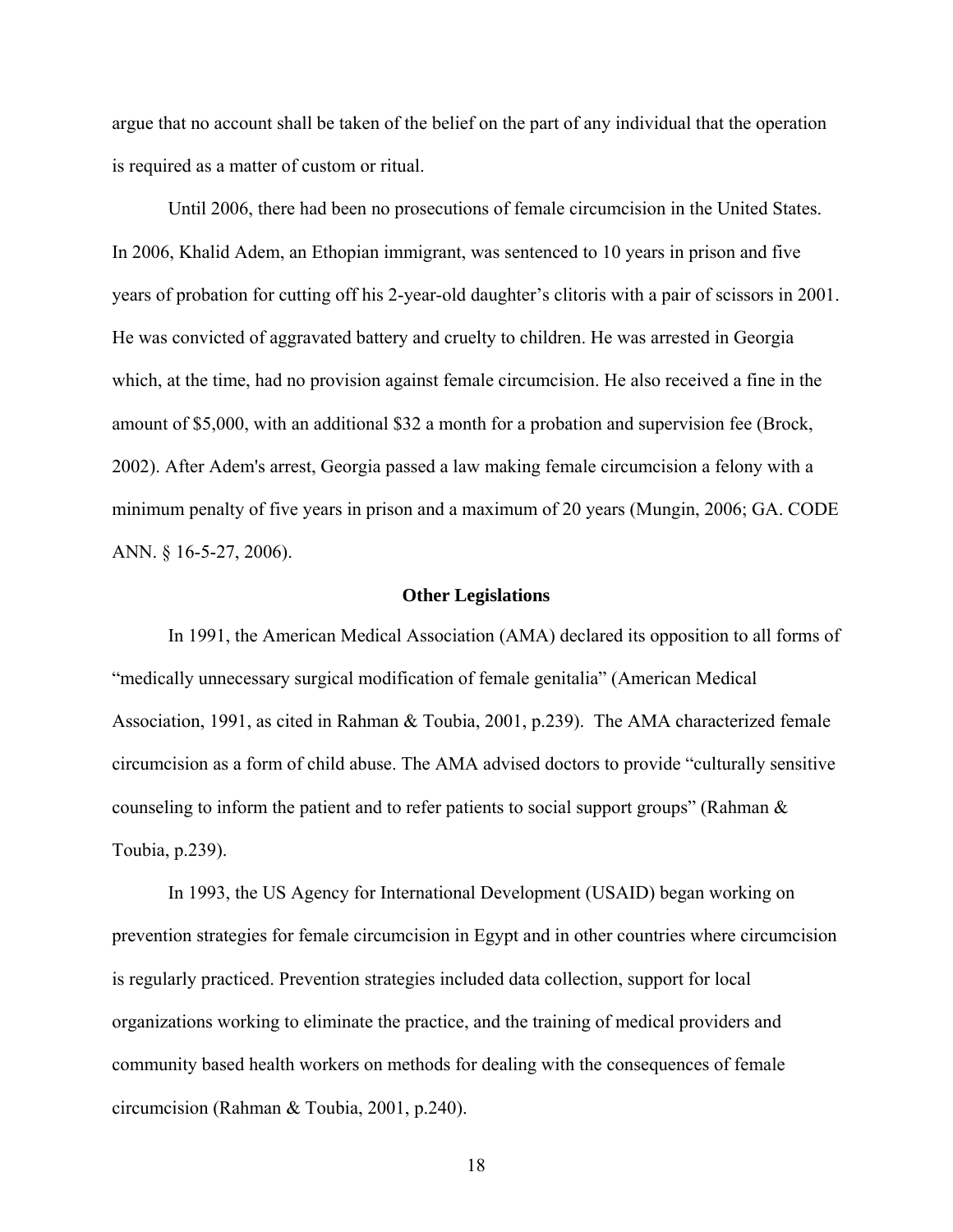The United States Congress has also passed three other measures relating to female circumcision. First, Congress passed a law requiring the Secretary of Health and Human Services to undertake a study of female circumcision in the United States to determine who was at risk. Congress told the Department of Health and Human Services (DHHS) to "compile data on the number of females living in the United States who have been subject to female genital mutilation (whether in the United States or in their countries of origin) including specification of the number of girls under the age of 18 who have been subject to such mutilation" (Congress, 1996 as cited in Jones et al., 1997). The DHHS commissioned the Centers for Disease Control (CDC) to carry out the study to determine the prevalence of female circumcision in the United States (Rahman & Toubia, 2001). The CDC used data from the 1990 U.S. Census and estimated that there were approximately 168,000 girls and women in the United States who were "with or at risk for FC/FGM" (as cited in Rahman & Toubia, 2001). Furthermore, they estimated that 45 % of women who were "with or at risk for FC/FGM" lived in 11 metropolitan areas (Jones et al., 1997). Sixty-five percent of the estimated number of girls under 18 with or potentially at risk for female circumcision lived in 35 metropolitan areas in the US; 72 % of these girls were born in the US (Jones et al., 1997).

In addition to studying the prevalence of female circumcision in the U.S., the Secretary of DHHS was also required to provide educational outreach programs for communities with at-risk populations (Rahman & Toubia, 2001). Furthermore, the DHHS was required to develop and distribute recommendations for students in medical and osteopathic schools on how to work with circumcised women (Rahman & Toubia).

Second, as part of the Illegal Immigration Reform and Immigrant Responsibility Act of 1996, the Immigration and Naturalization Service was required to provide information to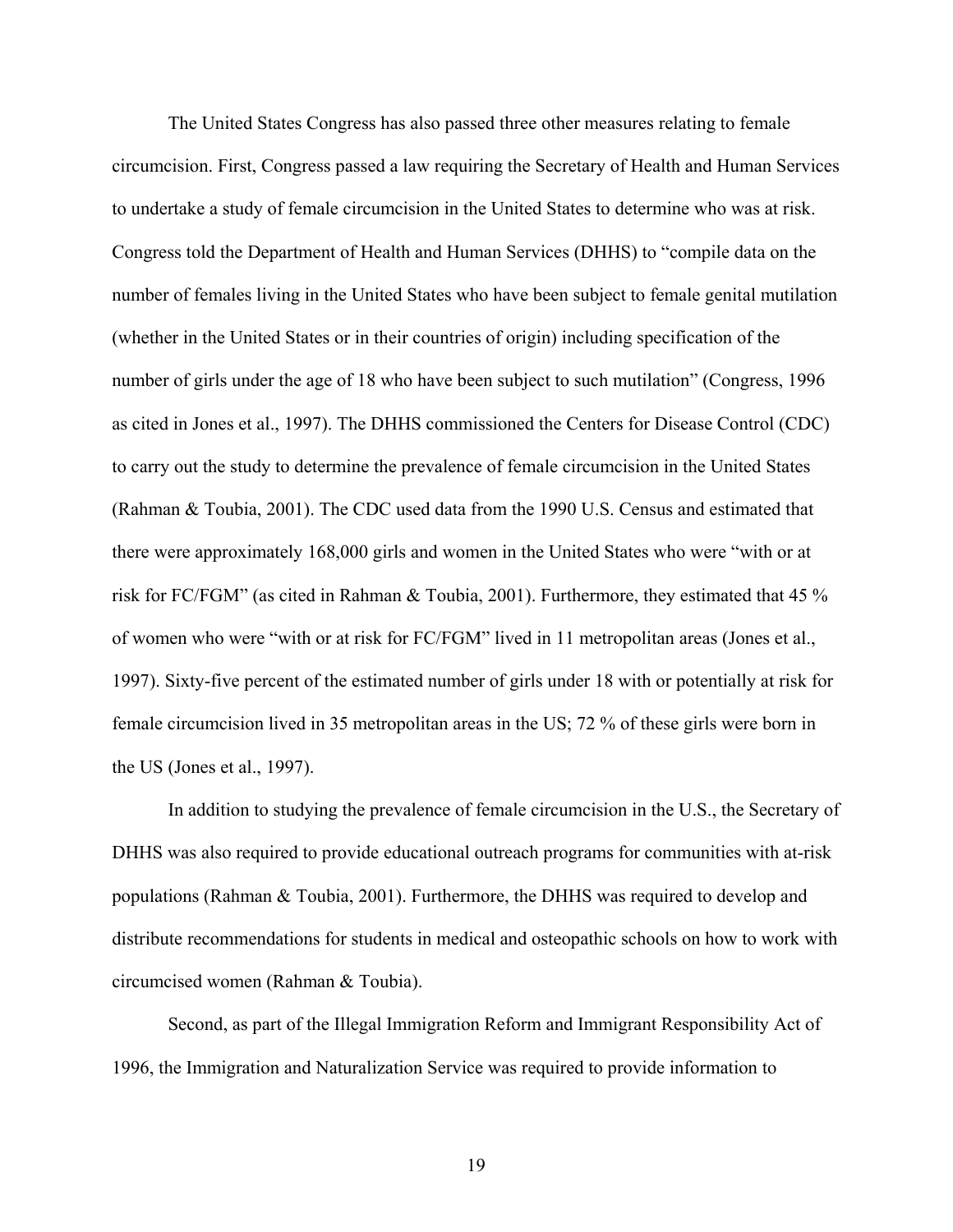<span id="page-19-0"></span>immigrants and nonimmigrant from countries where female circumcision is common. The information included the health and legal consequences of practicing female circumcision in the Unites States (Rahman & Toubia, 2001). The legislation required that information be presented to the immigrants in a culturally appropriate manner (Rahman & Toubia). Strangely, however, the topic of female circumcision is a taboo topic in most countries and bringing it up in *any* context would be inappropriate. Eyega and Conneely (1997) note, "our respondents indicate that circumcision is a very sensitive and private subject, and discussion is frowned upon and considered disrespectful to the whole community, so women are not only embarrassed by such questions but also do not want to embarrass their families and communities" (pp.177– 178). Therefore, it is difficult to determine to what extent this information has impacted immigrants. In addition, a simple pamphlet will likely not have the capacity to deter immigrants from practicing female circumcision.

The most current legislation against female circumcision was passed in 1997. Congress enacted legislation requiring the U.S. executive directors of international financial institutions to oppose non-humanitarian loans to countries where female circumcision was practiced and whose governments had not implemented any educational programs to prevent the practice (Rahman & Toubia, 2001, p.239).

#### **Is Legislation Enough or Too Much?**

Despite efforts to be "culturally sensitive" to immigrant's culture, legislation in the United States remains culturally naïve. As Williams et al. (1999) noted, "whenever a government prohibits the practice of FGM, whether in the country of origin or in the other European countries to which groups immigrate, the practice continues, but in greater secrecy. This is mainly because those formulating the legislation and prevention strategies ignore the rationale for the practice" (p.48). The Research, Action & Information Network for Bodily Integrity of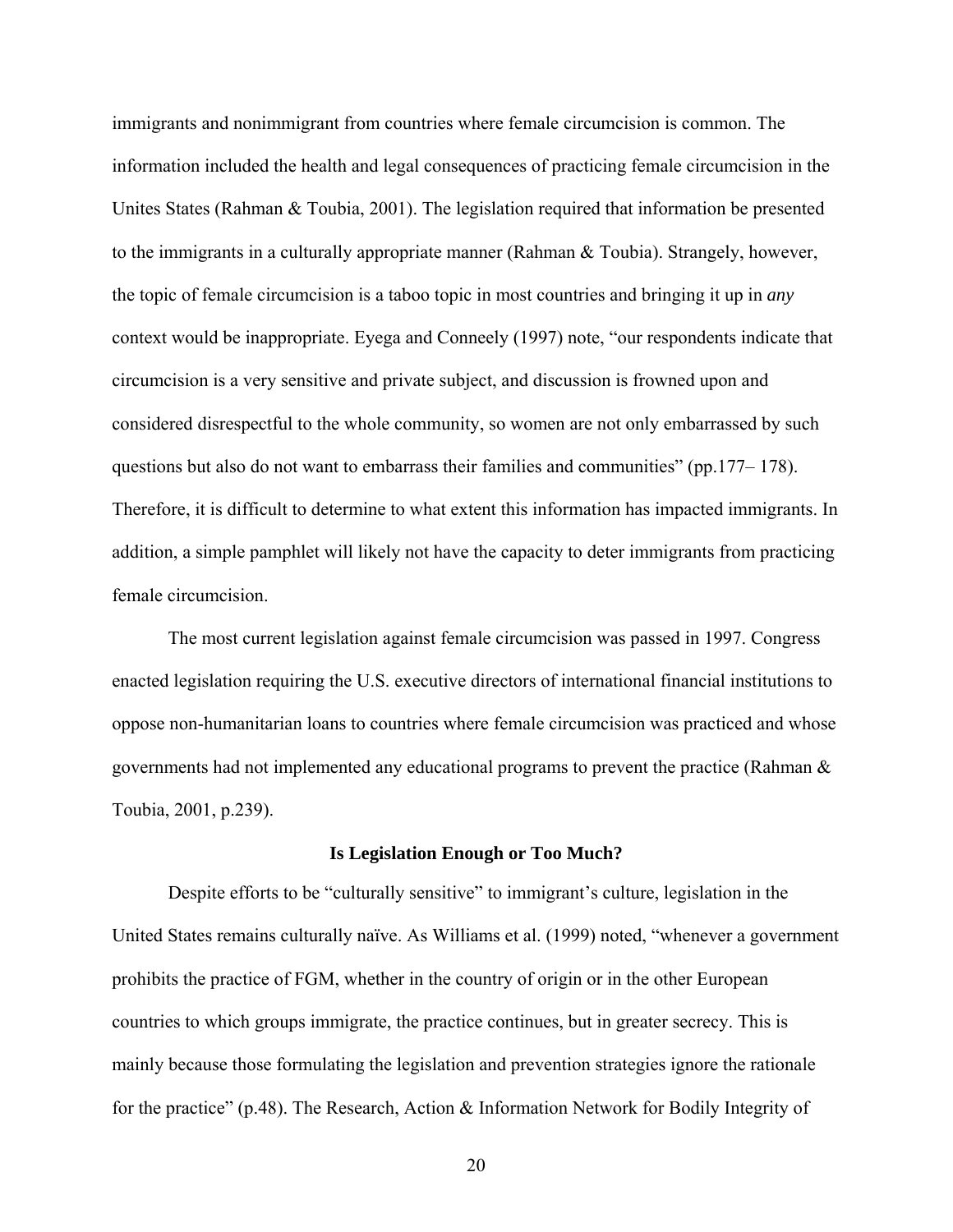Women (RAINB $\circ$ ), an international advocacy organization, noted that the "well-being and status of entire communities could be threatened by the overzealous investigation and prosecution of immigrant groups believed to practice [FGM/FC]." Furthermore, RAINB♀ raised the concern that "broad criminal prohibitions run the risk of driving [the] practice underground or the growth of an overseas travel industry to provide services" (RAINB $\degree$ , 1997, as cited in Jones et al., 1997, p.376). Similarly, Williams et al. (1999) noted that because of the criminalization of female circumcision, many circumcised women might not seek medical assistance for complications resulting from the practice.

Williams et al. (1999) explained that the rationales for female circumcision "cannot merely be explained in terms of 'culture' or 'tradition', because that implies that people follow these rationales without conscious reasoning when in reality, complex decision making processes are involved" (p.50). Western culture and law cannot merely be instilled into immigrants coming from countries practicing female circumcision. Williams, et al. believed, "if female genital mutilation is to be prevented in the U.S., an understanding of the immigrant groups' cultural rationales for this practice must be researched and acknowledged when planning prevention strategies" (p. 48). Similarly, Jones et al. (1997) believed that to successfully eradicate the practice of female circumcision in the United States, policies must involve the immigrant communities themselves. For example, the DHHS was attempting to set up "town meetings" with immigrant communities across the country for purposes of developing education and outreach programs (Jones et al., 1997). Eyega and Conneely (1997) noted, "since circumcision is carried out with the best intention for the child within the cultural context, this criminalization without education will not lead to a change in attitude, and may serve to disrupt families already struggling in a new country" (p.178).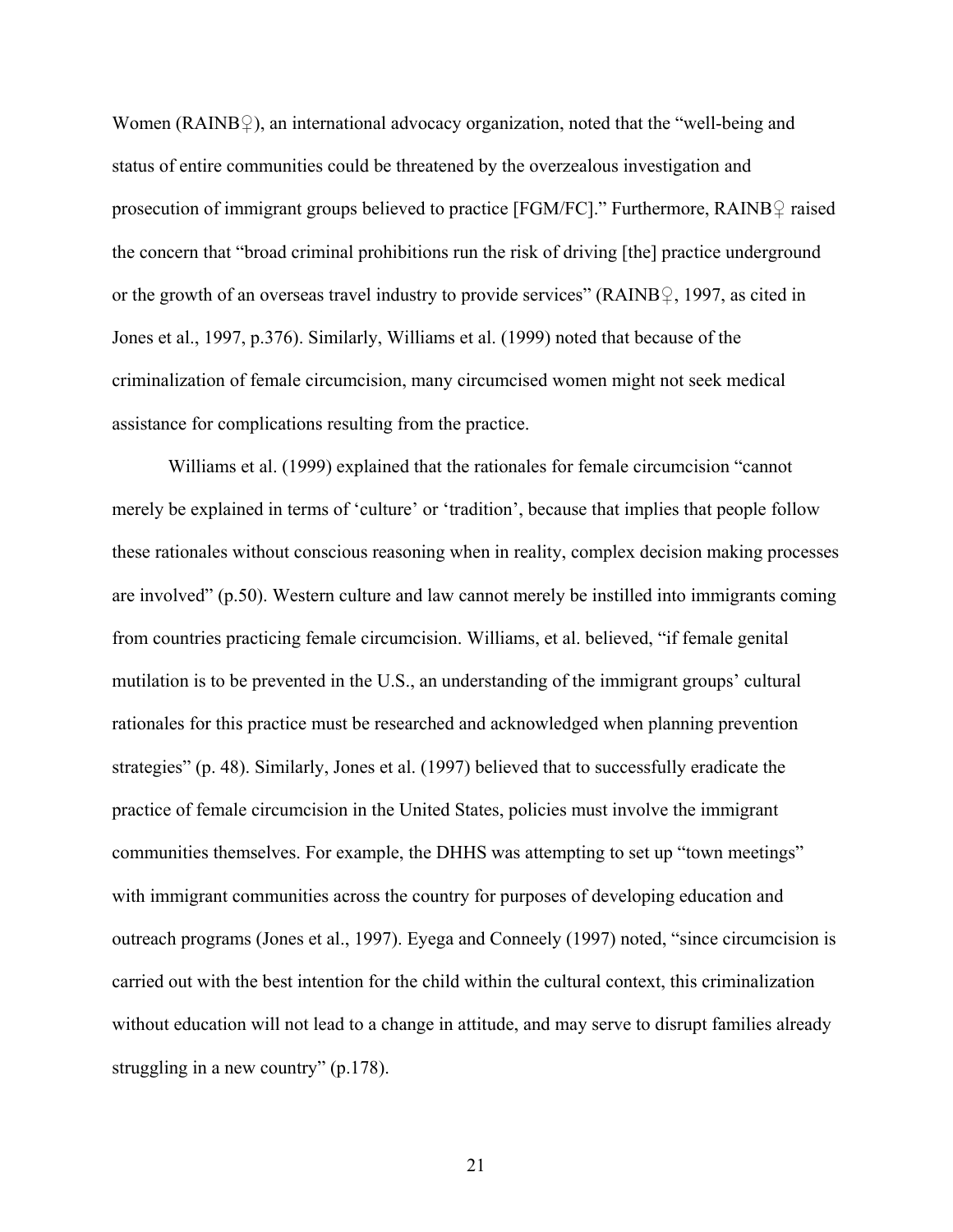The DHHS was forming recommendations for the education of health professionals by reviewing existing medical curricula (Jones et al., 1997). Eyega and Conneely (1997) believed that training and educating healthcare professionals is a crucial step in decreasing the prevalence of female circumcision within immigrant groups in the United States. Healthcare professionals need education regarding the physical and mental health consequences and clinical management of female circumcision as well as counseling guidelines, interdepartmental linkages, referrals and integrated service delivery, and the provision of translators and information in African languages (Eyega and Conneely).

Eyega and Conneely (1997) found that it was not uncommon for women to feel that their circumcision defined who they were once they immigrated to the United States:

many women only begin to think about what their circumcision means to them upon immigration to a new country where the practice is not the norm… African women believe that a narrow focus on one part of the anatomy objectifies and disempowers them, so [American] physicians need to see them as full human beings, not merely as 'circumcised patients'. (p.178)

Furthermore, circumcised immigrants often feel that westerners belittle their status and culture. Eyega and Conneely explained, "many [circumcised] women object to their portrayal as 'victims' as well as to the attitude of western feminists involved in this issue, who, they believe, want to define their oppression for them and then liberate them from it" (p.178). Similarly, Watson (2005) noted, "while [American anti-circumcision legislations] are touted as representing a serious American response to an international human rights issue affecting women, many African women living in this country who are concerned about and connected to the targeted communities have had their voices excluded" (p.434). More worrisome, William et al. (1999) believed that the criminalization of female circumcision would prevent many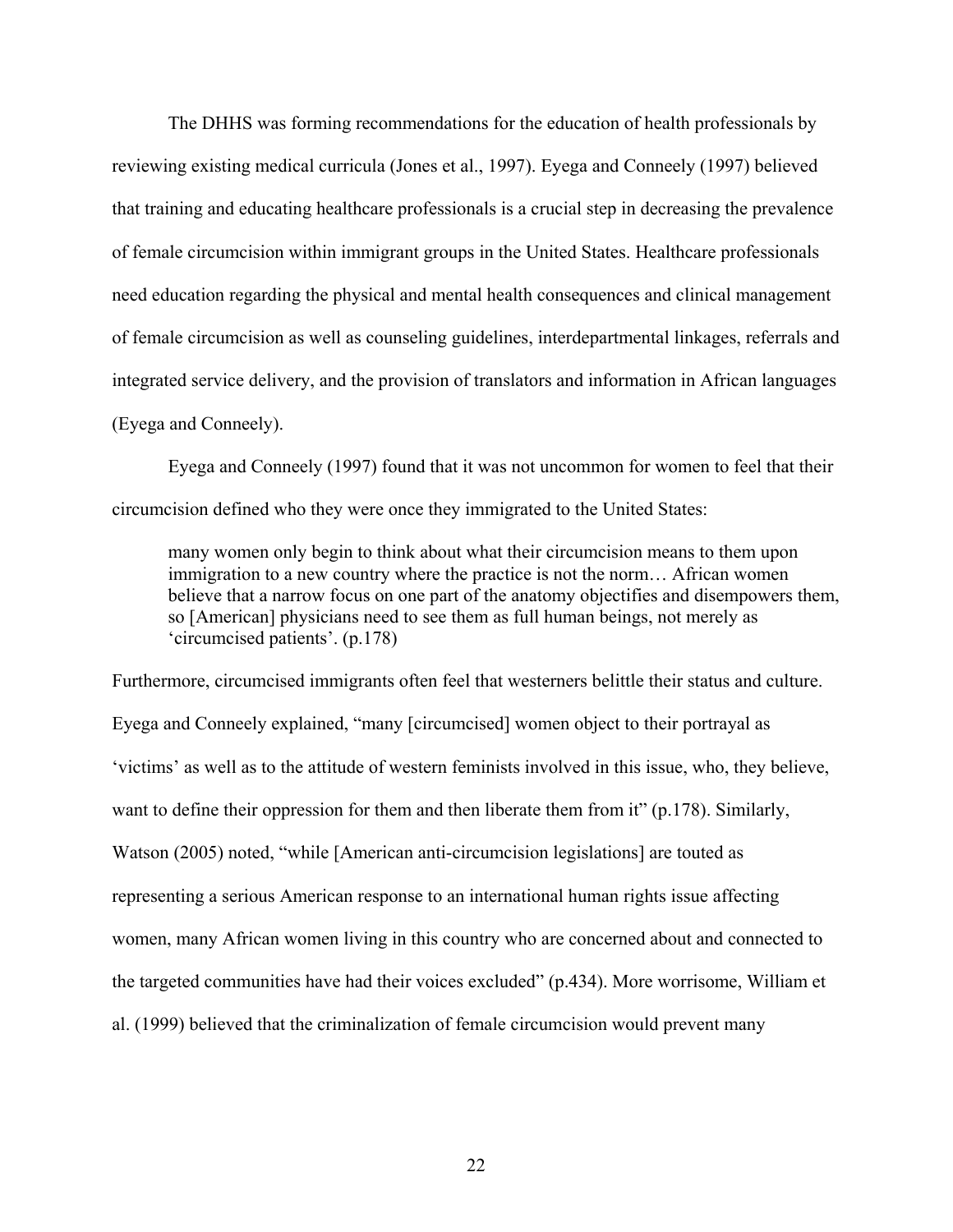immigrants from seeking medical assistance for any complications they may have because of their circumcision.

Eyega and Conneely (1997) found that many of the circumcised African immigrants in the United States exhibited fear of the American laws against circumcision, but did not change their attitude towards circumcision. Eyega and Conneely noted, "some of the respondents support FC/FGM, and said they would circumcise their daughters if there were no legal repercussions, to honor tradition and to keep their daughters from becoming promiscuous in a sexually unrestricted society" (p.178). Because of this mindset, Eyega and Conneely believed that merely criminalizing female circumcision in the U.S. would have no effect. They propose that educating immigrants about the procedure will better deter them from circumcising their own daughters in the U.S.. Watson (2005) most adequately explained the situation of anticircumcision laws in the United States:

criminalizing, on its surface, seems a justifiable response for practices that are thought to harm or maim another. Nevertheless, the history of criminalizing, particularly of cultural practices, tends to divert the practice underground, and therefore, lead to more rather than less concerns. Criminalization of such practices is also seen as paternalistic—one society's attempts to evaluate their own practices as the correct or moral ones and negate another culture's practices as lesser or immoral. Statutes requiring educational initiatives rather than criminalization initiatives might be the most appropriate compromise. (p.435)

As was noted in earlier in the case of the United States' financial threats to Egypt, understanding rather than vilifying the procedure and circumcised women is key when instituting legislation regarding the practice. Without this, interventions will likely remain unsuccessful.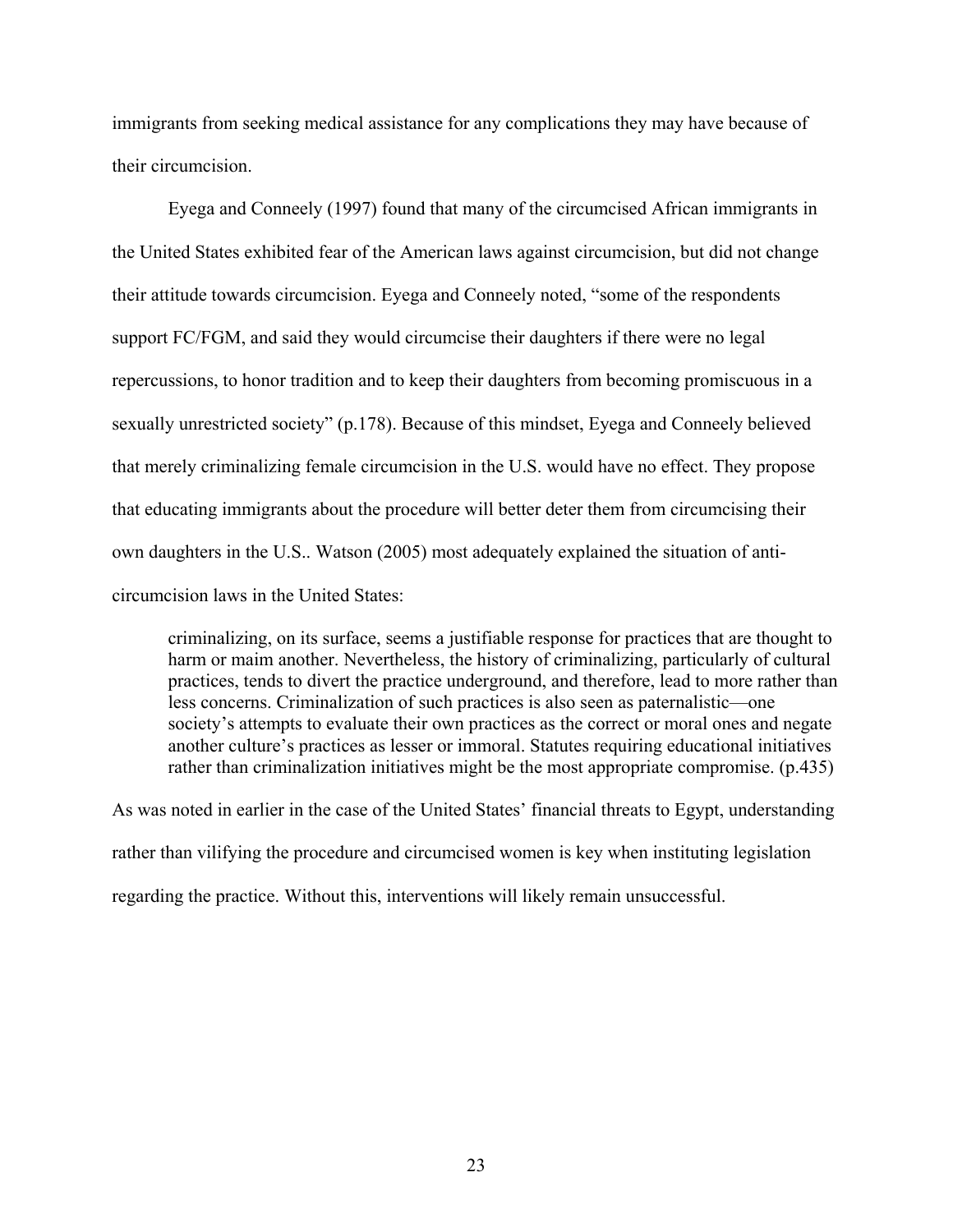### <span id="page-23-0"></span>CHAPTER 3: FEMALE CIRCUMCISION AND ASYLUM IN THE UNITED STATES

*I asked her if she would want this tradition continued on her daughters. She replied, "Never." Asked if she were sent back to Sudan, "Could anyone do this to them?" She responded, "Yes. They would take them when I wasn't home." "Who would?," I inquired. "My grandmother," she replied.* -Anonymous Health Care Provider, 2002 as cited in Oxford, 2005, p.28

#### **Brief Overview of Asylum Law in the United States**

Throughout the years, United States asylum laws have been modified through a series of international and national policies and laws. Many of these laws and policies have influenced cases regarding women seeking asylum in the United States. Seven, in particular, have been frequently cited in these asylum cases. First, in 1954, the United Nations approved the Convention Relating to the Status of Refugees. The convention defined who was a refugee and outlined who should be granted asylum. Act 1 of the convention defined a refugee as a person who had a "well-founded fear of being persecuted for reasons of race, religion, nationality, membership of a particular social group or political opinion, is outside the country of his nationality and is unable, or owing to such fear, is unwilling to avail himself of the protection of that country; or who, not having a nationality and being outside the country of his former habitual residence as a result of such events, is unable or, owing to such fear, is unwilling to return to it." Furthermore, Section 208 of the Immigration and Nationality Act guaranteed alien refugees' asylum in the United States, provided that the refugee show well-founded fear of persecution on account of their "race, religion, nationality, membership in a particular social group, or political opinion" (p.195).

 Third, in the 1985 Board of Immigration Appeals (BIA) decision *Matter of Acosta* (1985 BIA LEXIS 2; 19 I. & N. Dec. 211), "persecution on account of membership in a particular social group" referred to persecution directed toward an individual who was a member of a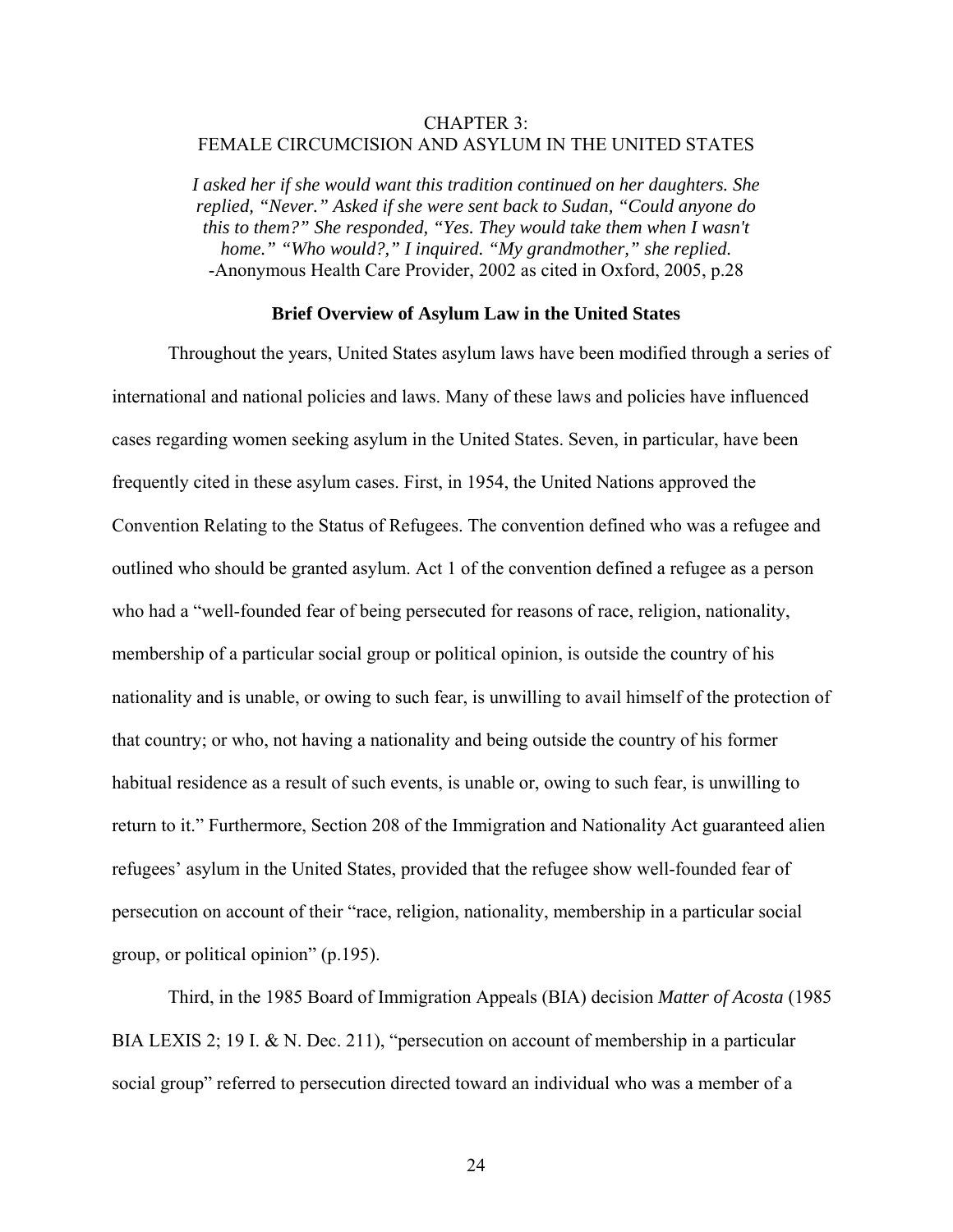group of persons sharing a common, immutable characteristic. Such characteristics are either beyond the power of the individual members of the group to change or are so fundamental to their identities or consciences that it ought not be required to be changed.

 Also of importance is the Refugee Act of 1980. The act is a federal law that reformed United States immigration law to admit refugees for humanitarian reasons. The act also introduced national legal standards for adjudicating refugee and asylum claims based on the definition of a refugee found in the Immigration and Nationality Act, outlined above (Oxford, 2005).

Fifth, in 1987, the Supreme Court ruled in *INS v. Cardoza-Fonseca*, 480 U.S. 421 (1987), that an asylum applicant need not show that it is more probable than not that he or she would be persecuted if they returned to their home country. Furthermore, the court in this case noted, "One can certainly have a well-founded fear of an event happening when there is less than a 50% chance of the occurrence taking place." INS v. Cardoza-Fonseca, 480 U.S. 421 (1987).

 Sixth, the Illegal Immigration Reform and Immigrant Responsibility Act was passed in 1996 requiring an applicant to apply for asylum within one year of their entry into the United States. If an applicant failed to apply within one year, they were barred from doing so unless they could establish changed or exceptional circumstances.

 Lastly, and of importance in asylum cases regarding female circumcision, the United Nations passed the Convention against Torture and Other Cruel, Inhuman or Degrading Treatment or Punishment in 1987. The Convention stated the term 'torture' meant "any act by which severe pain or suffering, whether physical or mental, is intentionally inflicted on a person… for any reason based on discrimination of any kind, when such pain or suffering is inflicted… with the consent or acquiescence of a public official or other person acting in an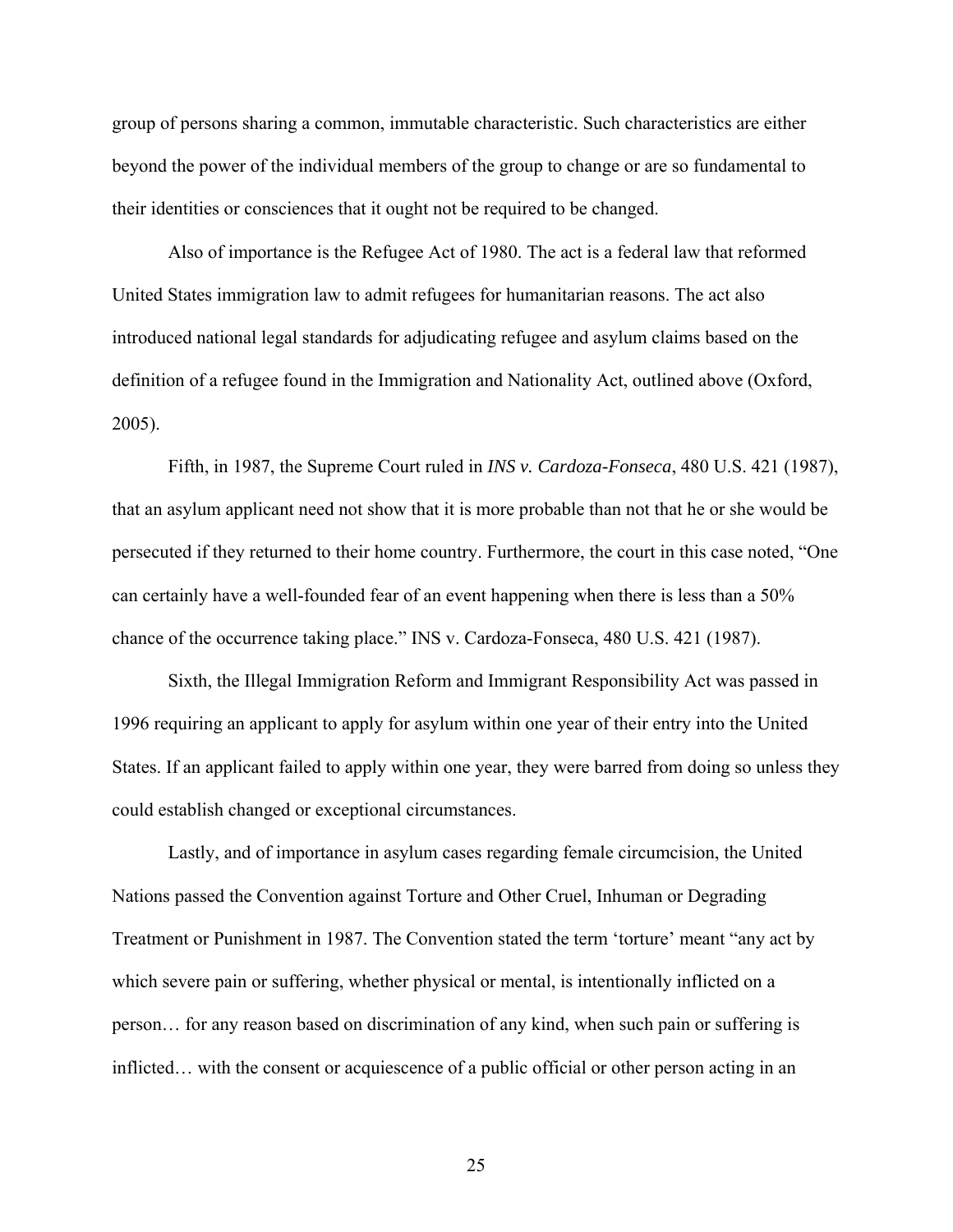<span id="page-25-0"></span>official capacity." Article 3 of this convention stated, "No State Party shall expel, return ('refouler') or extradite a person to another State where there are substantial grounds for believing that he would be in danger of being subjected to torture."

#### **Influential Asylum Cases**

There have been very few asylum cases in the United States regarding female circumcision. Fauziya Kasinga had the first successful asylum case in the United States in 1996. The second successful asylum case, for Adelaide Abankwah, was two years later in 1999. The four following cases are a few of the most important asylum cases regarding female circumcision in the United States and have paved the path for future cases.

### **In re Kasinga (1996)**

Fauziya Kasinga, a 19-year-old native and citizen of Togo, fled Togo before she was forced to undergo circumcision. Her husband in Togo was well known in the country and was a friend of the police. She feared the Togolese police could locate her in Togo or in countries surrounding Togo, specifically Ghana where she initially fled. She traveled to Germany from Ghana where she bought a fraudulent passport. With the passport, she fled to the United States, where she immediately requested asylum.

In this case, the court established that female circumcision could be the basis for a claim of persecution. The court believed there were six main points as to why Kasinga should be granted asylum based on her fear of circumcision. First, the court found Kasinga to be a credible witness. The court established that her testimony as to what had led her to the United States "reasonably could have happened to a teenage girl in the applicant's situation." Second, female circumcision, as practiced in her tribe in Togo, constituted persecution. The court recognized that "persecution can consist of the infliction of harm or suffering by a government, or persons a government is unwilling or unable to control, to overcome a characteristic of the victim." Third,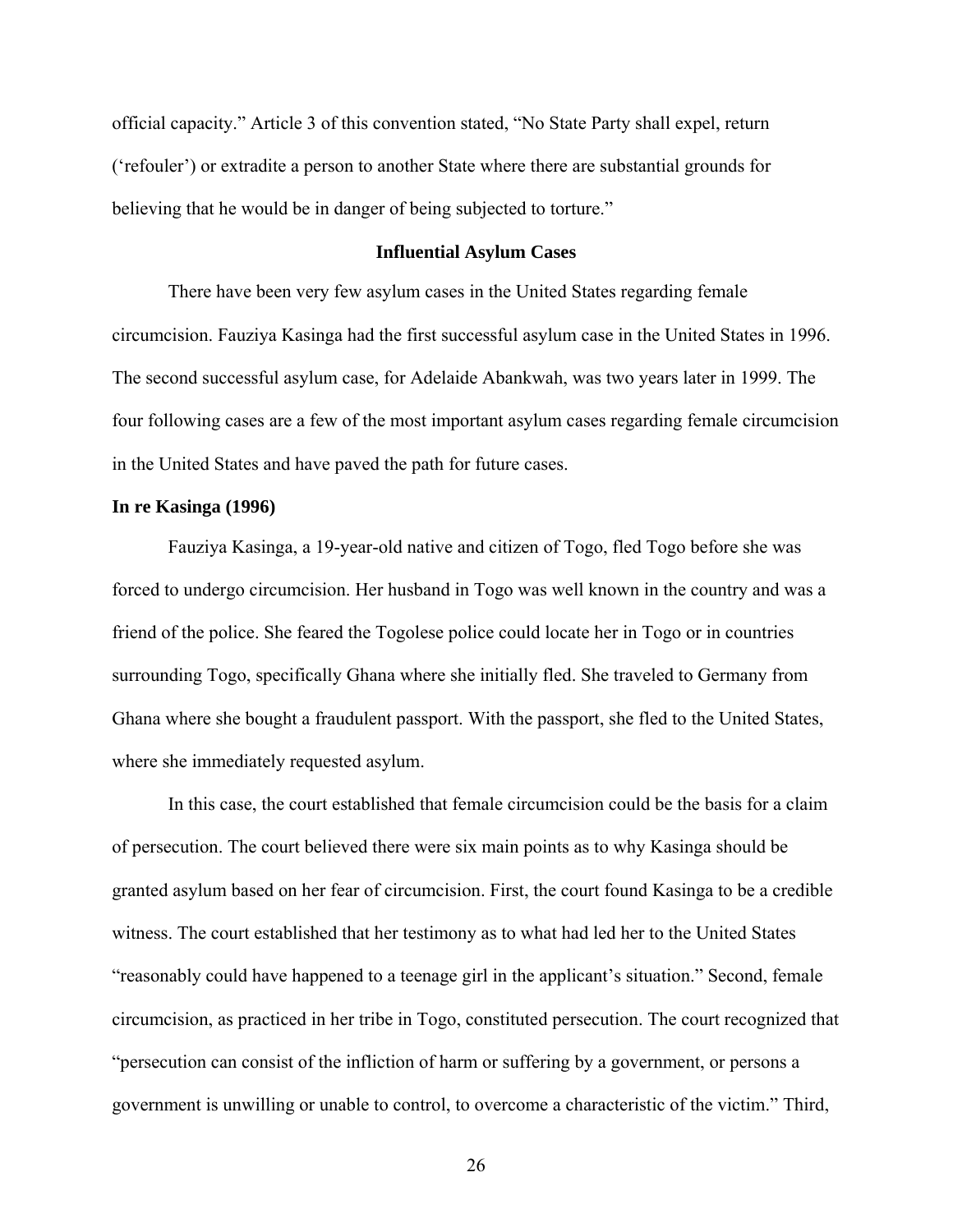<span id="page-26-0"></span>Kasinga was a member of a social group consisting of young women who were members of a specific tribe in Togo who have not been circumcised and who opposed the practice. Fourth, Kasinga had a well-founded fear of persecution based on a "reasonable person" standard. Fifth, the persecution Kasinga feared was on account of her social group. Sixth, Kasinga's fear of persecution was country-wide. The court established Kasinga would be unable to avoid circumcision by moving to some other part of Togo. Furthermore, Togo is a small country and the police would not protect her.

Based on Kasinga's testimony and knowledge of Togo, the court found that (1) female circumcision was widely practiced in Togo; (2) acts of violence and abuse against women in Togo are tolerated by the police; (3) the Government of Togo had a poor human rights record; and (4) most African women could expect little governmental protection from female circumcision. The court concluded that female circumcision was a form of "persecution" that could entitle a woman to political asylum in at least some cases. In Kasinga's case, since the above six points were met, she was granted asylum.

#### **Abankwah v. INS (1999)**

Adelaide Abankwah, a 29-year-old native and citizen of Ghana, argued that she should be granted asylum based on her fear that her tribe would circumcise her as punishment for having engaged in premarital sex. She felt that members of her tribe would continue to search for her since she had "sinned against their God." She did not believe anyone in Ghana could protect her from the tribal authorities that would force her to be circumcised. For this reason, she bought a falsified passport and fled to the United States. She was apprehended upon her arrival at John F. Kennedy Airport an imprisoned.

Abankwah petitioned for review or order of deportation and denial of asylum by BIA. The Immigration Judge denied her request because he believed she had failed to establish that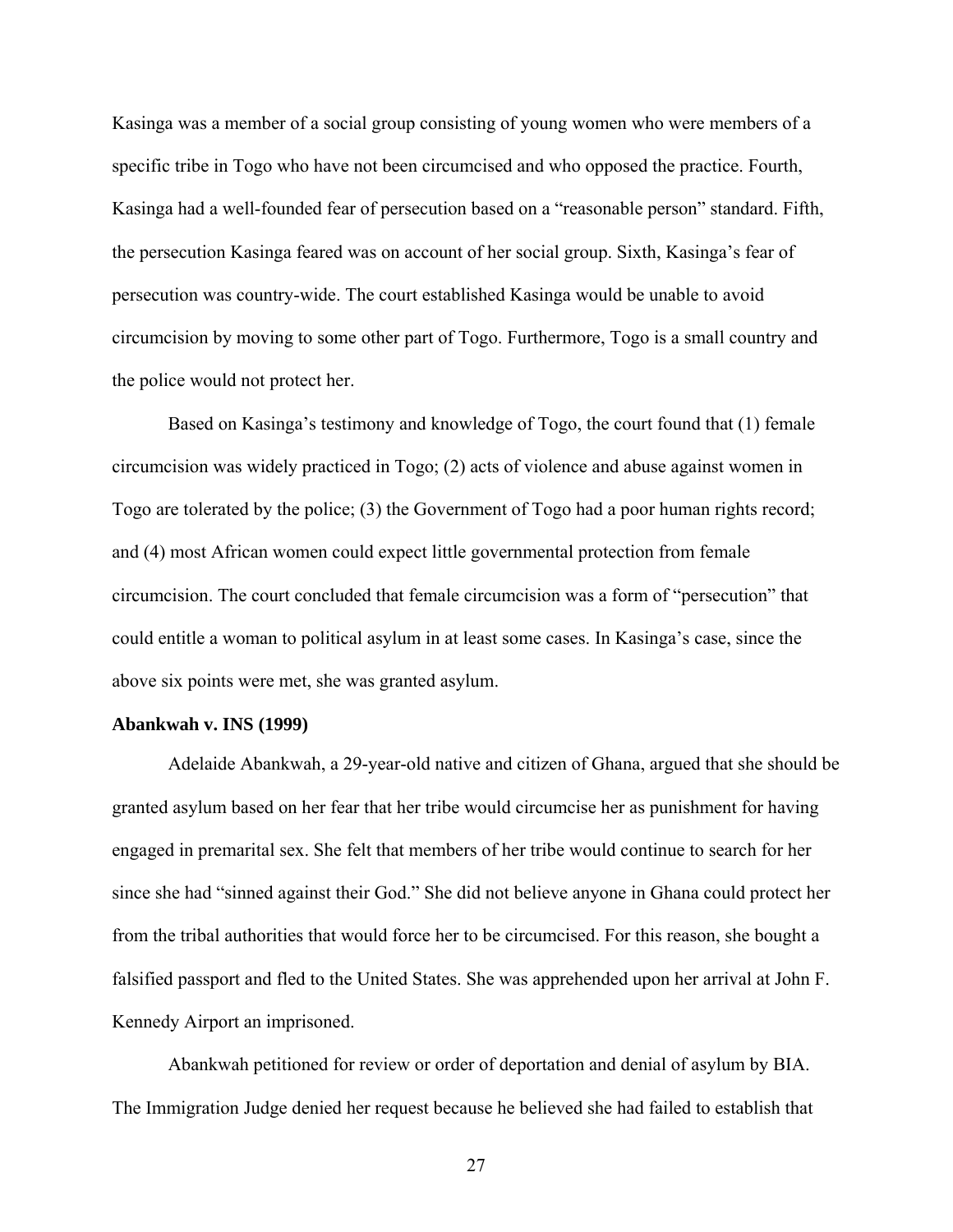<span id="page-27-0"></span>her fear of circumcision as punishment for her lack of virginity was objectively reasonable. The Judge described Abankwah's situation as a "personal problem" rather than a "matter of general practice imposed upon a particular social group." The Judge believed that because female circumcision was criminalized in Ghana in 1994, Abankwah would be able to seek protection from the Ghanaian government and from non-governmental institutions.

The appeals court ruled that the BIA "was too exacting both in quantity and quality of evidence that it required." The court cited Melendez, 926 F.2d at 215: "In the absence of documentary proof, the applicant's testimony will be enough if it is credible, persuasive, and refers to specific facts that give rise to an inference that the applicant has been or has good reason to fear that he or she will be singled out for persecution." In her testimony, Abankwah said that she did not believe that the government of Ghana could or would prevent her tribe from circumcising her. She also said that she did not know that the government had outlawed female circumcision since "people are still practicing it."

#### **Abay v. Ashcroft (2004)**

 Yayeshwork Abay and Burhan Amare, both natives and citizens of Ethiopia, sought refugee status in the United States based on fear of female circumcision. Abay, mother of nineyear-old Amare, was circumcised at a young age. Abay's mother had already attempted to circumcise Amare and Abay believed she would not be able to override Amare's future husband or in-law's wishes to circumcise Amare.

 The court noted, "females who live in a culture where female genital mutilation is the norm and who do not undergo the procedure will be persecuted, subjected to ostracism, and considered unworthy of marriage" (p.6). Furthermore, the court found "Abay's fear of taking her daughter into the lion's den of female genital mutilation in Ethiopia and being forced to witness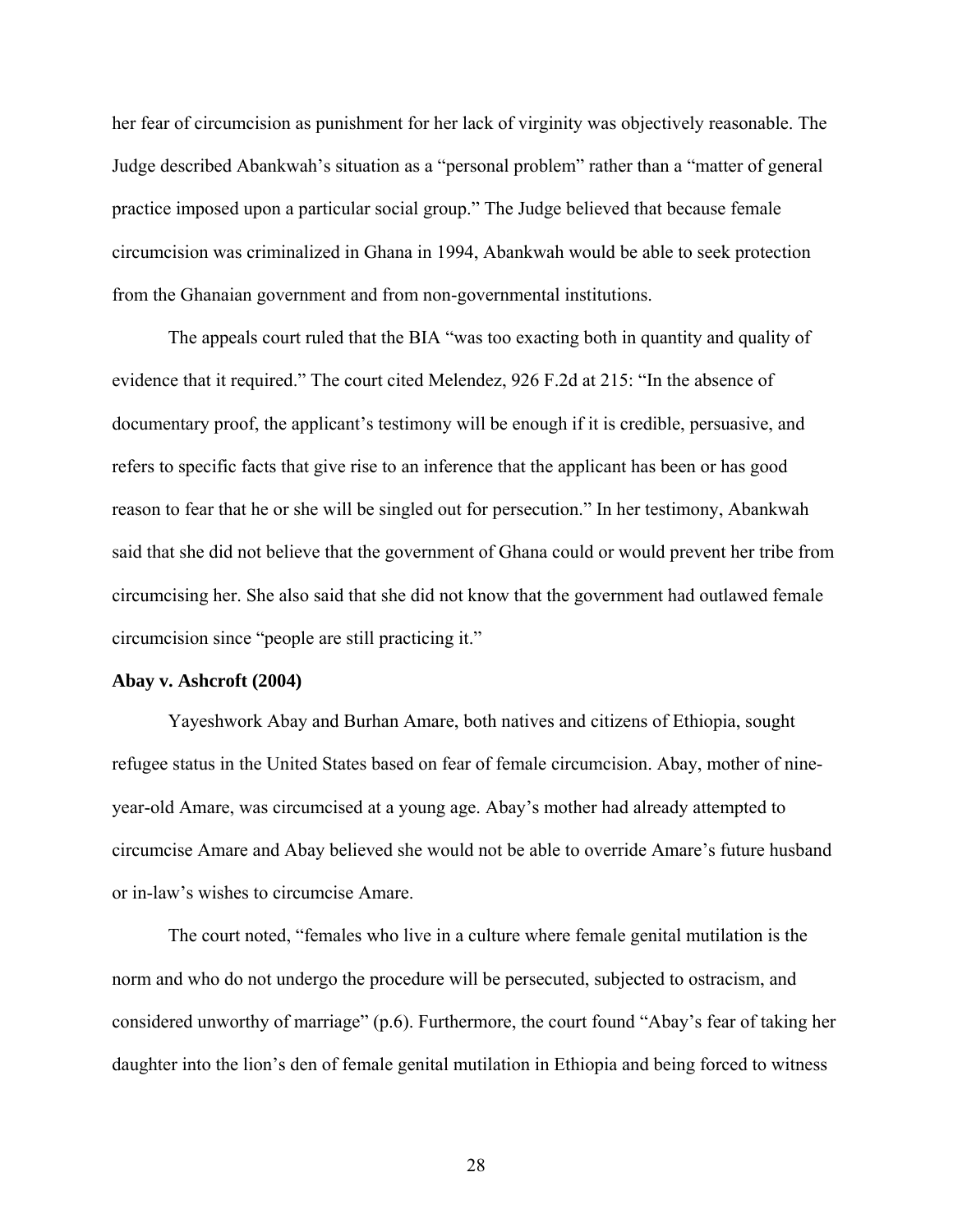<span id="page-28-0"></span>the pain and suffering of her daughter is well-founded" (p.8). As a result, both Amare *and* Abay were granted refugee status.

### **Mohamed v. Gonzales (2005)**

Khadija Ahmed Mohamed, a native and citizen of Somalia, fled Somalia during the civil war with her family. She sought to reopen her asylum, withholding of removal, and Convention Against Torture ("CAT") claims on the basis of her first attorney's failure to present evidence that she suffered female circumcision in the past and could constitute past persecution and torture. Mohamed had her clitoris and prepuce cut off when she was a child.

Because Mohamed had previously been circumcised, in order to be granted asylum, she must establish eligibility for asylum on the basis of past persecution. To do so, the courts argued Mohamed "must show: (1) an incident... that rise[s] to the level of persecution; (2) that [wa]s 'on account of' one of the statutorily-protected grounds; and (3) [wa]s committed by the government or forces the government is either 'unable or unwilling' to control" (Navas v. INS, 217 F.3d 646, 655-56 ( $9<sup>th</sup>$  Cir. 2000), as cited in Mohammed v. Gonzales, p.3077). The court agreed that female circumcision could constitute past persecution: "in sum, the extremely painful, physically invasive, psychologically damaging and permanently disfiguring process of genital mutilation undoubtedly rises to the level of persecution" (p.3080).

The court argued that although females as a social group had never been previously recognized, the "recognition that girls or women of a particular clan or nationality (or even in some circumstances females in general) may constitute a social group is simply a logical application of our law" (p.3082). The court explained, "there is little question that genital mutilation occurs to a particular individual *because* she is a female" (p.3083).

The court also disagreed with the BIA's ruling that Mohamed could not be eligible for asylum because she had already suffered circumcision and therefore, "there is not chance that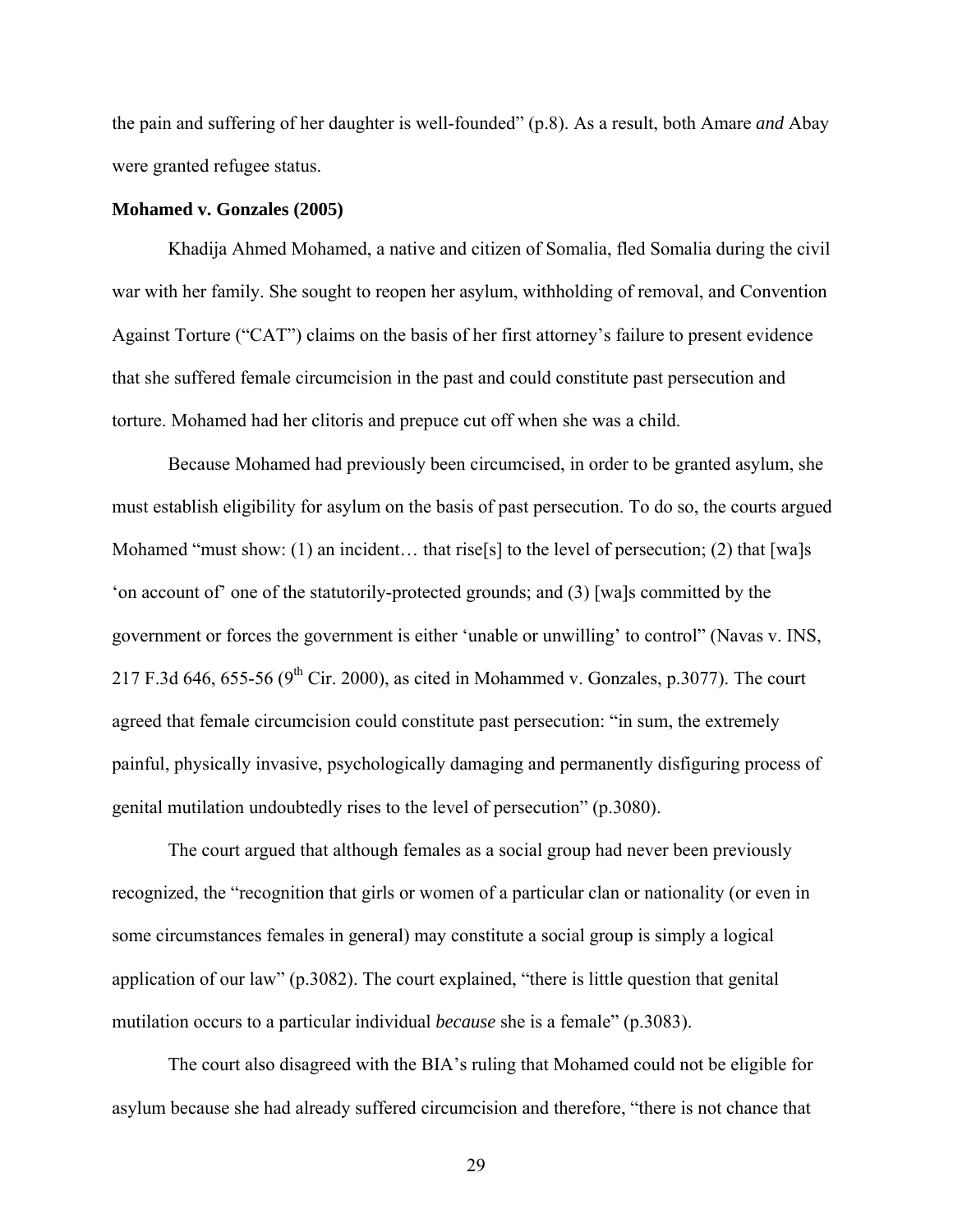<span id="page-29-0"></span>she would be personally tortured again by the procedure" (p.3084). The appeals court held that female circumcision, like forced sterilization, "must be considered a continuing harm that renders a petitioner eligible for asylum" (p.3085). The court continued, "like forced sterilization, genital mutilation permanently disfigures a woman, causes long term health problems, and deprives her of a normal and fulfilling sexual life" (p.3086).

The appeals court also explained that under the humanitarian exception, a victim of past persecution may be granted asylum even without fear of related future persecution, if the applicant could establish (1) compelling reasons for being unwilling or unable to return because of the severity of the past persecution, or (2) a reasonable possibility that she may suffer other serious harm upon returning to that country. The court argued Mohamed could establish both female circumcision is a particularly sever form of past persecution because of its many continuing side effects, and Mohamed's clan in Somalia had been decimated by violence, specifically towards females, which leaves Mohamed at risk for further harm.

Lastly, the appeals court established that Mohamed's claim for protection under the Convention Against Torture was possible: "In light of Mohamed's past experience with female genital mutilation and the widespread practice of mutilating females in Somalia, the possibility of related harm occurring in the future, and the overall human rights conditions in Somalia, Mohamed may well be able to demonstrate that she is entitled to relief under CAT…Mohamed may be entitled to protection under CAT on the grounds that genital mutilation is a permanent and continuing harm" (p.3091).

#### **Significance of Female Circumcision Asylum Cases**

There are several reasons why these asylum cases have been significant milestones in United States asylum law. First, these cases are the first to use asylum provisions for cultural rather than strictly political human rights issues (Gruenbaum, 2001). Second, Kasinga's asylum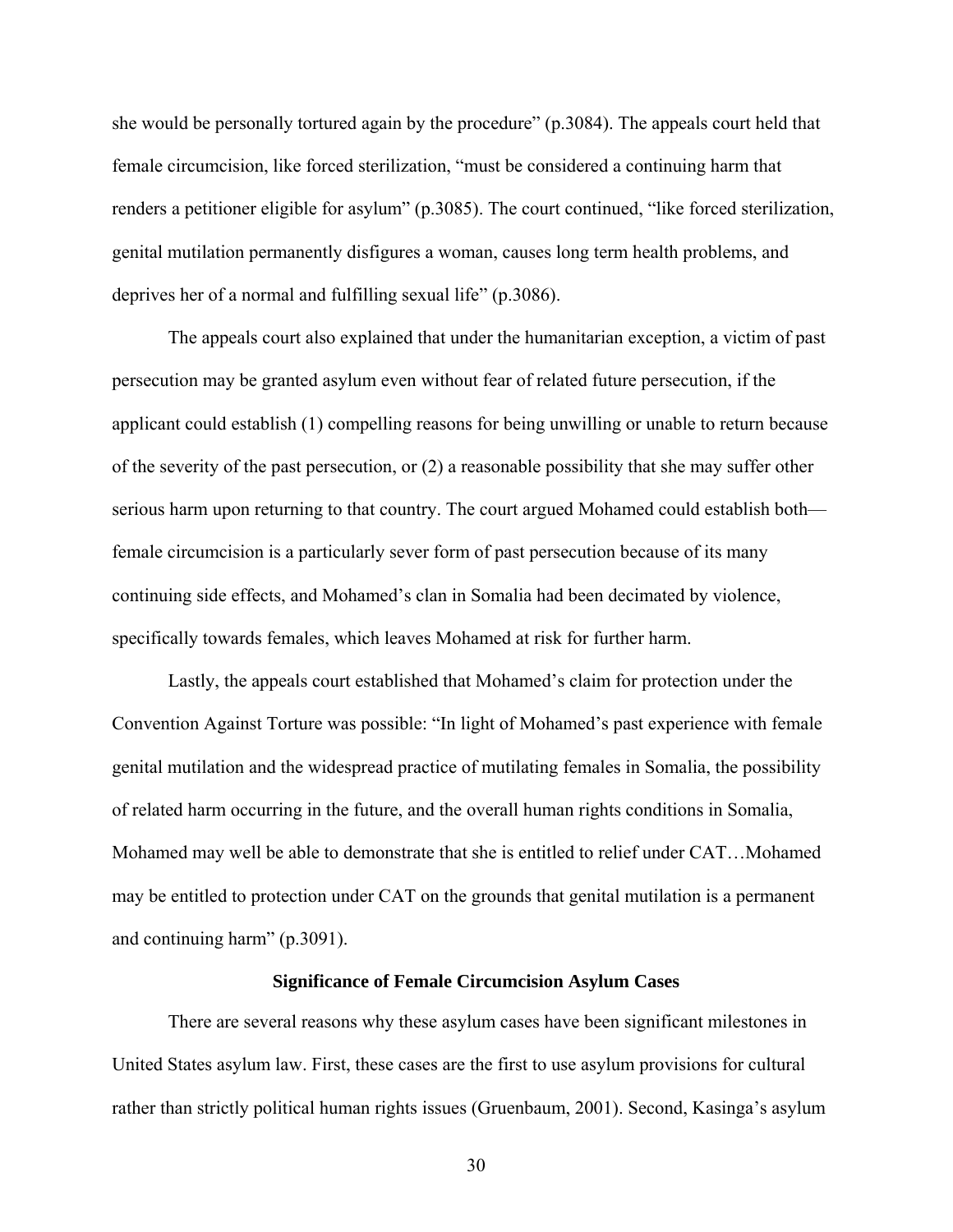case was the first to recognize "women" as a social group; it was the first successful genderbased asylum case in the United States (Gunning, 1999). This step is an important one for asylum law because many women flee their countries for gender-related reasons such as rape, sexual torture, sexual mutilation, sexual discrimination, abortion, and forced sterilization (Abu-Sahlieh, 2001). The recognition of women as a social group will serve many women, not only women escaping circumcision.

In general, the success of these asylum cases has enabled many other women from countries practicing female circumcision to also seek asylum. The Immigration and Naturalization Service (INS) was concerned that if Kasinga were granted asylum, another eighty million African women would also become eligible (Boyle, 2002). The INS went so far to caution the BIA that "the Board… cannot simply grant asylum to all who might be subjected to a practice deemed objectionable or a violation of a person's human rights" (In re Kasinga, as cited in Boyle, 2002, p.110). The court in Mohamed's case established that female circumcision constituted persecution, and as a result was grounds for asylum.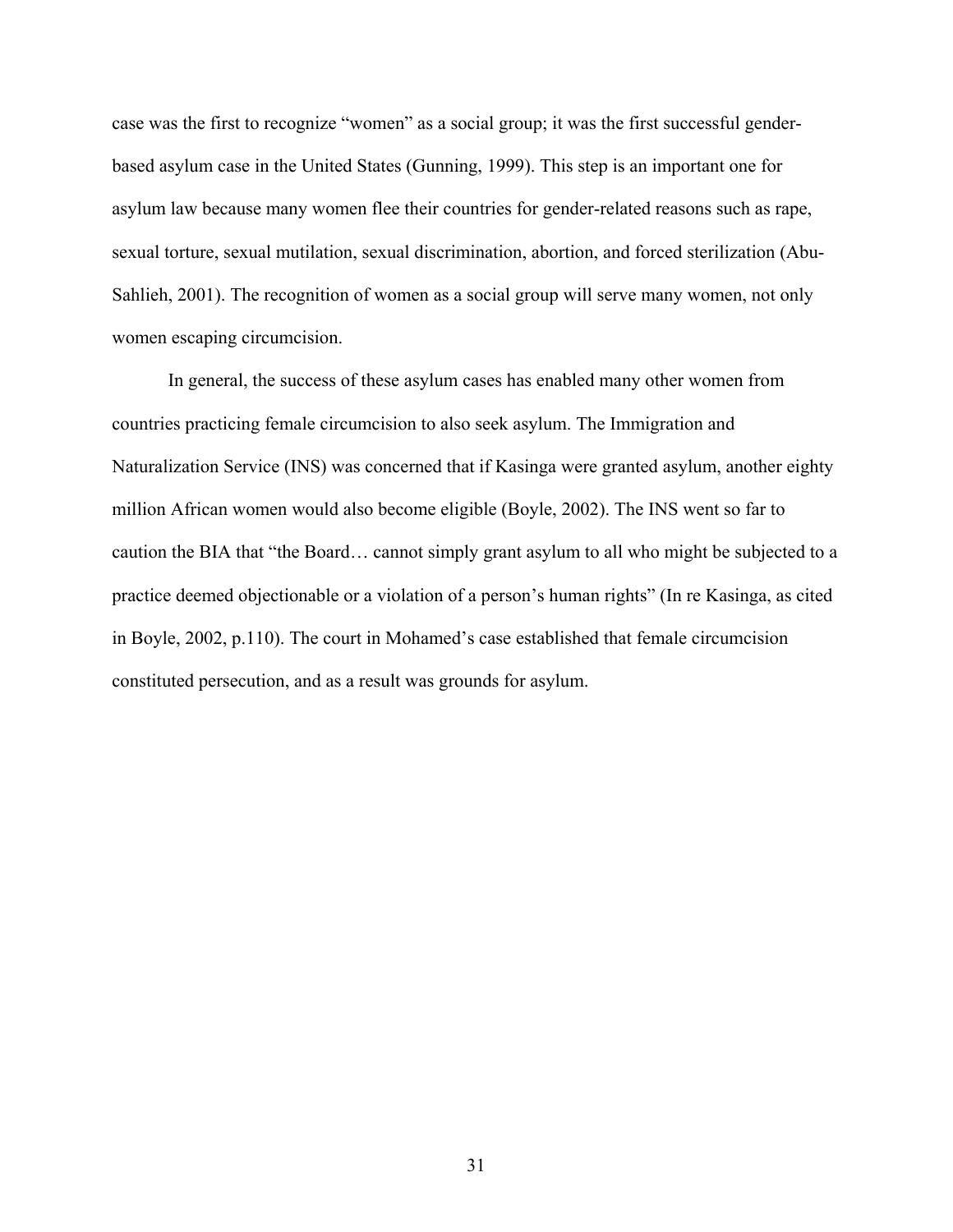### CHAPTER 4 **CONCLUSIONS**

<span id="page-31-0"></span>*Every age, every culture, every custom and tradition has its own character, its own weakness and its own strength, its beauties and cruelties; it accepts certain sufferings as matters of course, puts up patiently with certain evils. Human life is reduced to real suffering, to hell, only when two ages, two cultures and religions overlap.*  -Hermann Hesse

This thesis has covered many new problems the United States government faces regarding immigration and the customs of female circumcision. Possible solutions for these problems seem, at first glance are monumental. To implement effective strategies for resolving problems associated with circumcising, policy makers must begin by understanding and being sensitive to the traditions that prescribe the practice. Possible policy implications will be discussed in the reminder of this thesis.

#### **Legislation Implications**

The last part of Chapter 2 discussed the problems with anti-circumcision legislation in the United States. Among these is the problem that by outlawing female circumcision, entire immigrant communities have been isolated. Furthermore, anti-circumcision legalization runs the risk of driving the practice underground. Many women may not seek medical assistance from complications resulting from their circumcision for fear of disapproval.

Although a few states have enacted educational legislation, more educational programs must be made available to immigrants coming from countries with high rates of female circumcision and to those already living in at risk communities in the U.S. Steps *have* been made to educate health professionals about complications associated with female circumcision. These steps should continue. A study in New York conducted by Eyega and Conneely (1997) found that 87% of health care providers (including nurse-midwives, physicians, registered nurses, resident physicians, nurse practitioners, and physician's assistants) reported having knowledge of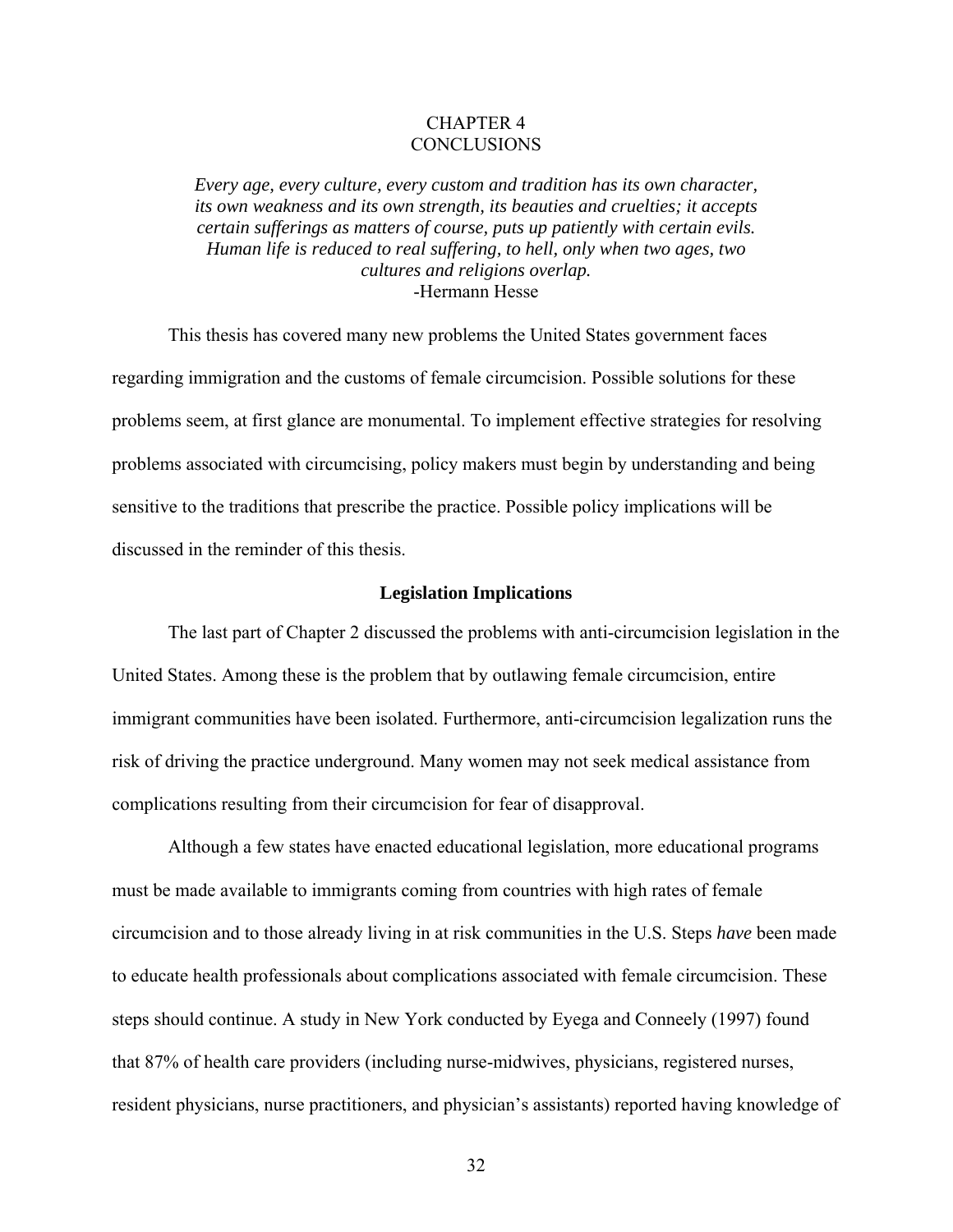<span id="page-32-0"></span>female circumcision gained mostly through patient contact (76%). However, only 50% of these respondents had learned of female circumcision through medical journals. Only 29% learned of the procedure through training and only 17% learned of it through conferences. It is clear through these statistics that more emphasis needs to be placed on training medical professionals about how to handle female circumcision. Familiarity with female circumcision should not derive solely from patient contact. Medical professionals should learn of the procedure before encountering it in their practices.

#### **Asylum Law Implications**

 The progress of asylum law in the United States regarding female circumcision has not only been a huge step for immigrant populations, but for women as a social group as well. There is no doubt this progress has been substantial, but further improvements in asylum law are necessary. This is not to say that all forms of female circumcision are "wrong." United States' law should represent, to the best of its abilities, global human rights. If female immigrants are seeking refuge in the United States because they do not want to be circumcised, United States' asylum law should protect these rights. Furthermore, as part of the United Nations, the U.S. has an *obligation* to protect human rights. This creates a dilemma for the U.S. How can the U.S. protect human rights while still being culturally sensitive? There is no easy or simple solution to this conundrum. However, advances in asylum law, like the ones outlined in Chapter 3, help alleviate this problem.

Last, it is necessary to solidify women as a "social group" in the Refugee Act of 1980. The Refugee Act of 1980 currently defines a refugee as one who can show well-founded fear of persecution on account of their "race, religion, nationality, membership in a particular social group, or political opinion" (p.195). It is important that this definition also include gender. More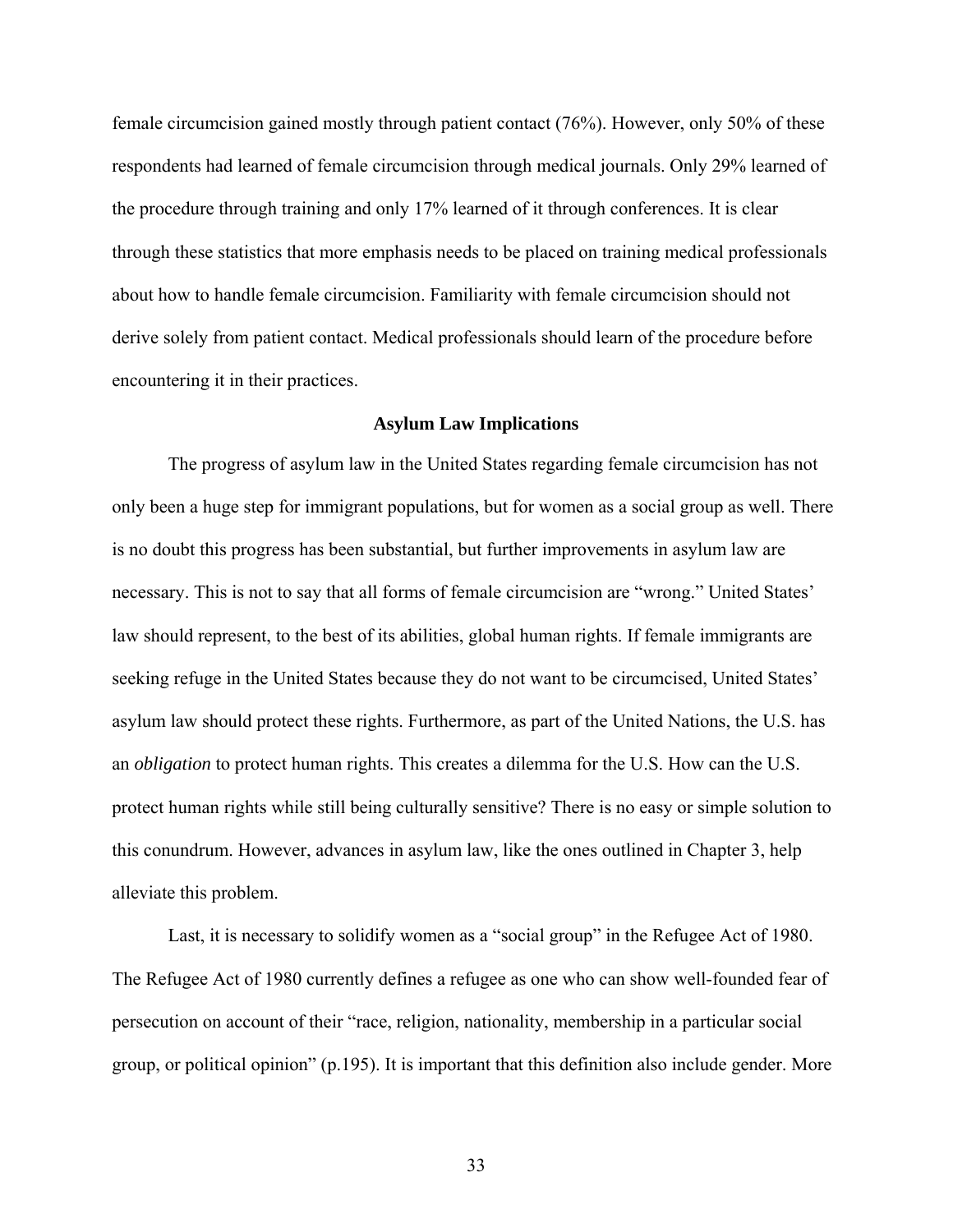<span id="page-33-0"></span>generally, it is important for United States' asylum law to recognize female circumcision as grounds for asylum.

#### **The Value of Language**

"Words, when well chosen, have so great a force in them that a description often gives us more lively ideas than the sight of things themselves" -Joseph Addison, 1712

The importance of language in society is undeniable. Language and words allow humans to communicate and understand one another. Words help explain things; their sole purpose is to carry meaning. Anthropologist Marvin Harris explained, "human languages are unique among communication systems in possessing *semantic universality*... A communication system that has semantic universality can convey information about all aspects, domains, properties, places, or events in the past, present or future, whether actual or possible, real or imaginary" (as cited in Wilden 1987, 138). Emile Benveniste noted, "language is the interpreting system of all other systems, linguistic and non-linguistic" (p.239). Because of the significance of language in conveying information, attaching negative or positive- sounding words to certain practices or traditions can often result in the development of preconceived notions about the practice.

Many different terminologies have been used to explain female circumcision. Female genital mutilation, female genital cutting, female genital modifications, female genital operations, and female genital surgeries are commonly used to denote the same practice. Female genital mutilation has become more widely accepted since the 1990s (Gruenbaum, 2001). However, for most people, the term "mutilation" implies intentional harm with evil intent (Gruenbaum). Many African scholars and feminists have argued that the term female genital mutilation is ethnocentric (Boyle, 2002). Furthermore, using female genital mutilation implies that all female circumcisions are mutilating, which is not the case. For instance, some of the less sever forms of female circumcision have no long term health consequences and inflict no real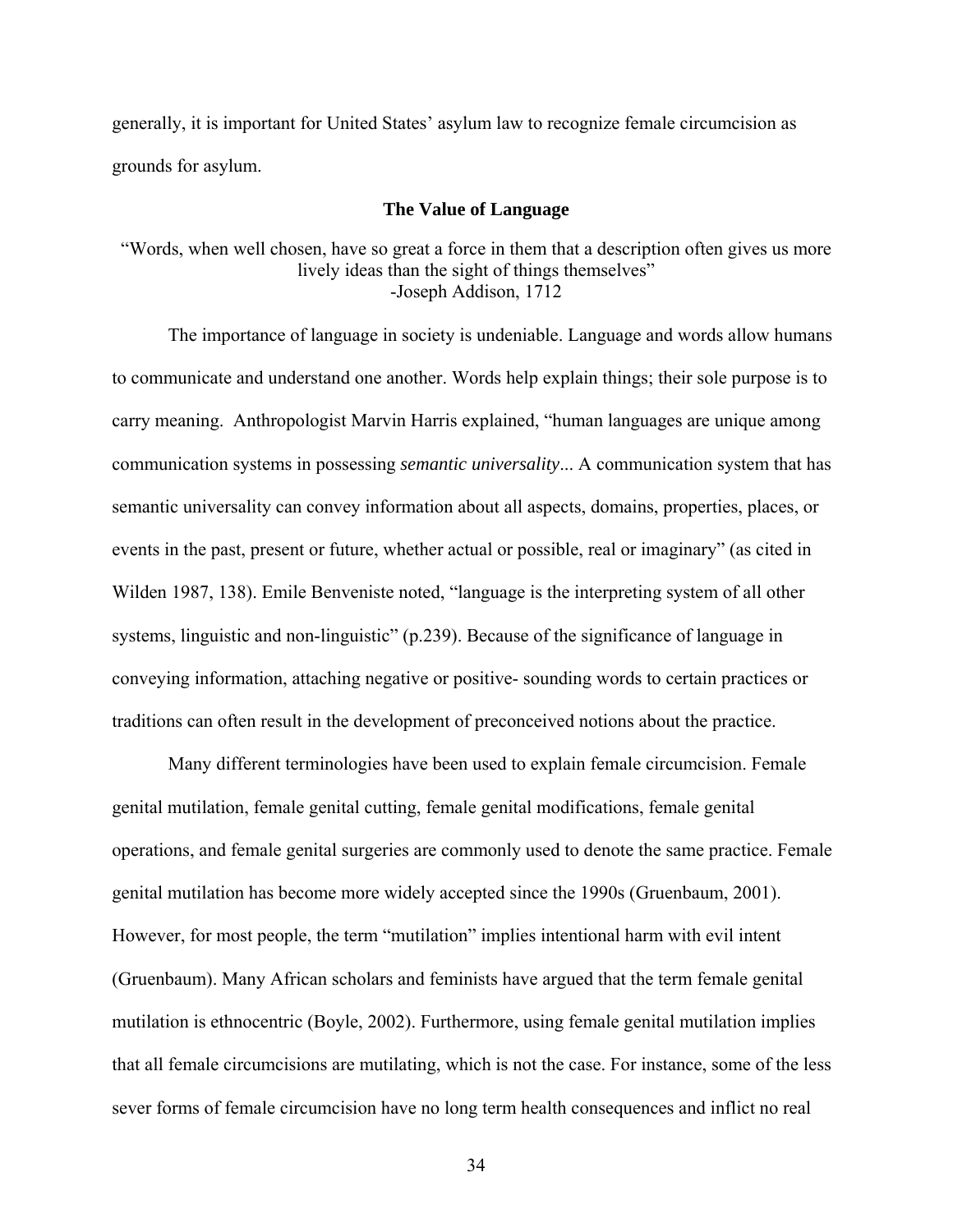damage to the woman's genitalia. Likewise, using the term female circumcision has its inadequacies. The word "circumcision", to many, seems to trivialize the practice by linking it to male circumcision. This paper has used the term female circumcision in order to avoid any bias or evil connotations the term "mutilation" brings with it. Furthermore, it the term female circumcision seems to hold the least negative implications.

Many problems have arisen in the United States when legislation makers and researchers attach the term "female genital mutilation" to the practice. It is important for researches and legislation makers to choose terminology carefully; the expression chosen often denotes a standpoint on the issue and may ostracize many people. For instance, while researching female circumcision, Gruenbaum (2001) noted, "some of my Sudanese friends have been deeply offended by the term [female genital mutilation], and it is their reaction as much as the connotations of that term that have influenced my preference for the term… female circumcision" (p.3). By subscribing a negative term to explain female circumcision, US legislation makers are researchers have not only vilified the tradition, but have also isolated and offended many circumcised immigrants.

Ferdinand de Saussure (1910) spent much of his career researching and explaining the value or words and terms. He postulated that words are completely interconnected with the society in which they are spoken: "the faculty of articulating words is put to use only by means of the linguistic instrument created and provided by society" (p.11). Furthermore, he noted, "a community is necessary in order to establish values. Values have no other rationale than usage and general agreement. An individual, acting alone, is incapable of establishing value" (p.112). Language is a social product—it presupposes the collectivity. Language is a system of signs that express ideas; this system is fixed by an agreement between members of a given society. The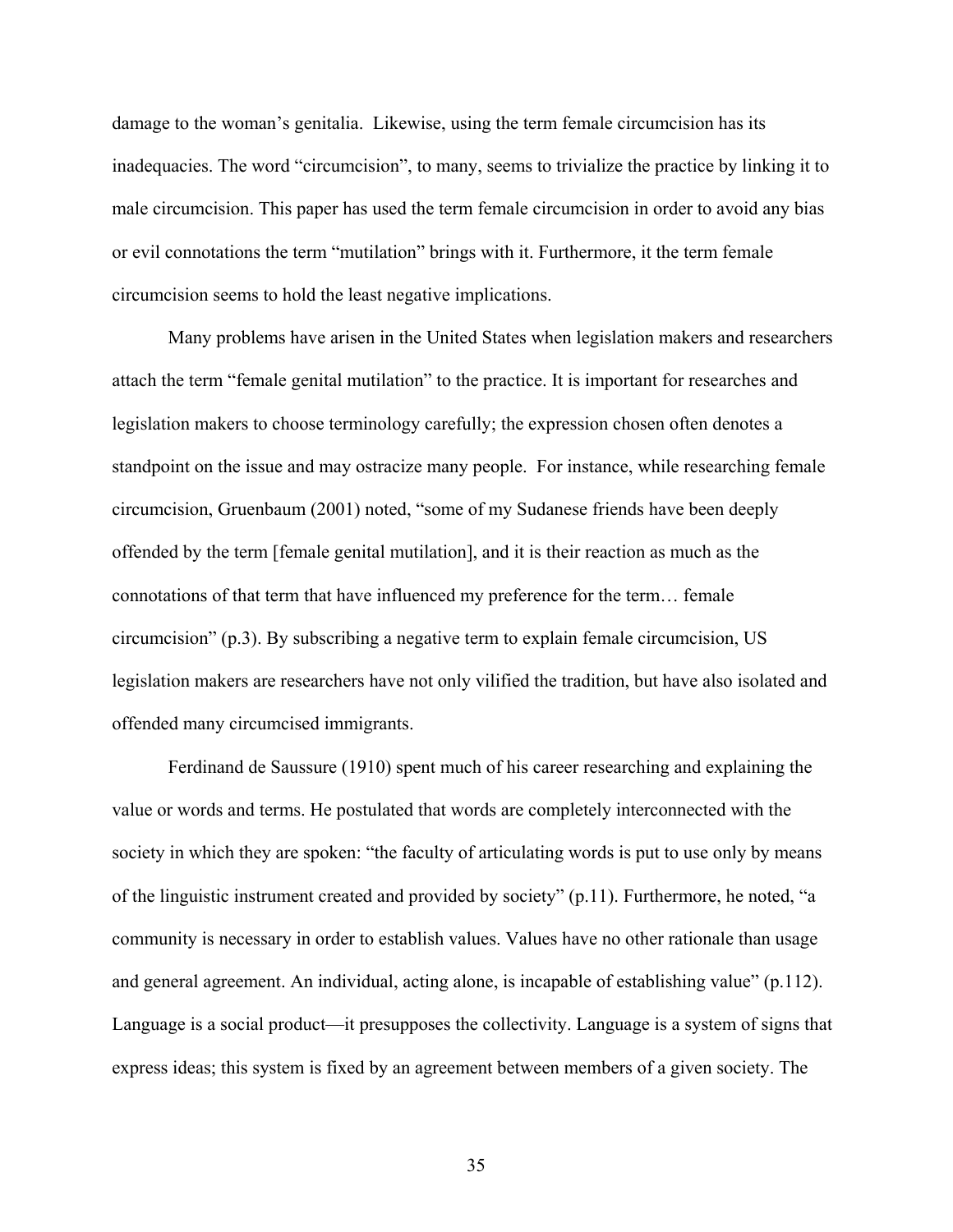<span id="page-35-0"></span>sign (or signifier) is arbitrary—there is no natural reason why certain signs are attached to certain concepts (signified). For instance, if signs were inextricably bound to a concept, there would be equivalent signs for all things in all languages. However, this is not the case. For instance, we refer to the practice of female circumcision in the United States many ways. The Arabic word for the practice is tahara, tihar, or tuhur. Tahur is usually translated as "purification" and connotes the achievement of cleanliness through a ritual activity (Gruenbaum, 2001). The signifier attached to the signified is a result of social agreement. Researchers and activists have reached no agreement about the practice—this problem surfaces when the social world attempts to settle issues on paper that have no been settled in reality. The values of the different terms denoting the same practice lay within the society doing the defining. Society assigns values by attaching signifiers to the signified. Because the "value" of female circumcision in the United States has not been settled, there are many signifiers to define the practice. Which signifier we choose to use as individuals places us in a camp of like-minded people, but the signifier itself is merely an arbitrary way of articulating ourselves. Like Saussure explains, "a language is a system of pure values, determined by nothing else apart from the temporary state of its constituent elements" (p.80).

#### **The Significance of "Cultural Practices"**

The significance of what we deem to be a "cultural practice" is important when we attempt to analyze traditions such as female circumcision. Merriam-Webster dictionary (1999) defines "culture" as the "customary beliefs, social forms, and material traits of a racial, religious, or social group." The same dictionary defines "practice" as a "customary action." Alexander (1990) explained the complexities inherent in culture and society:

we cannot understand culture without reference to subjective meaning, and we cannot understand it without reference to social structure constraints. We cannot interpret social behavior without acknowledging that it follows codes that it does not invent; at the same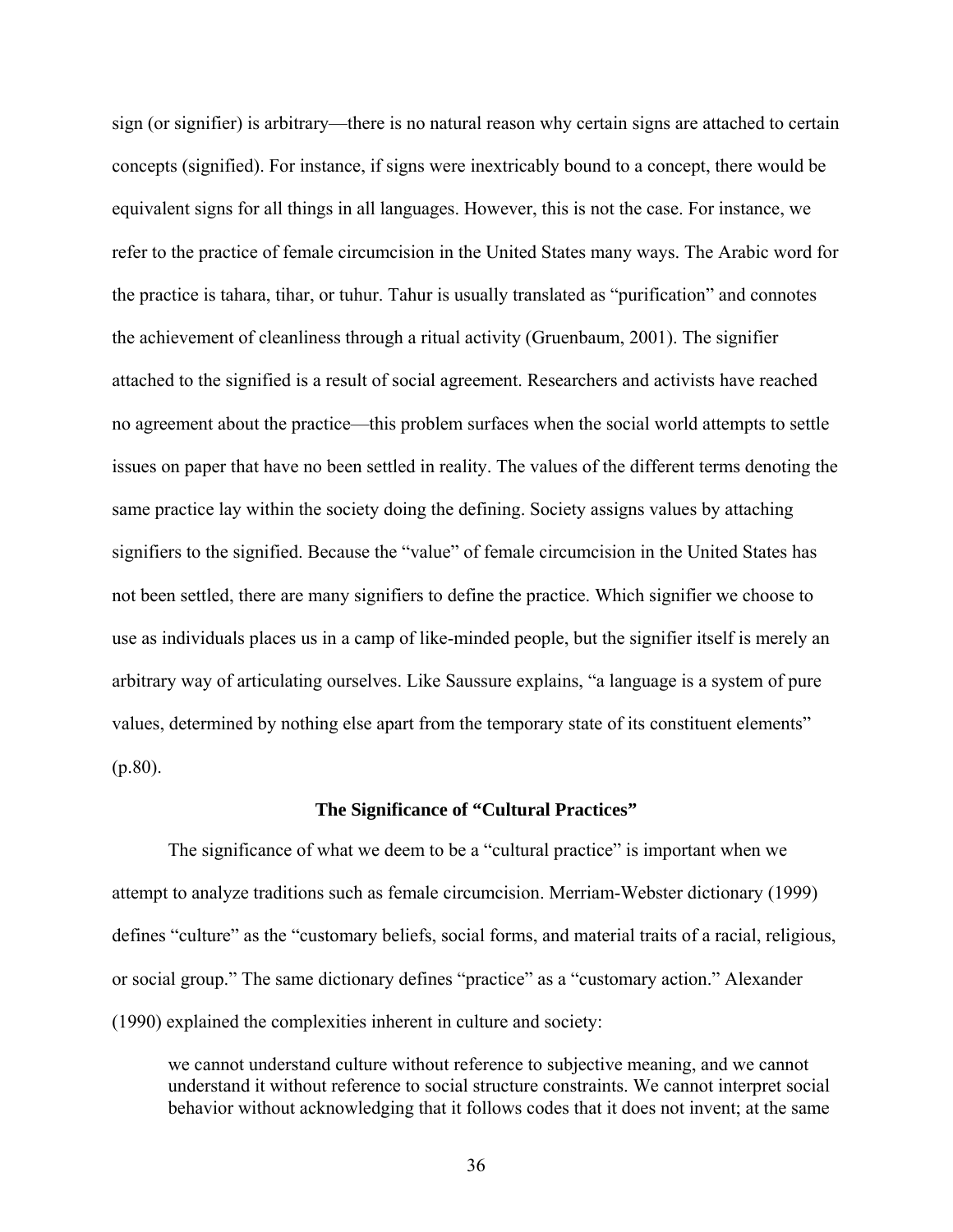time, human intervention creates a changing environment for every cultural code. Inherited metaphysical ideas form an inextricable web for modern social structures, yet powerful groups often succeed in transforming cultural structures into legitimating means. (p.26).

Alexander goes onto explain the society and culture are complex affairs. In regard to female circumcision, the tradition is so deeply embedded in culture that many complexities arise when trying to legislate against it. Furthermore, the tradition of female circumcision did not derive from nothing—the practice has roots and reasons fixed within the culture. Without acknowledging these and understanding the subjective meaning for the practice, outsiders (Western feminists and legislation makers) will never fully understand what the tradition means to these cultures.

 The concept of "cultural practices" has influenced our legislative and judicial ways of thinking of female circumcision. As was notes above, the United States is attempting to settle something on paper that has not yet been settled in reality. The significance and morality of female circumcision has not been settled in our society, and as a result there is still a tremendous amount of disagreement about how the United States should handle this cultural practice. The significance of female circumcision as cultural practice becomes increasingly important when the West is forced to make judgment calls about it. For instance, in the case of granting refugees asylum, the United States must define some cultural practices as human rights violations eligible for asylum under the Refugee Act of 1980. Other cultural practices, such as human sacrifice, cannibalism, polygamy, or consumption of dog meet have established a general consensus among United States citizens; most US citizens have agreed these things are immoral. Because we have settled these issues in reality, we are able to settle them on paper with little or no debate. Still, there is a dilemma in categorizing some cultural practices as moral and legal and labeling others as immoral and illegal. Gruenbaum (2001) explained this dilemma, "if these practices are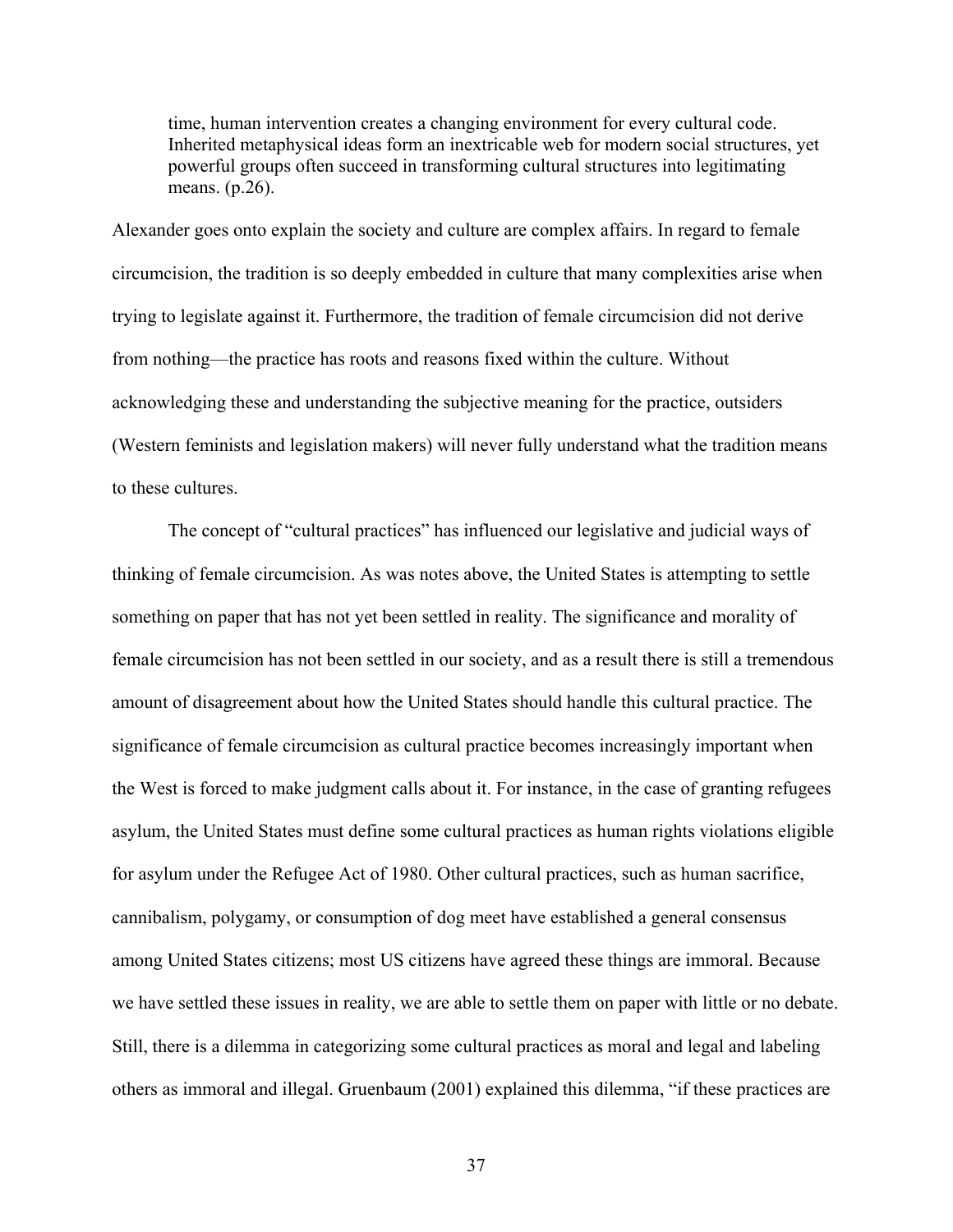based on deeply held cultural values and traditions, can outsiders effectively challenge them without challenging the cultural integrity of the people who practice them?" (p.25). This dilemma brings to the forefront some interesting issues, one of which will be discussed below.

 The issue of multiculturalism arises from this dilemma and is an important issue to discuss. Multiculturalism is the view that all cultures are equal in value. Although this view sounds appealing, there have been many critiques of it. For instance, Okin (1999) posed the question, "what should be done when the claims of minority cultures or religions clash with the norm of gender equality that is at least formally endorsed by liberal states" (p.1)? Okin argued that many cultural practices "make it virtually impossible for women to choose to live independently of men, to be celibate or lesbian, or not to have children" (p.4). She explained, "but perhaps the primary concern is that, by failing to protect women and sometimes children of minority cultures from male and sometimes maternal violence, cultural defenses violate their rights to the equal protection of the laws" (p.8). Once foreigners immigrate to the United States, their culture is no longer a legitimate defense for behaving in certain ways; ignorance of or disagreement with US law is not a valid excuse for breaking it. The view of multiculturalism is more lenient on this point; if all cultures are equal, then all cultural practices have something unique and important to add to society. For example, Horrace Kallen believed that "individuality was enhanced when each individual functioned both as a member of his ethnic-cultural group and as a member of the larger American society that embraced all the divergent ethnic cultural groups within the United States" (Ratner, 1984, p.187). Kallen did not refer to the United States as a melting-pot, but rather as an orchestra, "with each instrument linked to a cultural group making its unique contribution to the symphony of civilization" (Ratner, p.187). As the United States faces increasing immigration, and as a result, increased diversity in cultural practices, this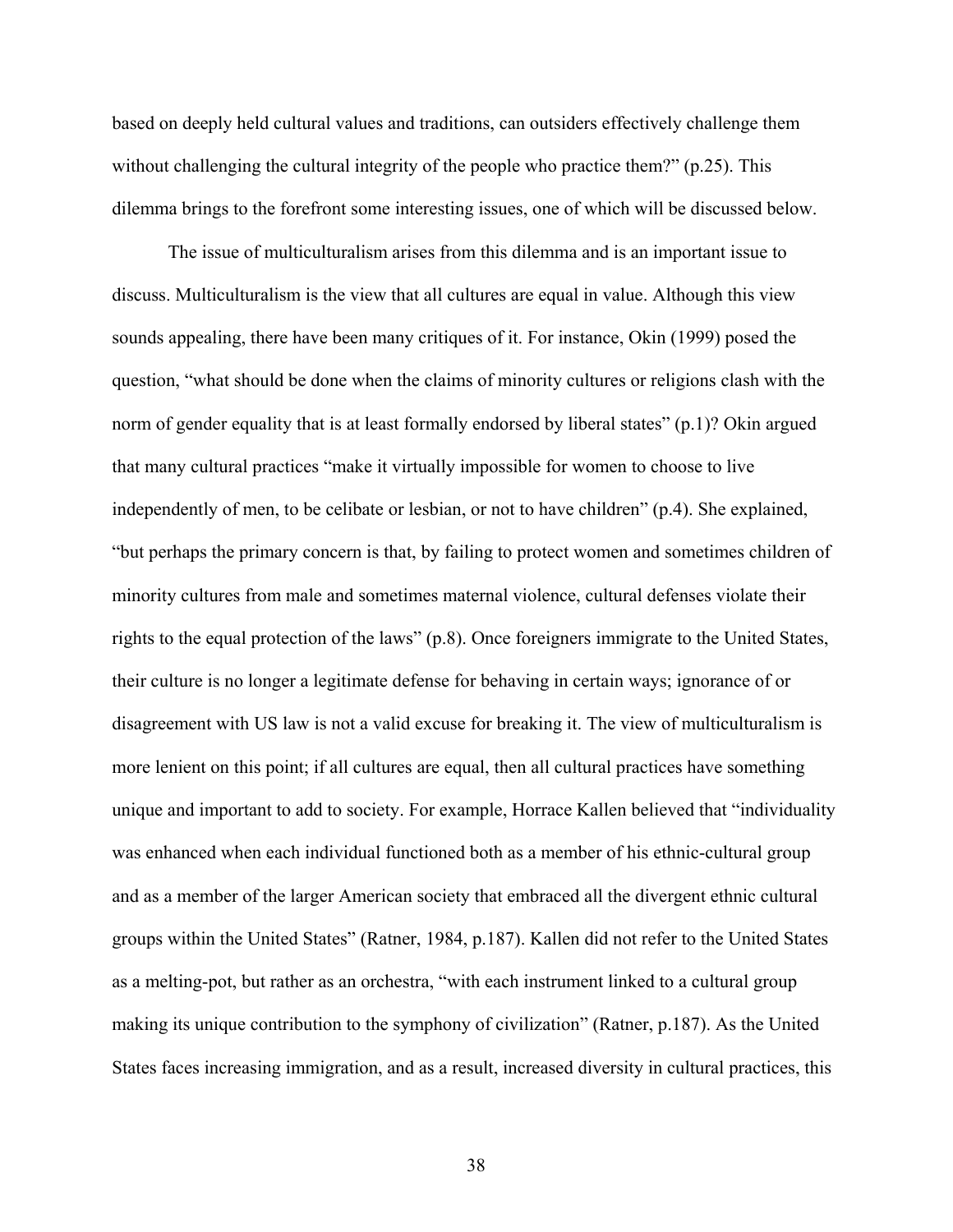view must be analyzed more stringently. What cultural practices add value to American society? What cultural practices are in opposition with American laws and morals? Where do American legislatures draw the line between cultural respect and limiting cultural freedom? These are all questions entirely relevant to the kinds of issues Americans face when attempting to conform each culture to fit into what Kallen calls the "orchestra" of American society.

Many researchers argue that culture can serve as a valid excuse for immigrant's behavior and actions. Tunick (2003) poses the question, "Are there certain actions one couldn't have helped undertaking becasue of culture (what philosophers call the inability thesis), in which case perhaps our criminal law should permit a cultural defense?" (p.216). The inability thesis, as Tunick (2004) explains, "holds that one's culture determines behavior and can make one unable to comply with the law and therefore less deserving of punishment" (p.395). Ikuenobe (1998) describes that the inability thesis allows for people being "rendered morally ignorant by their culture" (p.109). United States federal and state legislation have considered this point and have included this in their code. Section C of US federal legislation outlawing female circumcision reads, "no account shall be taken of the effect on the person on whom the operation is to be performed of any belief on the part of that person, or any other person, that the operation is required as a matter of custom or ritual." Furthermore, most state laws include this section in their legislation. Even if immigrant's behavior and actions render them morally ignorant by US standards, they are still held accountable for their actions in the case of female circumcision; immigrants cannot circumcise their daughters on account of custom or ritual.

With increasing immigration and the current trend of globalization, America is being forced to integrate foreign cultural practices into US law. By challenging the practice of female circumcision by legislating against it, the US also seems to be inadvertently challenging the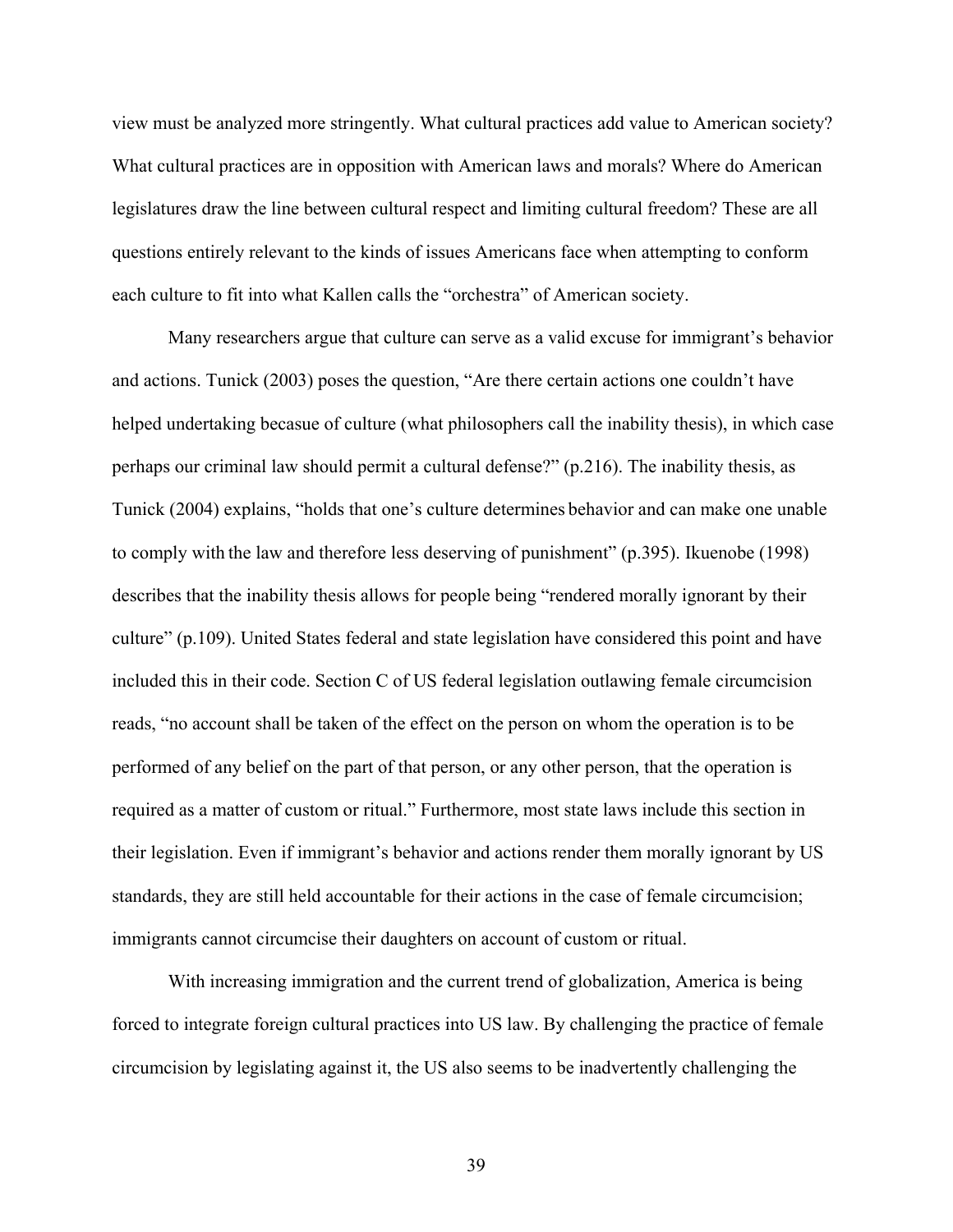cultural integrity of circumcised women. With the rising prevalence of issues relating to female circumcision occurring in the United States, it is clear *something* more must be done. Female circumcision is no longer solely a foreign "problem"—it is now a domestic "problem" that needs settling. United States laws and policies have not been well suited, thus far, for dealing with female circumcision within its borders. Laws and policies must find a way to be culturally sensitive while also protecting human rights. Without attempting to do both, many immigrants well-being may be threatened.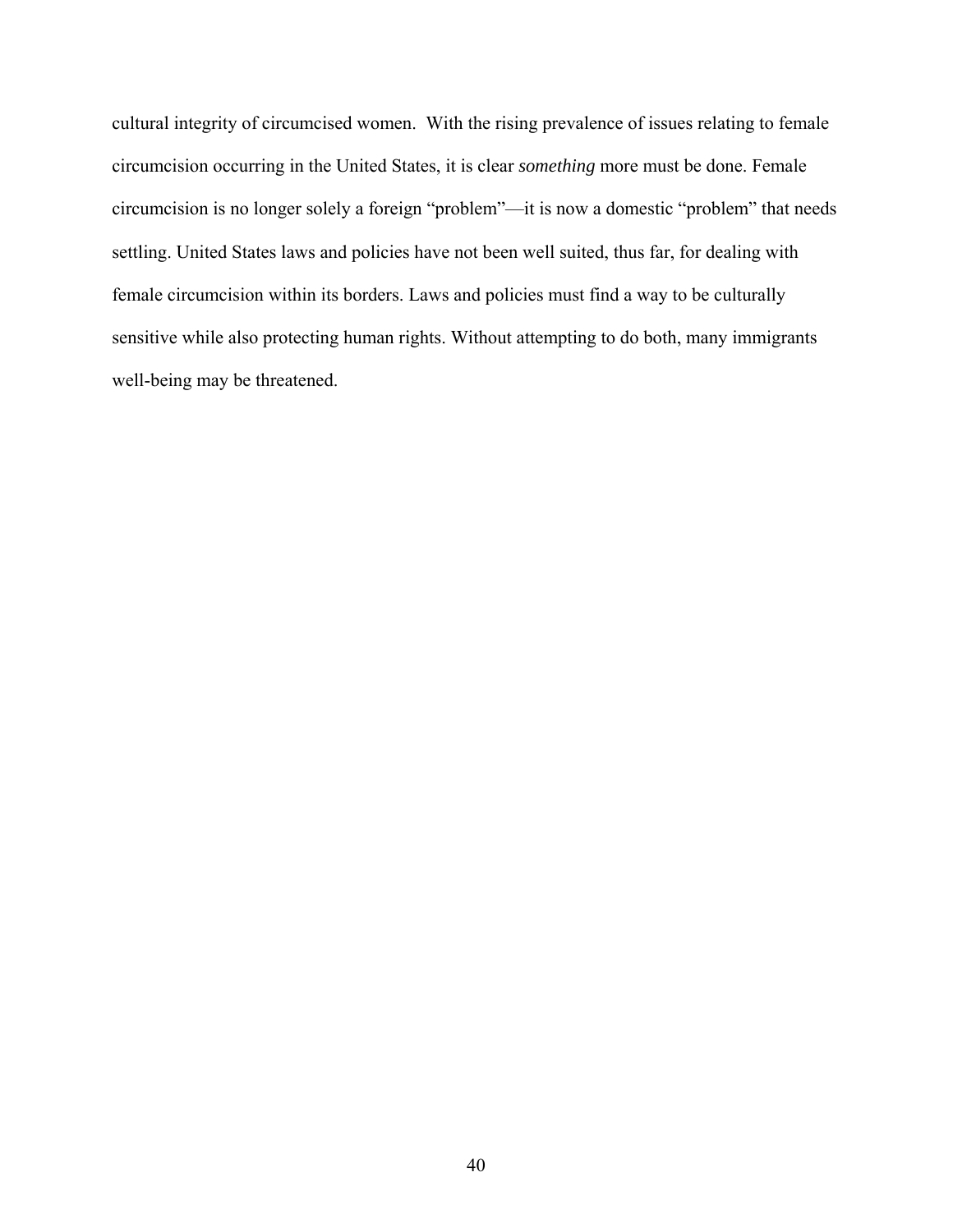#### LIST OF REFERENCES

<span id="page-40-0"></span>Abankwah v. INS, 185 F.3d 18 (U.S. Ct. App. 2nd Cir. 1999)

Abay v. Ashcroft, 368 F.3d 634 ( $6^{th}$  Cir. 2004)

- Abu-Sahlieh, Sami A.A. (2001). *Male and Female Circumcision*. Warren Center, Pennsylvania: Shangri-La Publications.
- Addison, J. (1712). The Pleasures of the Imagination. *The Spectator, 416.*
- Alexander, J.C. (1990). Analytic debates: Understanding the relative autonomy of culture. In J.C. Alexander, & S. Seidman (Eds.), *Culture and Society: Contemporary Debates* (pp. 1-27). Cambridge: University of Cambridge.
- Althaus, Frances A. (1997).Female Circumcision: Rite of Passage or Violation of Rights?. *International Family Planning Perspectives*. *23*, 130-133.
- Bashir, L. (1997). Female genital mutilation: Balancing intolerance of the practice with tolerance of culture. *Journal of Women's Health, 6, 11-14.*
- Bell, K. (2005). Genital cutting and Western discourses on sexuality. *Medical Anthropology Quarterly, 19*, 125-148.
- Benveniste, É. (1985). The Semiology of Language. *Semiotic.* In R.E. Innis (Ed.), *Semiotics: An Introductory Anthology (pp. 228-246).* Bloomington: Indiana UP.
- Boddy, J. (1991). Body politics: continuing the anti-circumcision crusade. *Medical Anthopology Quarterly*, *5*, 15-17.
- Bond, S.L. (1999). State laws criminalizing female circumcision: A violation of the equal protection clause of the Fourteenth Amendment? *John Marshall Law Review*.
- Boyle, E. (2002). *Female genital cutting: cultural conflict in the global community*. Baltimore: The Johns Hopkins University Press.
- Boyle, G.J., Goldman, R., Svoboda, J.S., & Fernandez, E. (2002). Male circumcision: pain, trauma and psychosexual sequelae. *Journal of Health Psychology, 7*, 329-343.
- Brock, J. (2006). "Adem gets 10 years in prison for mutilation". *Gwinnett Daily Post*.
- Brown v. Board of Education, 347 U.S. 483 (1954): <http://caselaw.lp.findlaw.com/scripts/getcase.pl?court=US&vol=347&invol=483>
- Center for Reproductive Rights (2004). Legislation on female genital mutilation in the United States. Briefing Paper.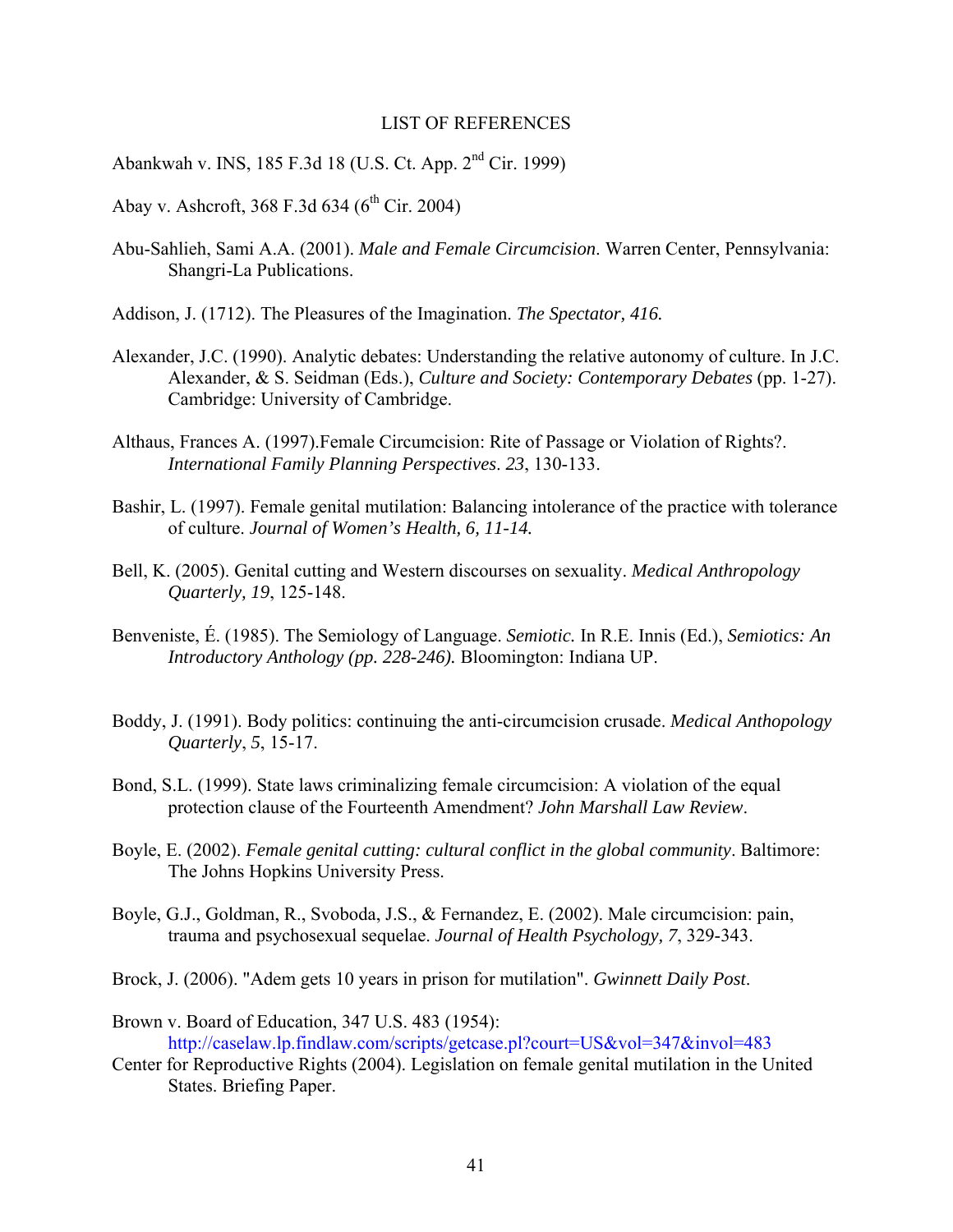- Convention against Torture and Other Cruel, Inhuman or Degrading Treatment or Punishment (1987). Online:<http://www.ohchr.org/english/law/cat.htm>
- Convention Relating to the Status of Refugees (1954). Online: [http://www.unhchr.ch/html/menu3/b/o\\_c\\_ref.htm](http://www.unhchr.ch/html/menu3/b/o_c_ref.htm)
- Craig v. Boren, 429 U.S. 190 (1976): <http://caselaw.lp.findlaw.com/cgi-bin/getcase.pl?court=US&vol=429&invol=190>
- Dorkenoo, E. & Elworthy, S. (1992). *Female genital mutilation: proposals for change*. Minority Rights Group International Report.
- Dred Scott v. Sandford, 60 U.S. 393 (1856): [http://caselaw.lp.findlaw.com/scripts/getcase.pl?navby=CASE&court=US&vol=60&page](http://caselaw.lp.findlaw.com/scripts/getcase.pl?navby=CASE&court=US&vol=60&page=393)  $=393$
- Ehrenreich, D. & English, D. (1978). *For her own good*. New York: Anchor Books.
- Employment Division, Department of Human Resources of Oregon v. Smith, 494 U.S. 872 (1990): [http://supct.law.cornell.edu/supct/html/historics/USSC\\_CR\\_0494\\_0872\\_ZS.html](http://supct.law.cornell.edu/supct/html/historics/USSC_CR_0494_0872_ZS.html)
- Eyega, Z. & Conneely, E. (1997). Facts and fiction regarding female circumcision/female genital mutilation: A pilot study in New York City. *Journal of American Women's Association, 52, 174-179*.
- Finkelstein, E. (2006). Equal protection: An overview. Retrieved from [http://www.law.cornell.edu/wex/index.php/Equal\\_protection](http://www.law.cornell.edu/wex/index.php/Equal_protection)
- Fishbeck v. State of North Dakota,  $115$  F.3d 580 ( $8<sup>th</sup>$  Cir. 1997)
- Gollaher, D.L. (1994). From ritual to science: The medical transformation of circumcision in America. *Journal of Social History, 28*, 5-36.
- Greer, D.M., Mohl, P.C., & Sheley, K.A. (1982). A technique for foreskin reconstruction and some preliminary results. *The Journal of Sex Research, 18*, 324-330.
- Gruenbaum, E. (2001). *The female circumcision controversy: an anthropological perspective*. Philadelphia: University of Pennsylvania Press.
- Gunning, I. (1999). Global feminism at the local level: Criminal and asylum laws regarding female genital surgeries. *Journal of Gender, Race and Justice, 3*, 45-62.
- Hammond, T. (1999). A preliminary poll of men circumcised in infancy or childhood. *British Journal of Urology International, 83*, 85-92.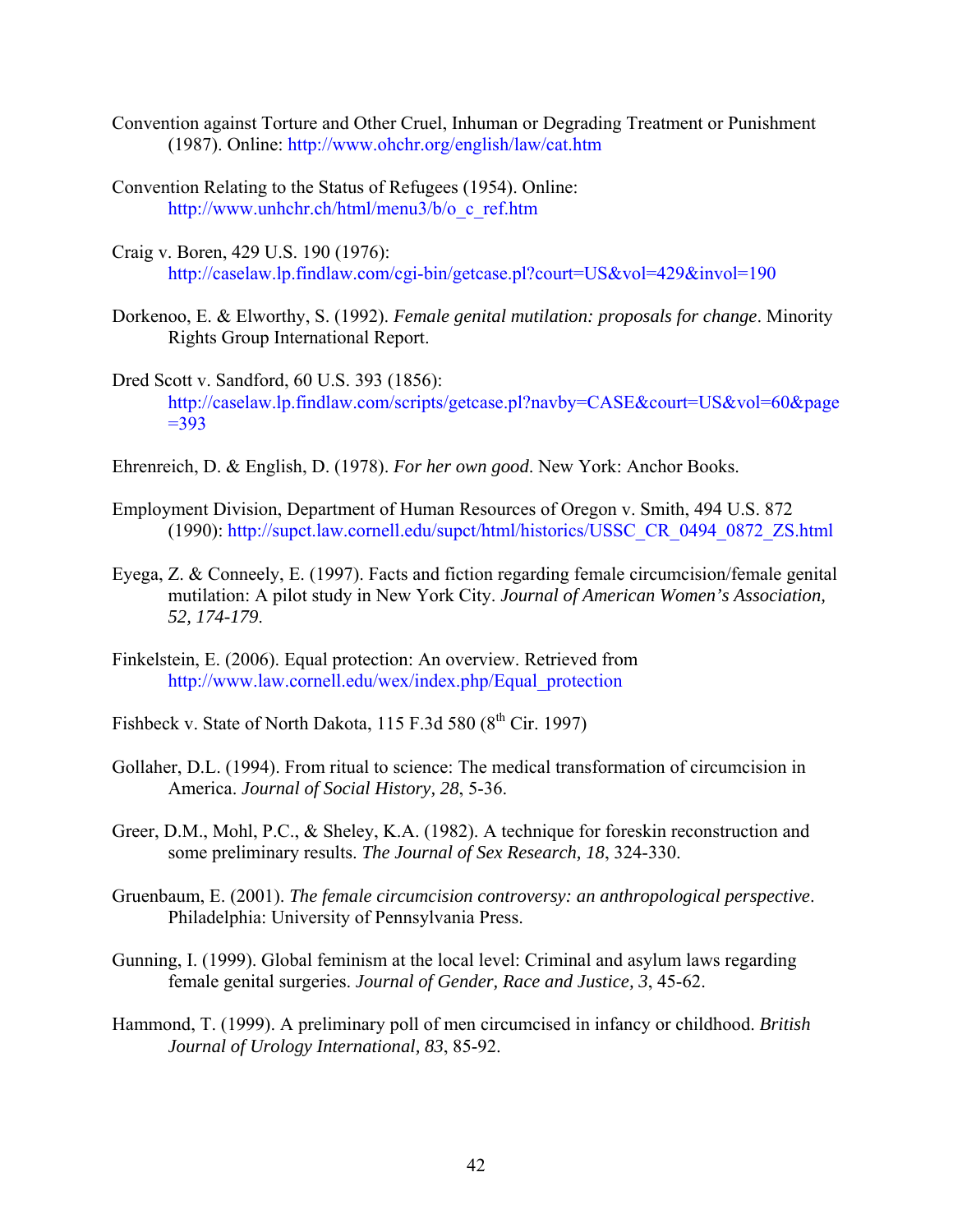- Hill, G. (2005). Can anyone authorize the nontherapeutic permanent alteration of a child's body? *The American Journal of Bioethics, 3*, 1-3.
- Ikuenobe, P. (1998). Colonialism in Africa, culturally induced moral ignorance, and the scope of responsibility. *Journal for the Theory of Social Behaviour, 28*, 109-128.
- Immigration and Nationality Act, Section 208. Online: [http://a257.g.akamaitech.net/7/257/2422/14mar20010800/edocket.access.gpo.gov/cfr\\_20](http://a257.g.akamaitech.net/7/257/2422/14mar20010800/edocket.access.gpo.gov/cfr_2001/janqtr/8cfr208.13.htm) [01/janqtr/8cfr208.13.htm](http://a257.g.akamaitech.net/7/257/2422/14mar20010800/edocket.access.gpo.gov/cfr_2001/janqtr/8cfr208.13.htm)
- In re Fauziya Kasinga, 21 I.& N. Dec. 357 (BIA 1996)
- INS v. Cardoza-Fonseca, 480 U.S. 421 (1987): <http://supreme.justia.com/us/480/421/case.html>
- Jones, W., Smith, J., Kieke, B., and Wilcox, L. (1997). Female genital mutilation: Who is at risk in the U.S.? *Public Health Reports, 112, 369-377.*
- Lightfoot-Klein, H. (1989). *Prisoners of ritual: an odyssey into female genital circumcision in Africa*. New York: Harrington Park Press.
- Matter of Acosta, 19 I. & N. Dec. 211 (BIA 1985)
- Milos, M.F. & Macris, D. (1992). Circumcision: A medical or a human rights issue? *Journal of Nurse-Midwifery, 37*, 87S-96S.
- Merriam-Webster Dictionary (1999). *Webster's New Explorer Dictionary*. Springfield: Federal Street Press
- Mohamed v. Gonzalez (2005) (No. 03-70803,  $9<sup>th</sup>$  Cir. Ct.): [http://www.ca9.uscourts.gov/ca9/newopinions.nsf/65EF7F7426F8E88A88256FBF00784](http://www.ca9.uscourts.gov/ca9/newopinions.nsf/65EF7F7426F8E88A88256FBF007843CF/$file/0370803.pdf?openelement) [3CF/\\$file/0370803.pdf?openelement](http://www.ca9.uscourts.gov/ca9/newopinions.nsf/65EF7F7426F8E88A88256FBF007843CF/$file/0370803.pdf?openelement)
- Moses, S., Bradley, J.E., Nagelkerke, N.J., Ronald, A.R., Ndinya Achola, J.O., and Plummer, F.A. (1990). Geographical patterns of male circumcision practices in Africa: association with HIV seroprevalance. *International Journal of Epidemiology, 19*, 693-697.
- Mungin, Lateef. (2006). "Dad stands trial over daughter's mutilation". *The Atlanta Journal-Constitution*. Retrieved November 2, 2006.
- Newland, Lynda (2006). Female circumcision: Muslim identities and zero tolerance policies in rural West Java. *Women's Studies International Forum*. *29*, 394-404.

Okin, S.M. (1999). *Is Multiculturalism Bad for Women?* Princeton: Princeton University Press.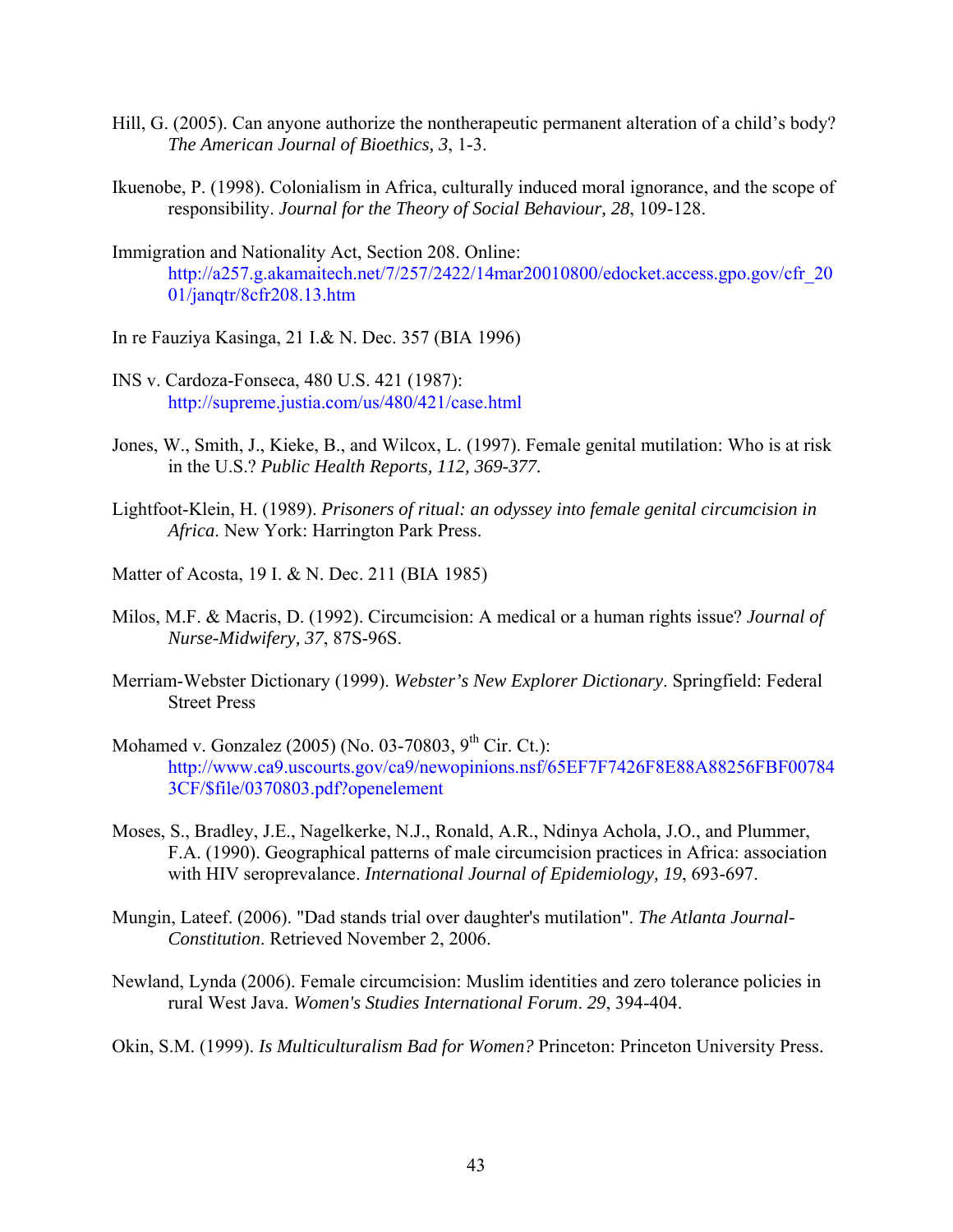- Oxford, C.G. (2005). Protectors and victims in the gender regime of asylum. NWSA Journal, 17, 18-38.
- Plessy v. Ferguson, 163 U.S. 537 (1896): <http://caselaw.lp.findlaw.com/scripts/getcase.pl?court=US&vol=163&invol=537>
- Rahman, A., & Toubia, N. (2001). *Female genital mutilation: a guide to laws and policies worldwide*. New York: Zed Books.
- Ratner, S. (1984). Horace M. Kallen and cultural pluralism. *Modern Judaism, 4*, 185-200.
- Reed v. Reed, 404 U.S. 71 (1971): [http://caselaw.lp.findlaw.com/cgi](http://caselaw.lp.findlaw.com/cgi-bin/getcase.pl?navby=case&court=us&vol=404&invol=71)[bin/getcase.pl?navby=case&court=us&vol=404&invol=71](http://caselaw.lp.findlaw.com/cgi-bin/getcase.pl?navby=case&court=us&vol=404&invol=71)
- Report on Female Genital Mutilation (2001). *Prevalence of the practice of female genital mutilation (FGM); Laws prohibiting FGM and their enforcement; Recommendations on how to best work to eliminate FGM*. As required by Conference Report (H. Rept. 106- 997) to Public Law 106-429 (Foreign Operations, Export Financing, and Related Programs Appropriations Act, 2001)
- Saussure, F. (1972). *Course in General Linguistics*. LaSalle, Illinois: Open Court Publishing Company. (Trans: Roy Harris).
- Schoen, E.J. (1989). Task force on circumcision: Report of the task force on circumcision. *Pediatrics, 84*, 388-391.
- State of Washington v. Baxter, 141 P.3d 92 (Wa. Ct. App. 2006)
- Strauder v. West Virginia, 100 U.S. 303 (1879):<http://supreme.justia.com/us/100/303/case.html>
- Tunick, M. (2003). How culture shapes thought. *Analysis of Social Issues and Public Policy, 3*, 215-217.
- Tunick, M. (2004). Can culture excuse crime? *Punishment & Society, 6*, 395-409.
- US Secretary of State Report. (2001). Prevalence of the practice of female genital mutilation (FGM); Laws prohibiting FGM and their enforcement; Recommendations on how to best work to eliminate FGM. Report on Female Genital Mutilation as required by Conference Report (H. Rept. 106-997) to Public Law 106-429
- Watson, M. (2005). Female circumcision from Africa to the Americas: Slavery to the present. *The Social Sciences Journal, 42, 421-437*.
- Webber, S. (2003). Cutting history, cutting culture: Female circumcision in the United States. *The American Journal of Bioethics, 3, 65-66*.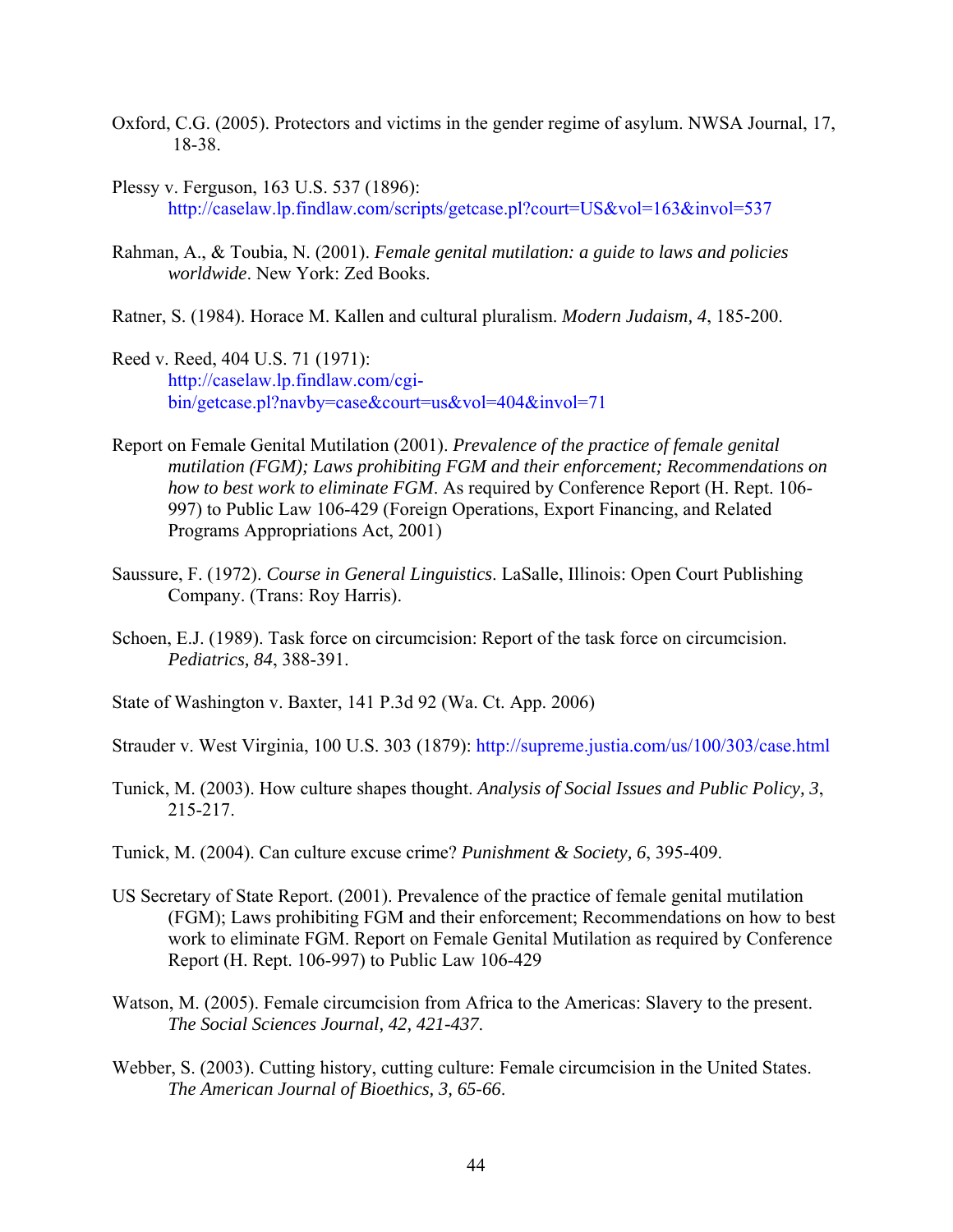- Wilden, A. (1987). *The Rules Are No Game: The Strategy of Communication*. London: Routledge & Kegan Paul
- Williams, D.P., Acosta, W., & McPherson, H.A. (1999). Female genital mutilation in the United States: Implications for women's health. *American Journal of Health Studies, 15*, 47-52.
- Wisconsin v. Yoder, 406 U.S. 205 (1972): [http://www.law.cornell.edu/supct/html/historics/USSC\\_CR\\_0406\\_0205\\_ZO.html](http://www.law.cornell.edu/supct/html/historics/USSC_CR_0406_0205_ZO.html)
- World Health Organization, (2000). World Health Organization Female Genital Mutilation Fact Sheet. Retrieved November 8, 2006, Web site: <http://www.who.int/mediacentre/factsheets/fs241/en/>
- Wynter S. (1997). 'Genital mutilation' or 'symbolic birth': Female circumcision, lost origins, and the aculturalism of feminist/Western thought. *Case Western Reserve Law Review, 47,* 501-552.
- Yoder, P. Stanley, Noureddine Abderrahim, and Arlinda Zhuzhuni, *DHS Comparative Reports No. 7: Female Genital Cutting in the Demographic and Health Surveys: A Critical and Comparative Analysis*, ORC Macro, Calverton, Maryland (USA), September 2004.